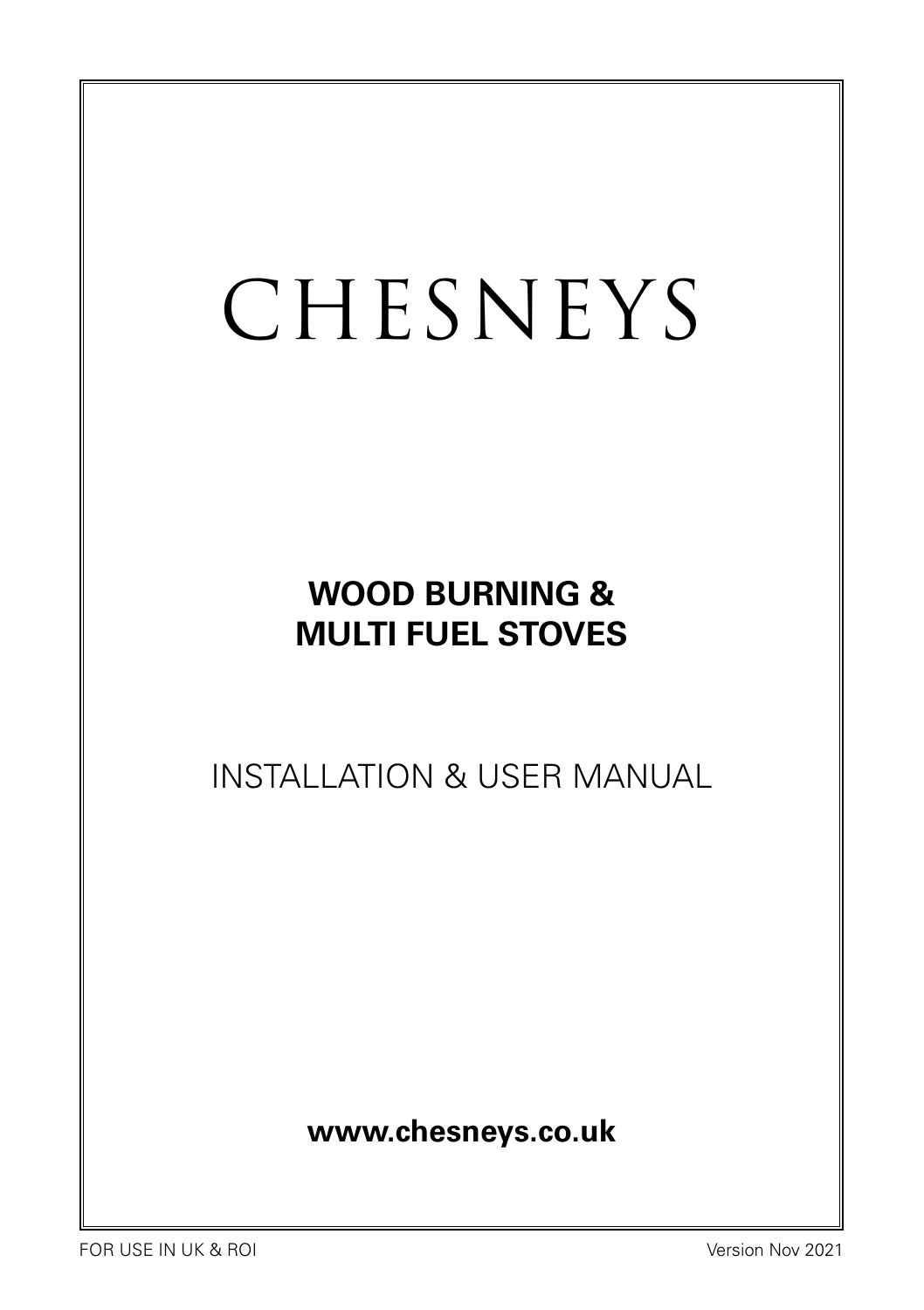### Congratulations on your purchase of a Chesneys stove.

Please note that it is a legal requirement under England and Wales Building Regulations that the installation of the stove is either carried out under Local Authority Building Control approval or is installed by a Competent Person registered with a Government Approved Competent Persons Scheme.

This appliance will become hot whilst in operation. It is recommended that a suitable guard be used for the protection of young children, the elderly or infirm.

The Chesneys range of stoves are all CE approved.

This stove must not be adapted or modified in any way.

Our 4kW Eco 2022 Series, 5WS Series, 8WS and 12 series stoves all exceed Ecodesign 2022 emission requirements.

Chesneys DEFRA exempt appliance are listed on page 21. These stoves can be used in Smoke Control Zones only when the stove is put into smoke control mode and installed in accordance with the current Building Regulations. The complete list is available at: http://smokecontrol.defra.gov.uk/

Please ensure you register your appliance for its extended warranty by using the form on page 55 or visiting our website at https://chesneys.co.uk/warranty-registration

Please ensure you familiarise yourself with the maintenance requirements on page 40, these steps should be performed as part of an annual service by a qualified person. An annual service is a requirement of our extended warranty

> Chesneys pursues a policy of continuing improvement in design and performance of its products. The right is therefore reserved to vary specifications without notice.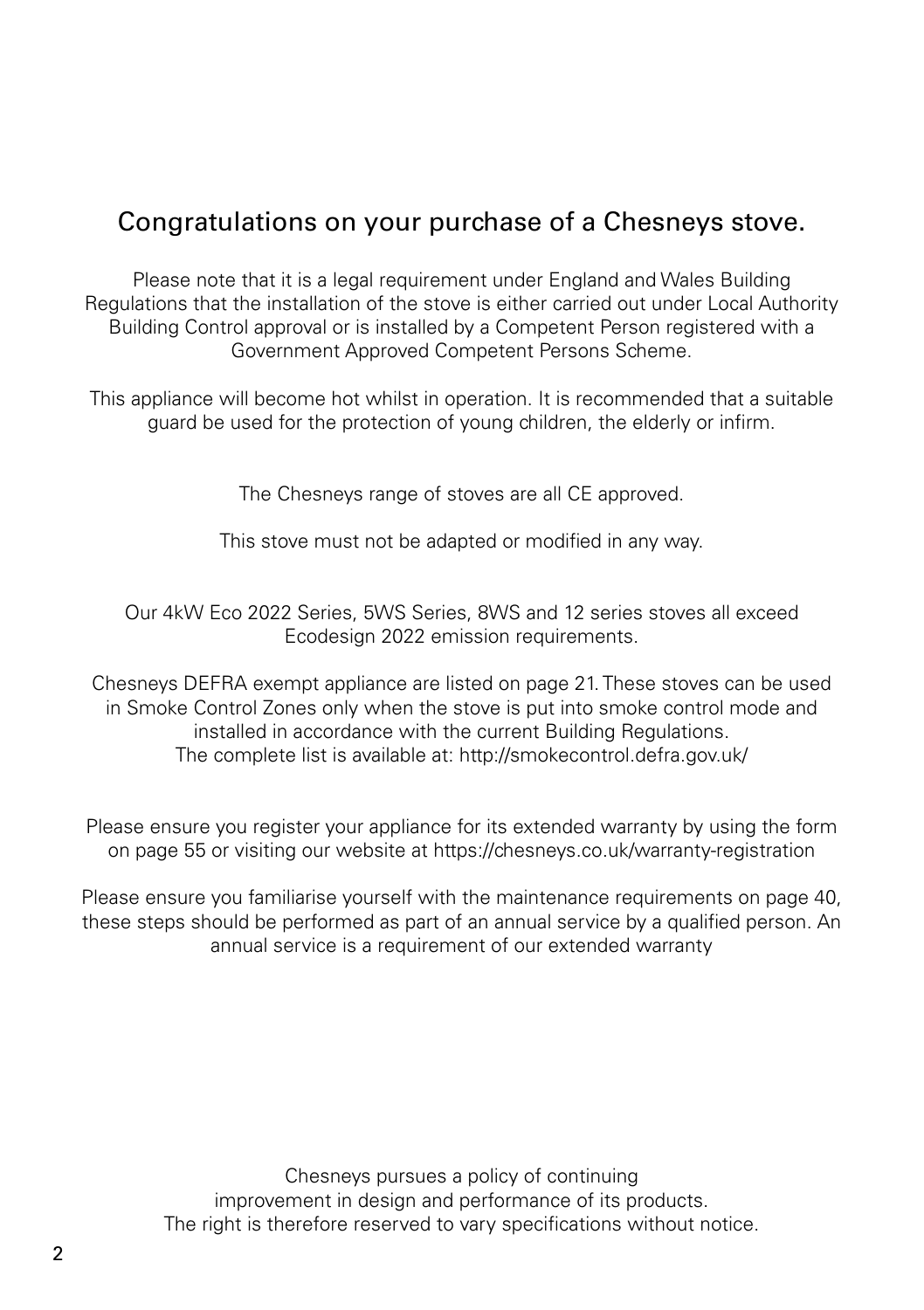# **Contents**

| Wood Burning 4kW Eco 2022 Stoves                                | 4  |
|-----------------------------------------------------------------|----|
| Wood Burning 5WS Series Stoves                                  | 5  |
| Multi Fuel 6 Series Stoves                                      | 6  |
| Multi Fuel 8 Series Stoves                                      | 7  |
| Wood Burning 8WS 6kW Series Stoves                              | 8  |
| Wood Burning 8WS 8kW Series Stoves                              | 10 |
| Wood Burning Double 10 Series Stove                             | 11 |
| Wood Burning 12 & 12WS Series Stove                             | 12 |
| Pre-Installation                                                | 14 |
| Installation                                                    | 15 |
| Converting Top to Rear Exit                                     | 16 |
| Smoke Control                                                   | 21 |
| Commissioning                                                   | 23 |
| The Curing Process                                              | 26 |
| <b>Stove Paint Application Instructions</b>                     | 27 |
| First Lighting & Operation                                      | 28 |
| <b>Essential Annual Maintenance</b>                             | 40 |
| Dealer & Installer Details                                      | 46 |
| <b>Commissioning Testing</b>                                    | 48 |
| On Site Verification of HETAS Spillage<br><b>Test Procedure</b> | 51 |
| <b>Annual Service Record</b>                                    | 53 |
| <b>Warranty Registration</b>                                    | 55 |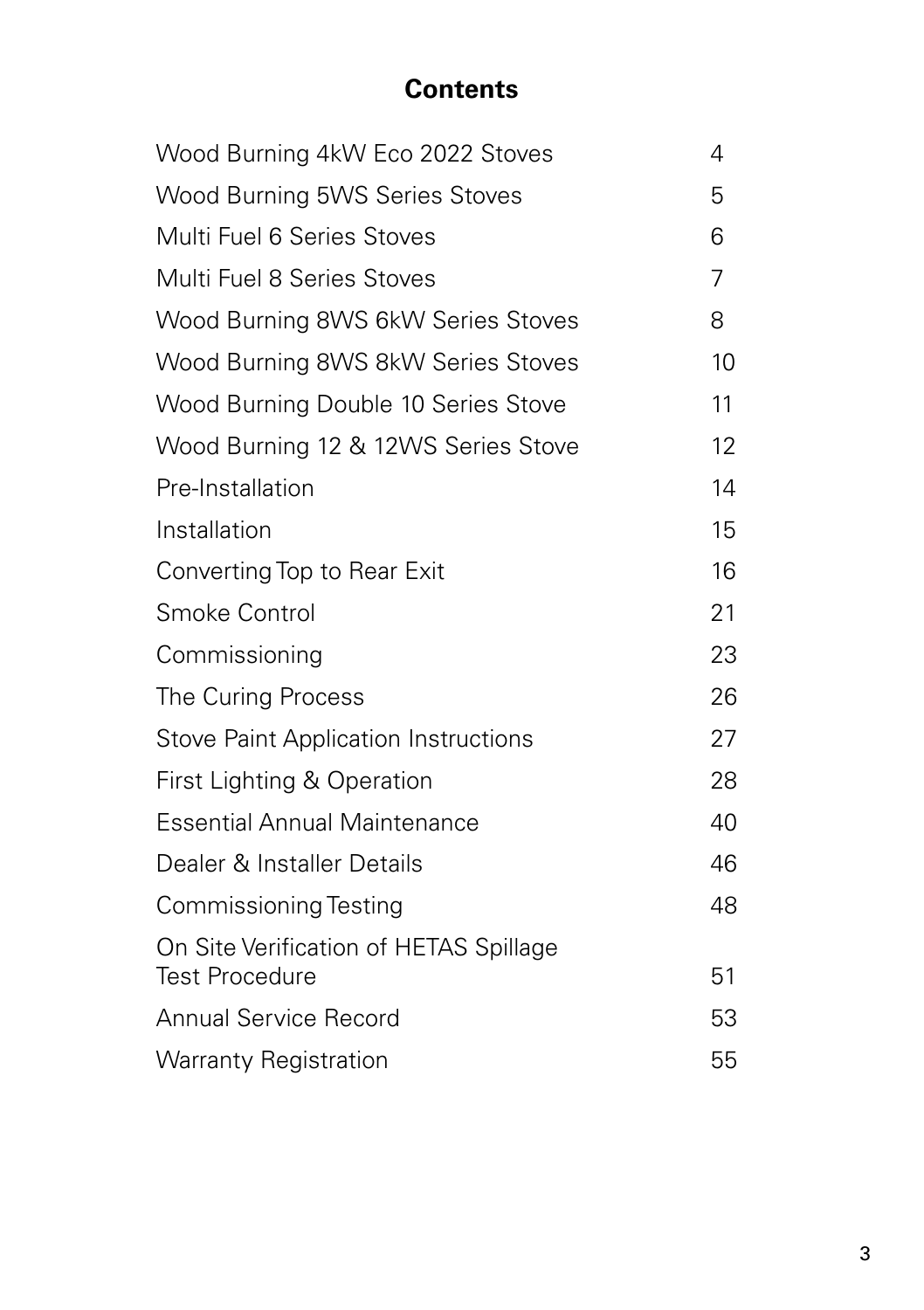## **Wood Burning 4kW Eco 2022 Stoves**

| <b>PARAMETER - WOOD</b>                       | <b>ALPINE</b><br><b>BEAUMONT</b><br><b>MILAN</b><br><b>SALISBURY</b><br><b>SHOREDITCH</b> |
|-----------------------------------------------|-------------------------------------------------------------------------------------------|
| Nominal heat output                           | 4.0 kW - 13648.57 BTU/hr                                                                  |
| Mean CO emission (at 13% O <sup>2</sup> )     | 0.10                                                                                      |
| Mean flue gas temperature                     | $247^{\circ}$ C                                                                           |
| Flue gas mass flow                            | $4.2$ g/s                                                                                 |
| Total efficiency<br><b>Net</b><br>Gross       | 77.3 %<br>70.3 %                                                                          |
| Refuelling                                    | 45 <sub>min</sub>                                                                         |
| Test fuel wood                                | $0.8$ kg                                                                                  |
| Fuel size: $1 \times \log at < 15\%$ moisture | 250mm x 70mm dia                                                                          |
| Maximum hearth temperature                    | Below 100 °C                                                                              |

| <b>DIMENSIONS &amp; WEIGHTS</b>        |                   |                   |                   |       |       |       |  |
|----------------------------------------|-------------------|-------------------|-------------------|-------|-------|-------|--|
| Е<br><b>WEIGHT</b><br>в<br>С<br>D<br>A |                   |                   |                   |       |       |       |  |
| <b>ALPINE</b>                          | 586mm             | 410 <sub>mm</sub> | 110 <sub>mm</sub> | 442mm | 309mm | 74kg  |  |
| <b>BEAUMONT</b>                        | 552mm             | 456mm             | <b>108mm</b>      | 408mm | 307mm | 73kg  |  |
| <b>MILAN</b>                           | 752mm             | 447mm             | 155mm             | 586mm | 370mm | 78kg  |  |
| <b>SALISBURY</b>                       | 534mm             | 402mm             | <b>108mm</b>      | 408mm | 335mm | 72kg  |  |
| <b>SHOREDITCH</b>                      | 543mm             | 398mm             | 108mm             | 408mm | 294mm | 78kg  |  |
| <b>SHOREDITCH LS</b>                   | 687 <sub>mm</sub> | 398mm             | 108mm             | 552mm | 294mm | 88kg  |  |
| <b>SHOREDITCH XLS</b>                  | 787 <sub>mm</sub> | 398mm             | <b>108mm</b>      | 652mm | 294mm | 104kg |  |

The chimney and connecting flue pipe must have a minimum diameter of 130mm and its dimension should not narrow to less than the size of the flue outlet of the stove at any point. **Minimum Flue Draught 12 Pascals.**



Soft furnishings should be at least 1000mm from the appliance.

Distances to combustibles:

*Salisbury, Beaumont, Shoreditch variants*: Rear: 400mm, 100mm if using an insulated flue. Sides: 250mm.

*Milan:* 

Rear: 250mm, 100mm if using insulated flue. Sides: 250mm, 100mm if using an insulated flue. *Alpine:* 

Rear: 400mm, 250mm if using an insulated flue. Sides: 250mm, 150mm if using an insulated flue.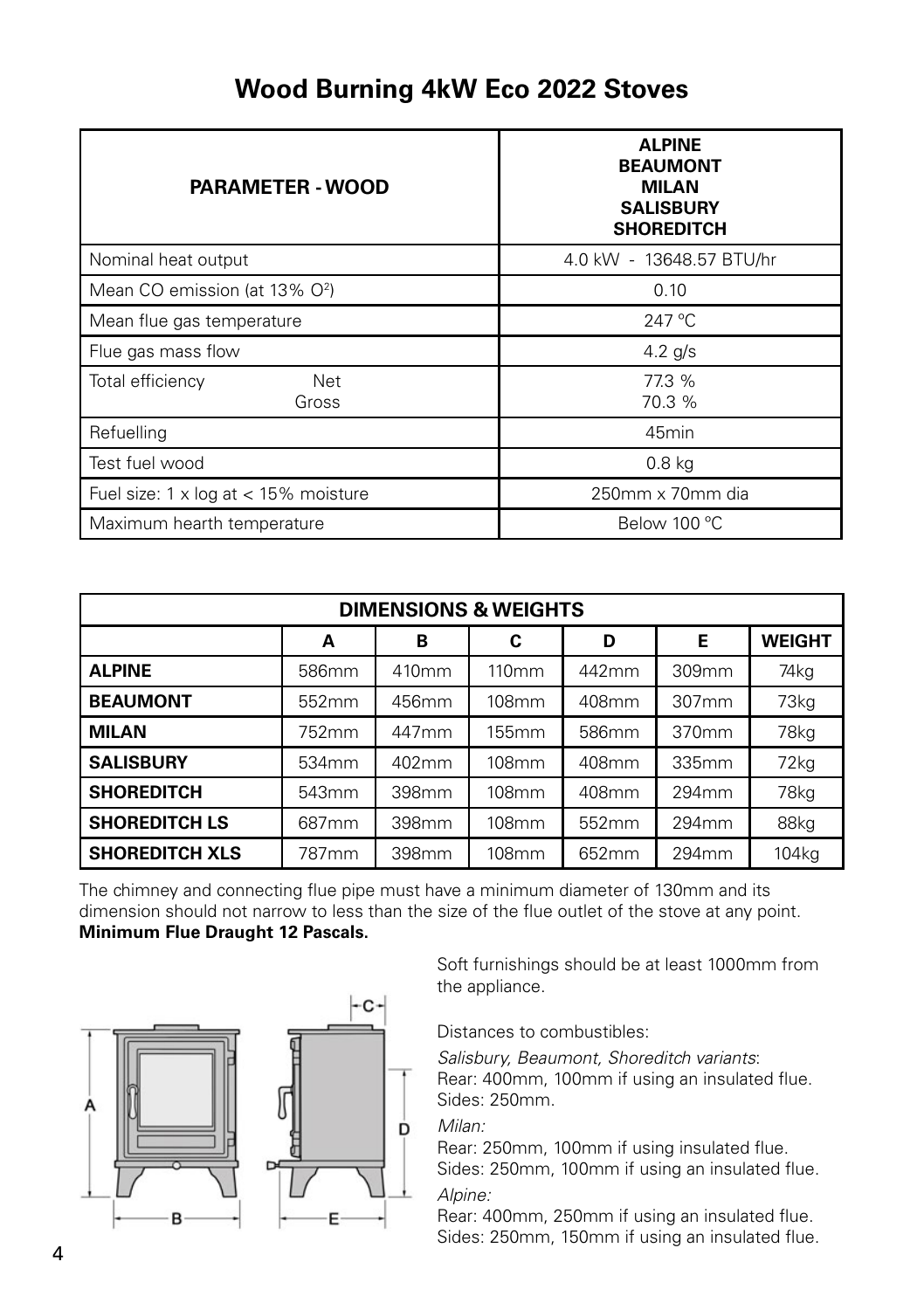# **Wood Burning 5WS Series Stoves**

This Appliance fullfills the requirements for a room sealed appliance (in accordance with A.4.11.2.2 FprEN 16510-1:2016)

| <b>PARAMETER - WOOD</b>                   | <b>BEAUMONT</b><br><b>SALISBURY</b><br><b>SHOREDITCH</b> |
|-------------------------------------------|----------------------------------------------------------|
| Nominal heat output                       | 4.8 kW - 16378.28 BTU/hr                                 |
| Mean CO emission (at 13% O <sup>2</sup> ) | 0.09                                                     |
| Dust at 13% O <sup>2</sup>                | 39mg/mol <sup>3</sup>                                    |
| Dust emissions                            | $0.07$ g/hour                                            |
| Mean flue gas temperature                 | 254 °C                                                   |
| Flue gas mass flow                        | $5.5$ g/s                                                |
| Total efficiency<br>Net<br>Gross          | 75.3%<br>68.5%                                           |
| Refuelling                                | 45 min                                                   |
| Test fuel wood                            | 1kg                                                      |
| Fuel size: 2 x logs at 13-14% moisture    | 300mm x 130mm dia                                        |
| Maximum hearth temperature                | 50 °C                                                    |
| <b>Energy Class</b>                       | А                                                        |
| Energy Index                              | 99                                                       |

| <b>DIMENSIONS &amp; WEIGHTS</b>        |                   |                   |                   |                   |       |                   |  |
|----------------------------------------|-------------------|-------------------|-------------------|-------------------|-------|-------------------|--|
| Е<br><b>WEIGHT</b><br>в<br>C<br>D<br>A |                   |                   |                   |                   |       |                   |  |
| <b>BEAUMONT</b>                        | 578mm             | 535 <sub>mm</sub> | 130 <sub>mm</sub> | 429mm             | 329mm | 88kg              |  |
| <b>SHOREDITCH</b>                      | 566 <sub>mm</sub> | 478mm             | 130mm             | 429mm             | 317mm | 92 <sub>kq</sub>  |  |
| <b>SHOREDITCH LS</b>                   | 710mm             | 478mm             | 130mm             | 573mm             | 317mm | 102 <sub>kq</sub> |  |
| <b>SALISBURY</b>                       | 560 <sub>mm</sub> | 482mm             | 130 <sub>mm</sub> | 429mm             | 356mm | 87kg              |  |
| <b>SALISBURY LS</b>                    | 720mm             | 482mm             | 130mm             | 589 <sub>mm</sub> | 356mm | 102 <sub>kq</sub> |  |

The chimney and connecting flue pipe must have a minimum diameter of 130mm and its dimension should not narrow to less than the size of the flue outlet of the stove at any point. **Minimum Flue Draught 12 Pascals.** 





Soft furnishings should be at least 1000mm from the appliance.

Distances to combustibles: Rear: 300mm, Rear if using an insulated flue: 100mm, Sides: 300mm Above the stove: 400mm if installed as per diagram on page 9.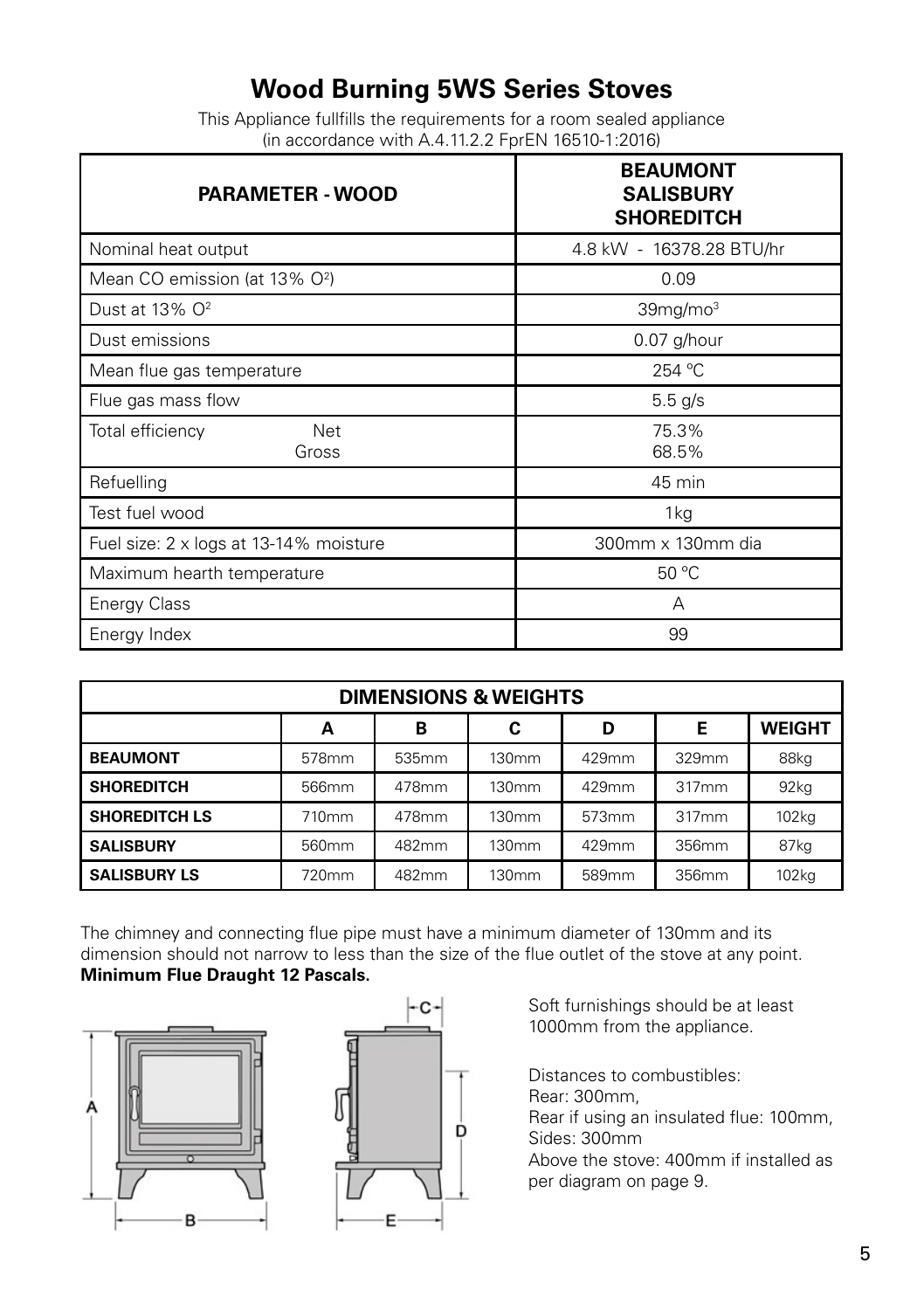# **Multi Fuel 6 Series Stoves**

| <b>PARAMETER</b><br>WOOD / ANCIT                                 | <b>BEAUMONT</b><br><b>BELGRAVIA</b><br><b>SALISBURY</b><br><b>SHIPTON</b><br><b>SHOREDITCH</b> | <b>ALPINE</b>                                         | <b>MILAN</b>                                           |  |
|------------------------------------------------------------------|------------------------------------------------------------------------------------------------|-------------------------------------------------------|--------------------------------------------------------|--|
| Nominal heat output                                              | 7.0 kW - 23884.99 BTU/hr<br>/6.0 kW - 20472.85 BTU/hr                                          | 6.2 kW - 21155.28 BTU/hr<br>/6.0 kW - 20472.85 BTU/hr | 6.2 kW - 21155.28 BTU/hr<br>/ 6.7 kW - 22861.35 BTU/hr |  |
| Mean CO emission (at 13% O <sup>2</sup> )                        | 0.34/0.37                                                                                      | 0.34/0.37                                             | 0.3/0.23                                               |  |
| Mean flue gas temperature                                        | 265 °C / 199 °C                                                                                | 324 °C / 294 °C                                       |                                                        |  |
| Flue gas mass flow                                               | $3.7$ g/s / 4.1 g/s                                                                            | 5.4 $q/s$ / 4.1 $q/s$                                 | 5.4 $q/s / 3.7 q/s$                                    |  |
| Net<br>Total efficiency<br>Gross                                 | 85.1%/80.4%<br>77.4% / 78.8%                                                                   | 85.1%/80.0%<br>77.4% / 78.4%                          | 85.1%/80.4%<br>77.4% / 78.8%                           |  |
| Refuelling                                                       | 45 min / 150 min                                                                               | 45 min / 150 min                                      | 60 min / 60 min                                        |  |
| Test fuel wood                                                   | 1.5 $kg/2.1kg$                                                                                 | 1.5 $kg/2.1kg$                                        | 2.09kg / 2.1kg                                         |  |
| Fuel: 2 logs at 13-14% moisture<br>Ancit per 2.5kg 2.3% moisture | $300$ mm $x$<br>150mm dia                                                                      | $300$ mm $x$<br>150mm dia                             | $300$ mm $\times$<br>150mm dia                         |  |
| Maximum hearth temperature                                       | 56.1 °C                                                                                        | 56 °C                                                 | 55 °C to log store                                     |  |

| <b>DIMENSIONS &amp; WEIGHTS</b> |  |
|---------------------------------|--|
|---------------------------------|--|

|                       | A                 | в     | C                 | D                 | Е     | <b>WEIGHT</b>     |
|-----------------------|-------------------|-------|-------------------|-------------------|-------|-------------------|
| <b>BEAUMONT</b>       | 704mm             | 522mm | 140mm             | 541mm             | 395mm | <b>128kg</b>      |
| <b>BELGRAVIA</b>      | 704 <sub>mm</sub> | 522mm | 140 <sub>mm</sub> | 541 <sub>mm</sub> | 395mm | 120 <sub>kg</sub> |
| <b>SALISBURY</b>      | 653mm             | 450mm | 140mm             | 505 <sub>mm</sub> | 440mm | 123kq             |
| <b>SHOREDITCH</b>     | 685mm             | 448mm | 140mm             | 531 <sub>mm</sub> | 393mm | 120 <sub>kg</sub> |
| <b>SHOREDITCH LS</b>  | 803mm             | 448mm | 140 <sub>mm</sub> | 648mm             | 393mm | 132 <sub>kq</sub> |
| <b>SHOREDITCH XLS</b> | 903mm             | 448mm | 140mm             | 748mm             | 393mm | 139 <sub>kg</sub> |
| <b>SHIPTON</b>        | 634mm             | 488mm | 140mm             | 480mm             | 395mm | 131 <sub>kg</sub> |
| <b>ALPINE</b>         | 686mm             | 460mm | 149mm             | 523mm             | 386mm | 125 <sub>kq</sub> |
| <b>MILAN</b>          | 920mm             | 525mm | 196 <sub>mm</sub> | 740mm             | 472mm | 127 <sub>ka</sub> |

Milan and Shoreditch LS and XLS can be installed with skirting boards 50mm from rear of the stove to a maximum height of 200mm.



The chimney and connecting flue pipe must have a minimum diameter of 150mm and its dimension should not narrow to less than the size of the flue outlet of the stove at any point.

#### **Minimum Flue Draught 12 Pascals.**

Soft furnishings should be at least 1000mm from the appliance.

Distances to combustibles:

Rear: 500mm, Sides: 650mm

Alpine 6 Series: Rear: 450mm, Sides: 350mm Milan 6 Series: Rear: 45mm, Sides: 200mm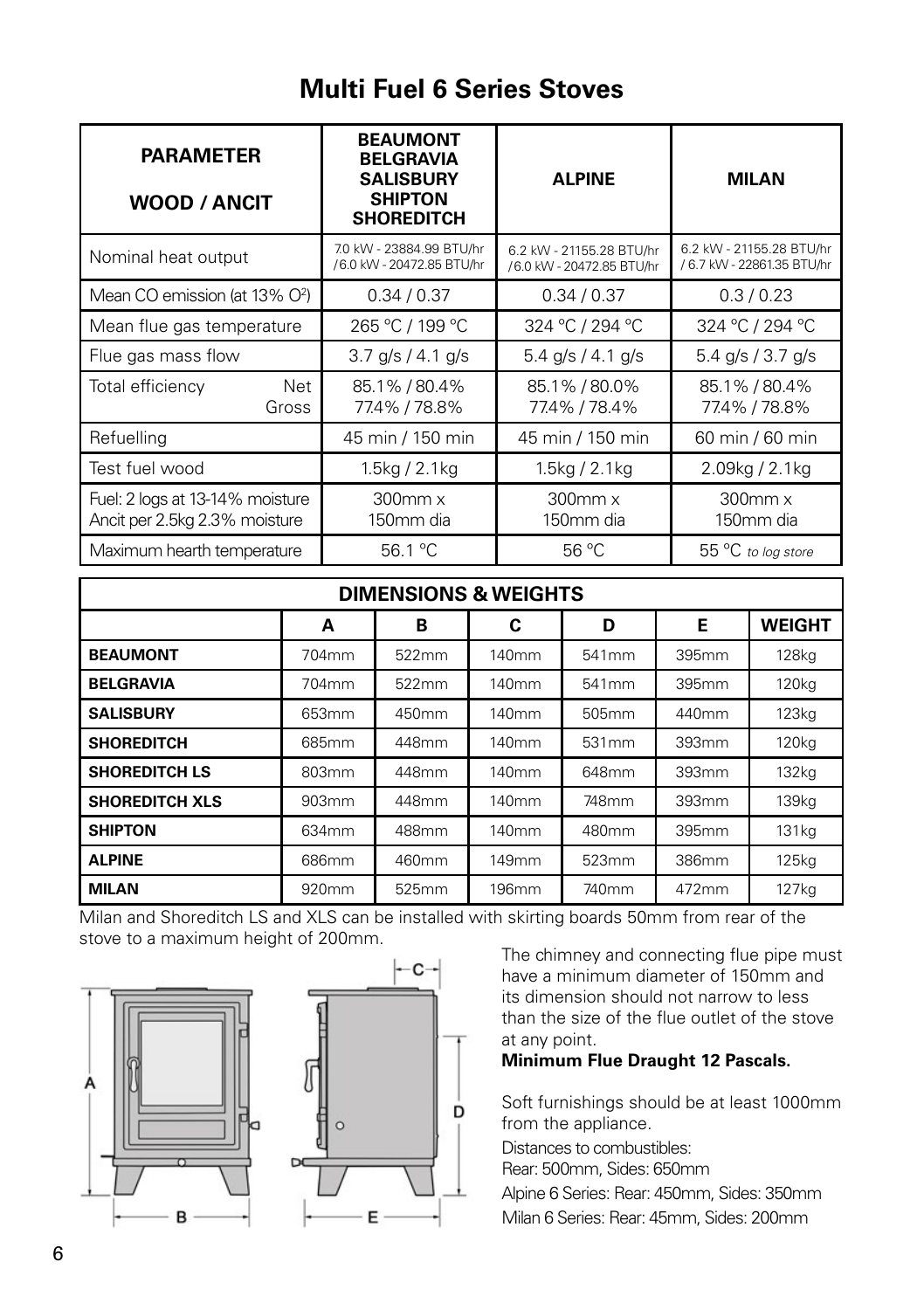# **Multi Fuel 8 Series Stoves**

| <b>PARAMETER</b><br><b>WOOD / ANCIT</b>                          | <b>BEAUMONT</b><br><b>BELGRAVIA</b><br><b>SALISBURY</b><br><b>SHIPTON</b><br><b>SHOREDITCH</b> |
|------------------------------------------------------------------|------------------------------------------------------------------------------------------------|
| Nominal heat output                                              | 8.3 kW - 28320.78 BTU/hr<br>/ 8.5 kW - 29003.21 BTU/hr                                         |
| Mean CO emission (at 13% O <sup>2</sup> )                        | 0.23/0.19                                                                                      |
| Mean flue gas temperature                                        | 360 °C / 331 °C                                                                                |
| Flue gas mass flow                                               | 6.0 g/s / 6.0 g/s                                                                              |
| Total efficiency<br>Net<br>Gross                                 | 76.7%/75.1%<br>69.8% / 73.6%                                                                   |
| Refuelling                                                       | 60 min / 120 min                                                                               |
| Test fuel wood                                                   | $2.5$ kg / $2.5$ kg                                                                            |
| Fuel: 3 logs at 13-14% moisture<br>Ancit per 2.5kg 2.3% moisture | 300mm x 150mm dia                                                                              |
| Maximum hearth temperature                                       | 70.3 °C                                                                                        |

| <b>DIMENSIONS &amp; WEIGHTS</b>        |                   |                   |              |                   |       |                   |  |
|----------------------------------------|-------------------|-------------------|--------------|-------------------|-------|-------------------|--|
| Е<br><b>WEIGHT</b><br>C<br>в<br>D<br>A |                   |                   |              |                   |       |                   |  |
| <b>BEAUMONT</b>                        | 704mm             | 642mm             | 155mm        | 538mm             | 395mm | 148kg             |  |
| <b>BELGRAVIA</b>                       | 704 <sub>mm</sub> | 626mm             | 155mm        | 538 <sub>mm</sub> | 389mm | 148kg             |  |
| <b>SALISBURY</b>                       | 653mm             | 570 <sub>mm</sub> | 155mm        | 505 <sub>mm</sub> | 428mm | 143 <sub>kg</sub> |  |
| <b>SHIPTON</b>                         | 634mm             | 608mm             | 155mm        | 480mm             | 379mm | 151kg             |  |
| <b>SHOREDITCH</b>                      | 685mm             | 568mm             | <b>155mm</b> | 531 <sub>mm</sub> | 378mm | 155kg             |  |
| <b>SHOREDITCH LS</b>                   | 803mm             | 568mm             | 155mm        | 650mm             | 378mm | 172 <sub>kg</sub> |  |
| <b>SHOREDITCH XLS</b>                  | 903mm             | 568mm             | 155mm        | 750mm             | 378mm | 180kg             |  |

The chimney and connecting flue pipe must have a minimum diameter of 150mm and its dimension should not narrow to less than the size of the flue outlet of the stove at any point. **Minimum Flue Draught 12 Pascals.**



Soft furnishings should be at least 1000mm from the appliance.

Distances to combustibles: Rear: 650mm, Sides: 600mm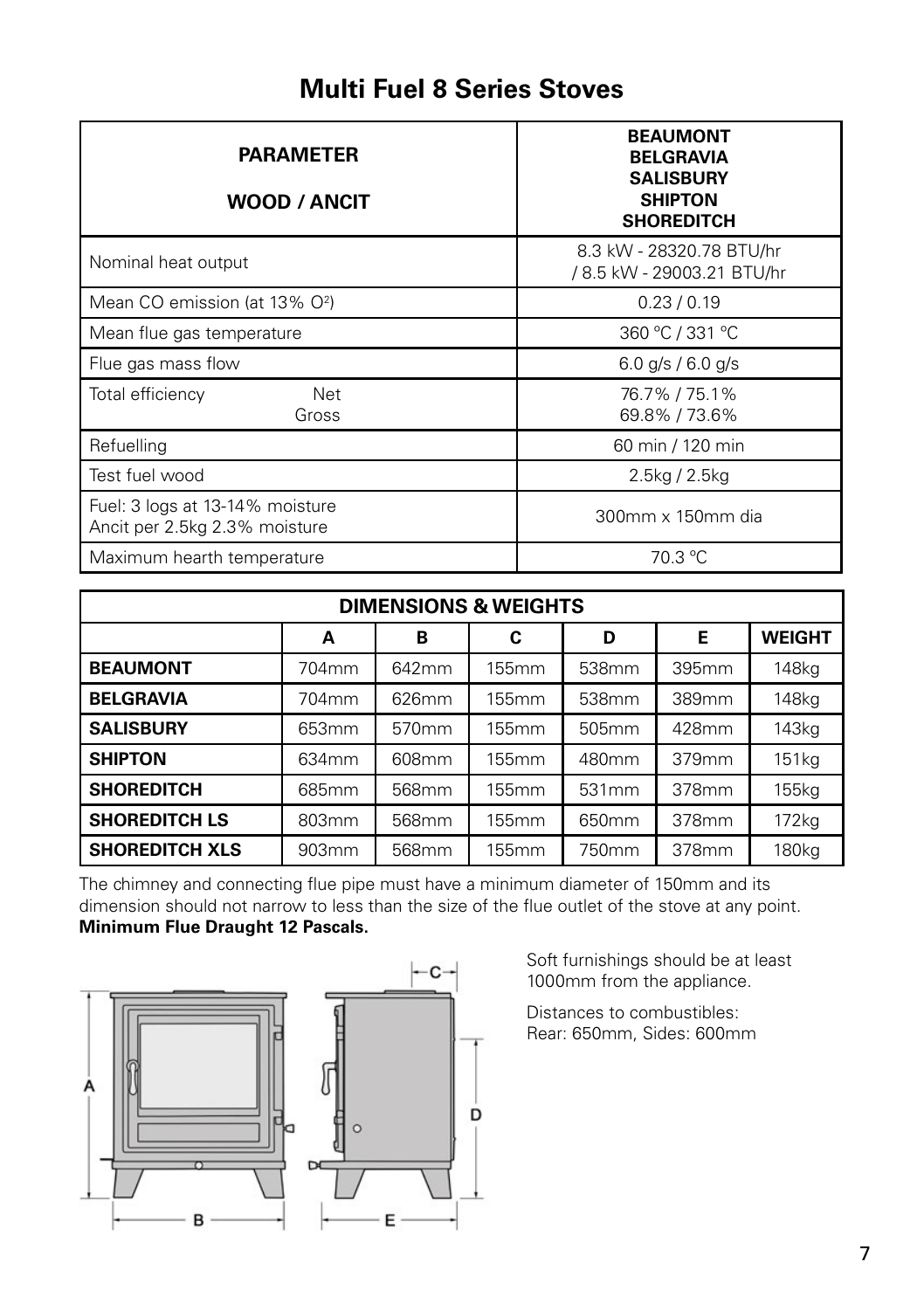# **Wood Burning 8WS 6kW Series Stoves**

This Appliance fullfills the requirements for a room sealed appliance (in accordance with A.4.11.2.2 FprEN 16510-1:2016)

| <b>PARAMETER - WOOD</b>                   | <b>BEAUMONT</b><br><b>SALISBURY</b><br><b>SHOREDITCH</b> |  |  |
|-------------------------------------------|----------------------------------------------------------|--|--|
| Nominal heat output                       | 5.9 kW - 20131.64 BTU/hr                                 |  |  |
| Mean CO emission (at 13% O <sup>2</sup> ) | 0.09                                                     |  |  |
| Dust at 13% $O2$                          | 39 mg/mo $3$                                             |  |  |
| Dust emissions                            | $0.7$ g/hour                                             |  |  |
| Mean flue gas temperature                 | 253 °C                                                   |  |  |
| Flue gas mass flow                        | $5.9$ g/s                                                |  |  |
| Total efficiency<br>Net<br>Gross          | 80%<br>72.8%                                             |  |  |
| Refuelling                                | 50 min                                                   |  |  |
| Test fuel wood                            | 1.28 kg                                                  |  |  |
| Fuel: 1 logs at 13-14% moisture           | 300mm x 150mm dia                                        |  |  |
| <b>Fuel Consumption</b>                   | 1.72 kg/hour                                             |  |  |
| Maximum hearth temperature                | Below 100 °C                                             |  |  |

This model is pressure tested to 15 pascals at the factory.

| <b>DIMENSIONS &amp; WEIGHT</b>         |                   |                   |       |                   |       |                   |  |  |
|----------------------------------------|-------------------|-------------------|-------|-------------------|-------|-------------------|--|--|
| Е<br><b>WEIGHT</b><br>в<br>D<br>C<br>А |                   |                   |       |                   |       |                   |  |  |
| <b>BEAUMONT</b>                        | 710mm             | 642mm             | 155mm | 538 <sub>mm</sub> | 395mm | 150 <sub>kg</sub> |  |  |
| <b>SALISBURY</b>                       | 659 <sub>mm</sub> | 570 <sub>mm</sub> | 155mm | 505mm             | 428mm | 145kg             |  |  |
| <b>SHOREDITCH</b>                      | 691 <sub>mm</sub> | 568mm             | 155mm | 531 <sub>mm</sub> | 378mm | 157kg             |  |  |

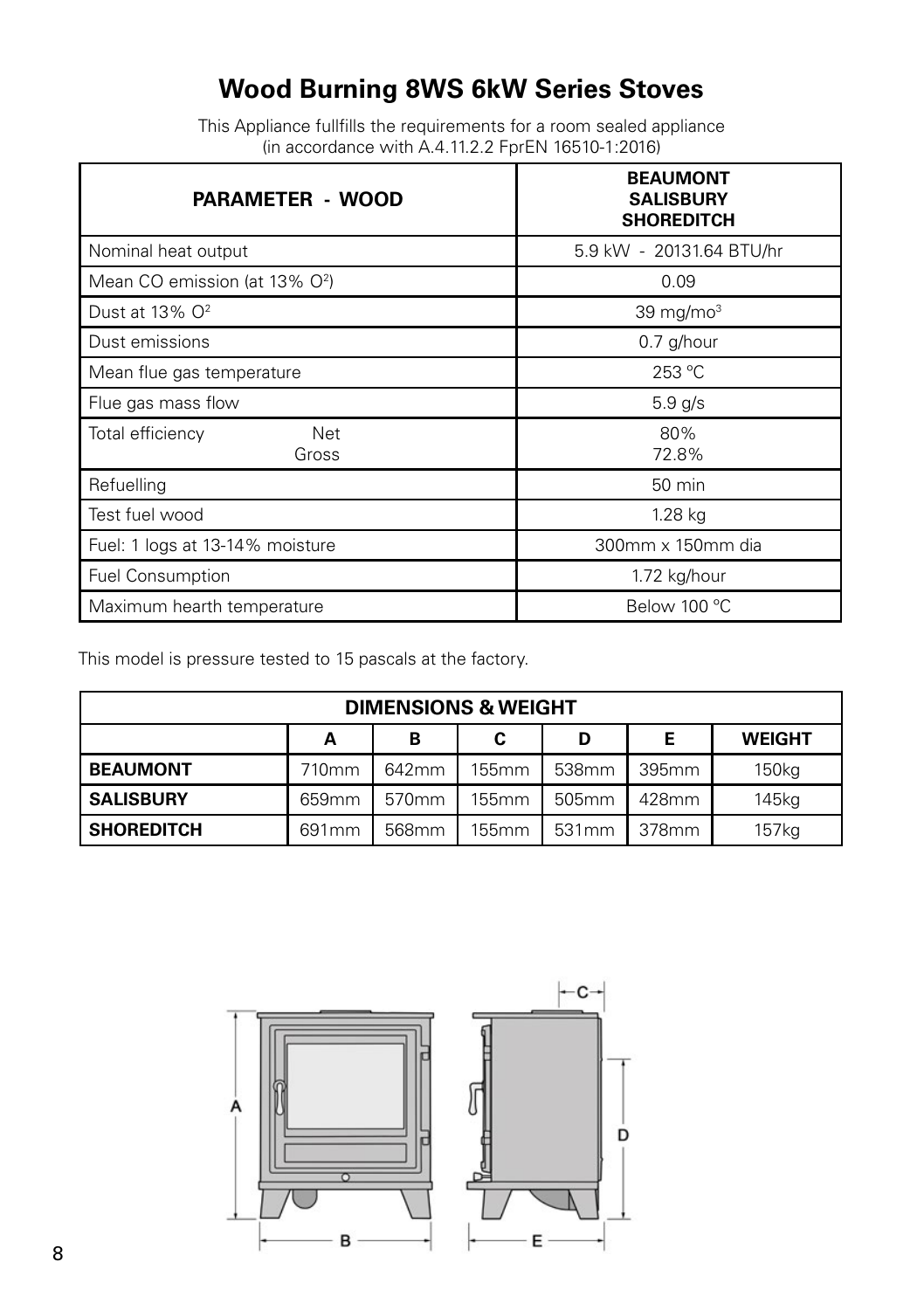Soft furnishings should be at least 1000mm from the appliance. Distances to combustibles: Rear: 150mm, Sides: 250mm Above the stove 300mm if installed in accordance with the diagram below:

#### **Minimum Flue Draught: 12 Pascals**



The closure plate must be fitted in such a away it does not allow the build up heat in the fire chamber i.e. flush as shown, the stove must also be in line or protruding forward beyond the fire chamber. The regulations governing connecting flue pipes must be adhered to.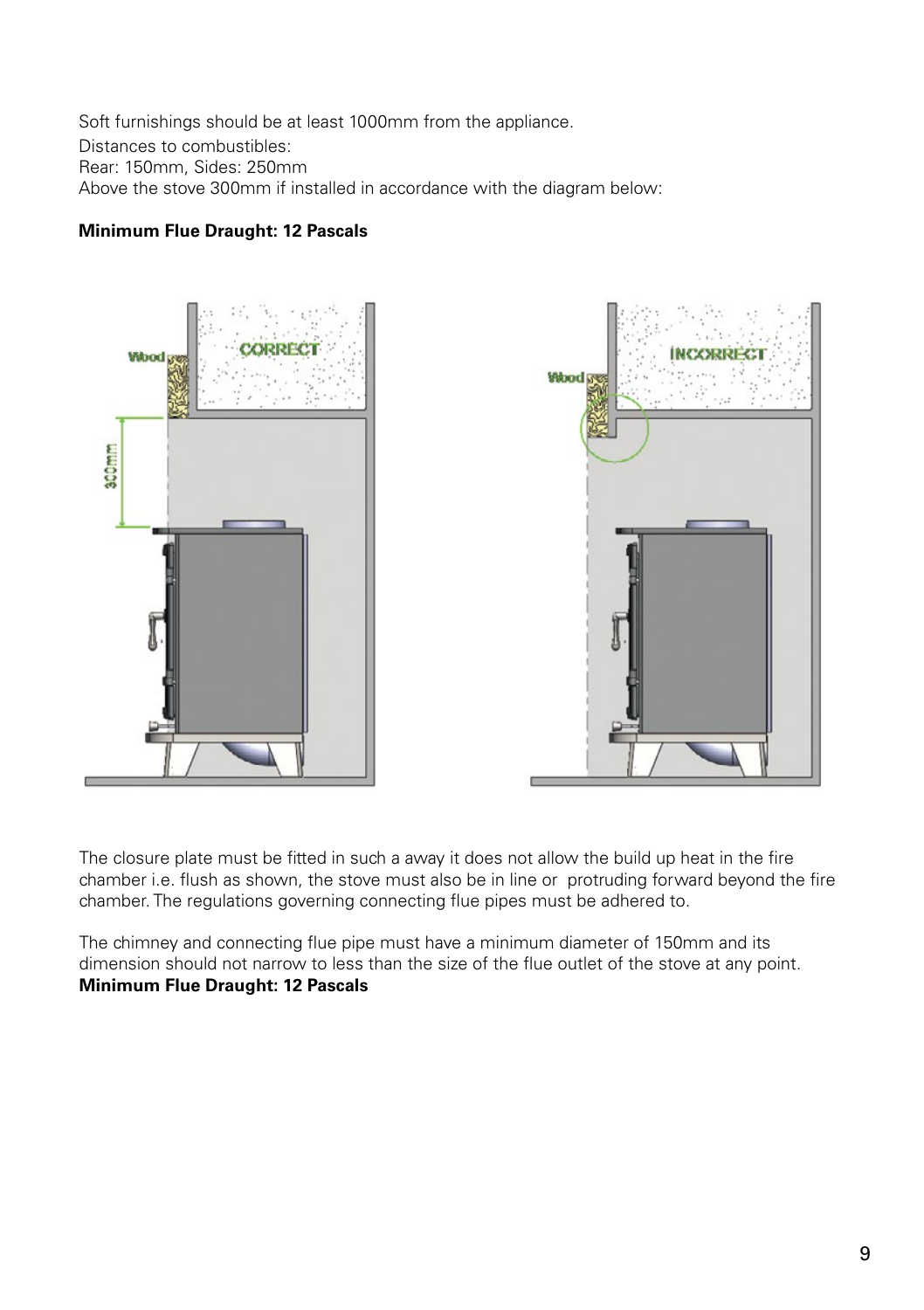# **Wood Burning 8WS 8kW Series Stoves**

This Appliance fullfills the requirements for a room sealed appliance (in accordance with A.4.11.2.2 FprEN 16510-1:2016)

| <b>PARAMETER - WOOD</b>                   | <b>BEAUMONT</b><br><b>SALISBURY</b><br><b>SHOREDITCH</b> |  |  |
|-------------------------------------------|----------------------------------------------------------|--|--|
| Nominal heat output                       | 8.3 kW - 28320.78 BTU/hr                                 |  |  |
| Mean CO emission (at 13% O <sup>2</sup> ) | 0.08                                                     |  |  |
| Dust at 13% O <sup>2</sup>                | $35 \text{ mg/mol}^3$                                    |  |  |
| Dust emissions                            | 0.7 g/hour                                               |  |  |
| Mean flue gas temperature                 | 273 °C                                                   |  |  |
| Flue gas mass flow                        | 7.4 g/s                                                  |  |  |
| Total efficiency<br>Net<br>Gross          | 78.2%<br>71.5%                                           |  |  |
| Refuelling                                | 50 min                                                   |  |  |
| Test fuel wood                            | 1.81 kg                                                  |  |  |
| Fuel: 2 logs at 13-14% moisture           | 300mm x 70mm dia                                         |  |  |
| <b>Fuel Consumption</b>                   | 2.45 kg/hour                                             |  |  |
| Maximum hearth temperature                | Below 100 °C                                             |  |  |

| <b>DIMENSIONS &amp; WEIGHT</b>         |                   |                   |       |                   |       |                   |
|----------------------------------------|-------------------|-------------------|-------|-------------------|-------|-------------------|
| Е<br><b>WEIGHT</b><br>в<br>D<br>C<br>А |                   |                   |       |                   |       |                   |
| <b>BEAUMONT</b>                        | 710mm             | 642mm             | 155mm | 538 <sub>mm</sub> | 395mm | 150 <sub>kg</sub> |
| <b>SALISBURY</b>                       | 659 <sub>mm</sub> | 570 <sub>mm</sub> | 155mm | 505 <sub>mm</sub> | 428mm | 145kg             |
| <b>SHOREDITCH</b>                      | 691mm             | 568mm             | 155mm | 531 <sub>mm</sub> | 378mm | 157kg             |



Soft furnishings should be at least 1000mm from the appliance.

Distances to combustibles: Rear: 300mm, Sides: 350mm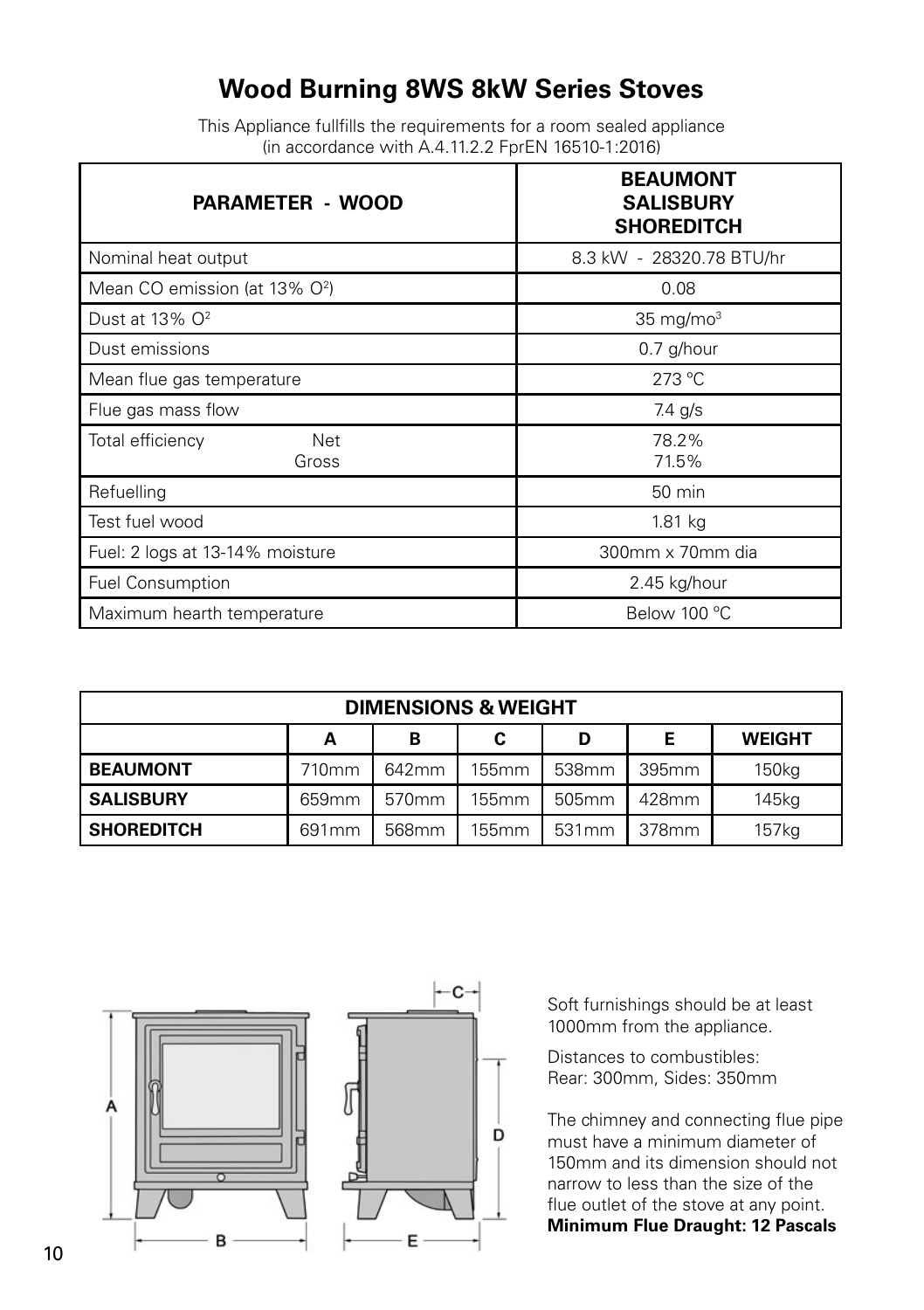# **Wood Burning Double Sided 10 Series Stove**

| <b>PARAMETER - WOOD</b>                   | <b>SALISBURY</b>        |  |
|-------------------------------------------|-------------------------|--|
| Nominal heat output                       | 10 kW - 34121.42 BTU/hr |  |
| Mean CO emission (at 13% O <sup>2</sup> ) | 0.22                    |  |
| Mean flue gas temperature                 | $327^{\circ}$ C         |  |
| Flue gas mass flow                        | $7.9$ g/s               |  |
| Total efficiency<br>Net<br>Gross          | 76.4%<br>69.5%          |  |
| Refuelling                                | 50 min                  |  |
| Test fuel wood                            | 2.9 <sub>kq</sub>       |  |
| Fuel: 3 logs at <15.1% moisture           | 250mm x 150mm dia       |  |
| Maximum hearth temperature                | 73 °C                   |  |

| <b>DIMENSIONS &amp; WEIGHT</b> |                   |                   |         |                   |                   |
|--------------------------------|-------------------|-------------------|---------|-------------------|-------------------|
|                                | А                 | В                 |         |                   | <b>WEIGHT</b>     |
| <b>SALISBURY</b>               | 657 <sub>mm</sub> | 570 <sub>mm</sub> | 260.5mm | 521 <sub>mm</sub> | 150 <sub>kg</sub> |



Soft furnishings should be at least 1000mm from the appliance. Distances to combustibles: Sides: 350mm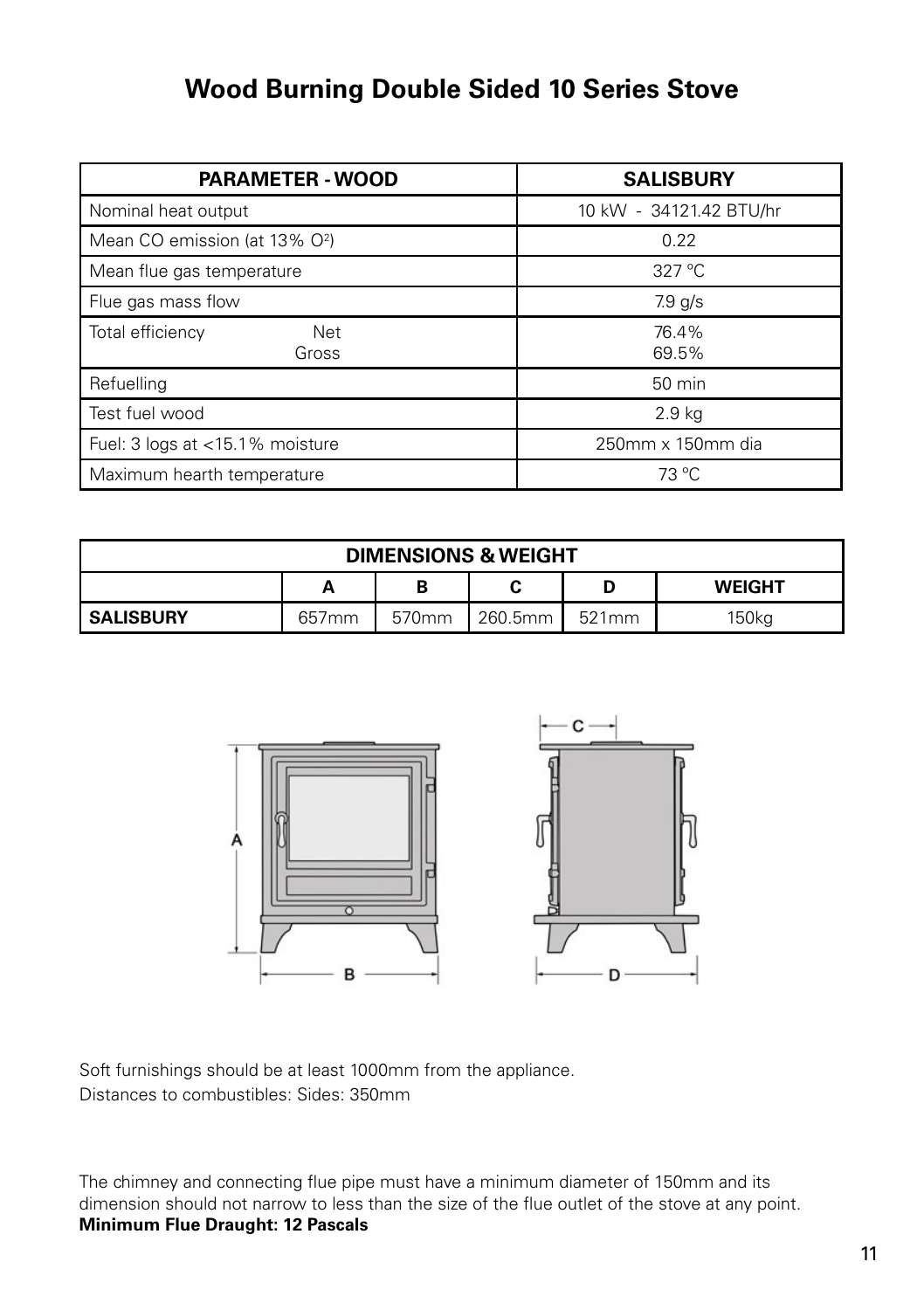# **Wood Burning 12 &12WS Series Stove**

The 12WS fullfills the requirements for a room sealed appliance (in accordance with A.4.11.2.2 FprEN 16510-1:2016)

| <b>PARAMETER - WOOD</b>                   |                     | <b>SALISBURY 12</b>           | <b>SALISBURY 12WS</b>        |
|-------------------------------------------|---------------------|-------------------------------|------------------------------|
| Nominal heat output                       |                     | 10.8 kW - 36851.134<br>BTU/hr | 10.6 kW - 36168.70<br>BTU/hr |
| Mean CO emission (at 13% O <sup>2</sup> ) |                     | 0.15                          | 0.06                         |
| Mean flue gas temperature                 |                     | 321 °C                        | 304 °C                       |
| Flue gas mass flow                        |                     | 10.0 $g/s$                    | $9.8$ g/s                    |
| Total efficiency                          | <b>Net</b><br>Gross | 74.5%<br>67.8%                | 75.9%<br>69.1%               |
| Refuelling                                |                     | 45 min                        | 50 min                       |
| Test fuel wood                            |                     | 2.4 kg                        | $2.6$ kg                     |
| Fuel: 3 logs at <15.1 % moisture          |                     | 250mm x 150mm dia             | 300mm x 70mm dia             |
| Maximum hearth temperature                |                     | $35^{\circ}$ C                | Below 100 °C                 |

| <b>DIMENSIONS &amp; WEIGHT</b> |                   |       |       |                   |                   |       |               |
|--------------------------------|-------------------|-------|-------|-------------------|-------------------|-------|---------------|
|                                | А                 | в     |       |                   |                   |       | <b>WEIGHT</b> |
| <b>SALISBURY</b>               | 660 <sub>mm</sub> | 684mm | 111mm | 527 <sub>mm</sub> | 108 <sub>mm</sub> | 470mm | 71kg          |

The stove lid can simply be removed to reduce the weight by 32kg



Soft furnishings should be at least 1000mm from the appliance. Distances to combustibles: Rear: 500mm (400mm for 12WS), Sides: 350mm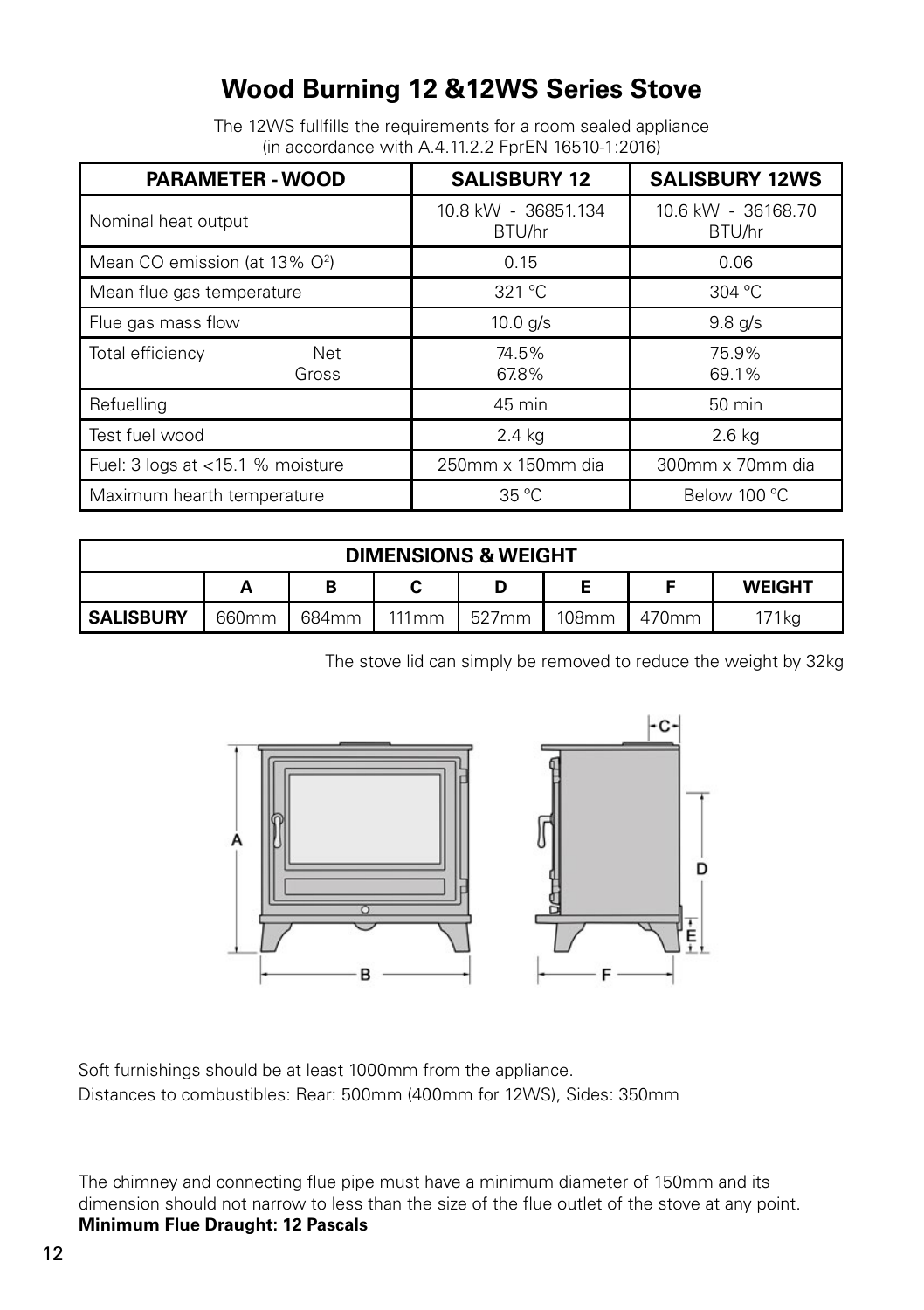# **Pre-Installation**

### **This appliance must be fitted in accordance with the current Building Regulations and by competent registered person.**

### **Health and Safety Precautions**

Special care must be taken when installing the stove such that the requirements of the Health and Safety at Work Act are met.

### **Note: This appliance is heavy and must be handled with care.**

Adequate facilities must be available for loading, unloading and site handling.

The appliance is supplied fully assembled for a top flue arrangement.

The lid, door and internal parts can all be removed to reduce the stove weight during installation.

The paint is soft and vulnerable to marking; refer to the maintenance section.

Chesneys stoves must be connected to a suitable chimney. Chesneys strongly recommend using a complete and compliant chimney lining system.

Inside the stove you will find an Installation and user manual and a pair of Chesneys Gauntlets. The multi fuel stoves also have an ash pan and tool.

### **Asbestos**

This stove contains no asbestos. If there is a possibility of disturbing any asbestos in the course of installation then please seek specialist guidance and use appropriate protective equipment.

### **Metal Parts**

When installing or servicing this stove care should be taken to avoid the possibility of personal injury.

### **Ventilation**

Please refer to Document J section 2 (table 1). There must be an adequate air supply into the room in which the appliance is installed to allow the appliance to function properly.

The installation of extract ventilation or other appliance that requires air for combustion in the same area are not recommended and will effect this appliance. Refer to page 14 Flue Requirements.

Chesneys recommend an appropriate spillage test be conducted with all appliances post installation.

Air inlet grilles must be so positioned that they are not liable to blockage.

There must be an adequate air supply into the room in which the appliance is installed and make sure apertures provided for this purpose are not restricted and are free from blockage.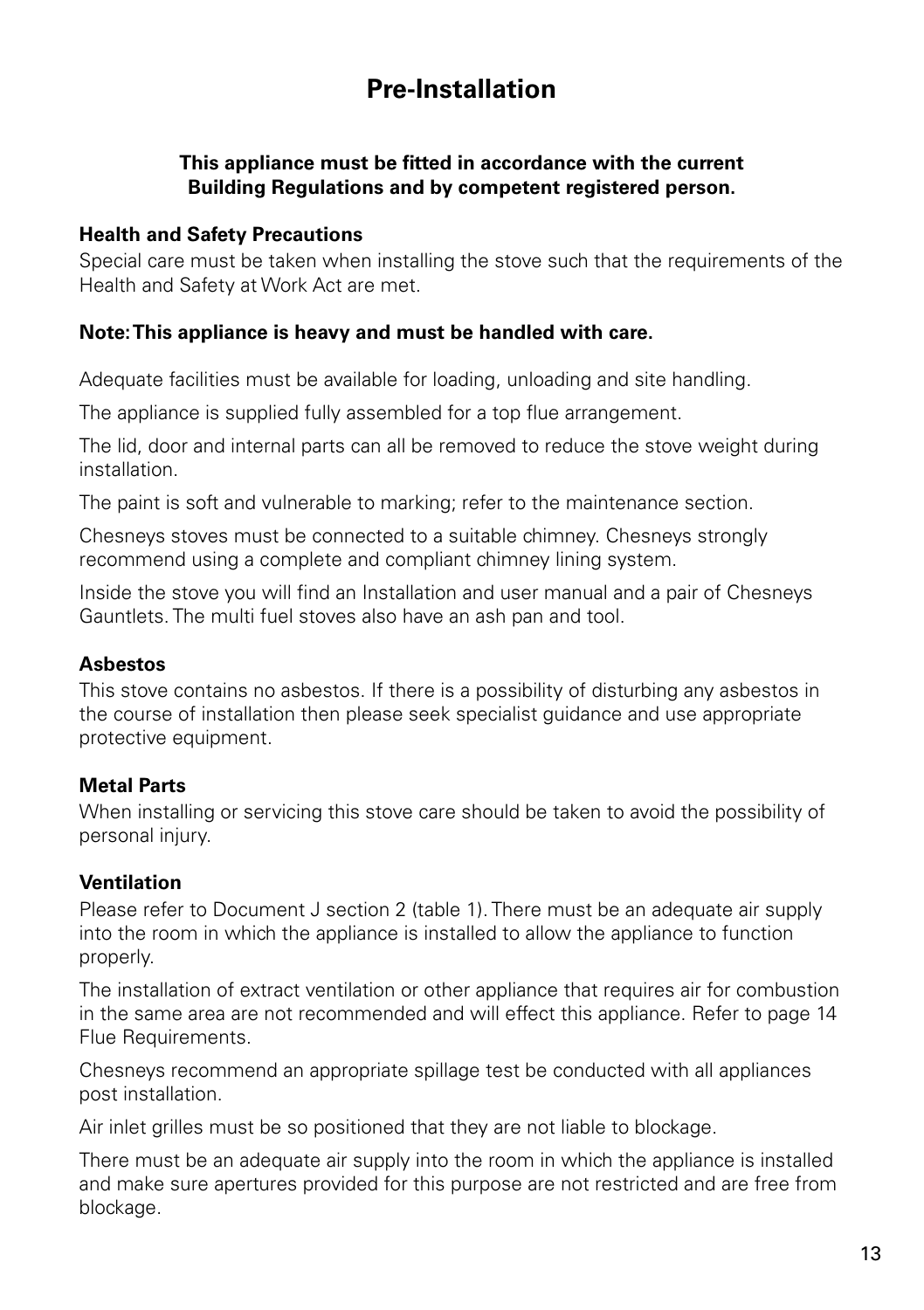### **Carbon Monoxide**

Building Regulations require that whenever a new or replacement fixed solid fuel or wood/biomass appliance is installed in a dwelling a carbon monoxide alarm must be fitted in the same room as the appliance. Further guidance is available in BS EN50292:2002 and from the alarm manufacturer's instructions. Provision of an alarm must not be considered a substitute for either installing the appliance correctly or ensuring regular servicing and maintenance of the appliance and chimney system. It is now a requirement for an electronic carbon monoxide detector conforming to BS EN 50291 to be fitted in the room where the appliance has been installed. This should be maintained and tested in accordance with the manufactures instructions.

### **Hearths**

All Chesneys freestanding wood and multi fuel stoves can be fitted on a 12mm hearth providing there is sufficient load-bearing capacity.

Chesneys recommend a minimum distance in front of the stove that allows the door to be opened fully and not overhanging the hearth. This is a Chesneys recommendations only please refer to Document J Section 2 diagrams 26 & 27.

### **Flue Requirements**

The chimney must be swept before installation and checked for soundness and suitability. The chimney must also be free from cracks and blockages.

If you find the chimney is in a poor condition then expert advice should be sought.

If the stove is fitted in place of an open fire then the chimney should be swept one month after installation to clear any soot falls which may have occurred due to the difference in combustion between the stove and the open fire.

The chimney and connecting flue pipe must not narrow to less than the size of the flue outlet of the stove at any point.

This appliance must not be used in a shared flue system.

The minimum flue draft is 12 pascals at nominal output.

Minimum flue height 5 metres.

The 150mm diameter flue models may be increased to 170mm diameter.

The 130mm diameter flue should be increased to 150mm. A 130mm flue may be used when the stove is fitted in the smoke control mode, i.e. Smoke tab removed or DEFRA exemption bolt fitted.

If appliance is fitted in an area that has another flue (mechanical or otherwise) a flue interference test must be completed and recorded. The appliance must be checked with reference to ADJ 1.21, and necessary action taken.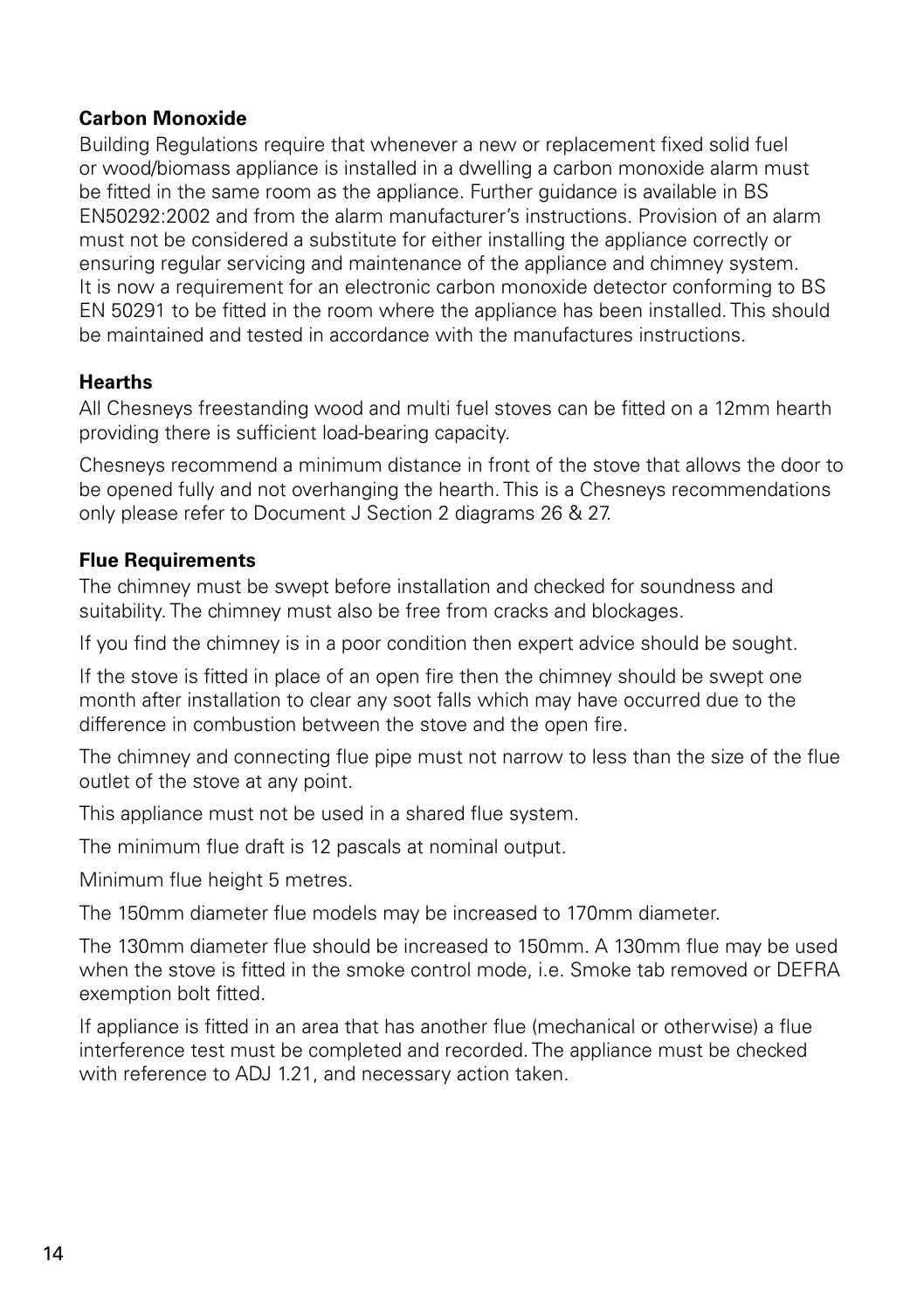# **Installation**

In addition to these instructions the requirements of BS 8303 and BS EN 15287 must be fulfilled. Local Authority Bylaws and Building Regulations regarding the installation of Solid Fuel burning appliances, flues and chimneys must also be taken into account. The installation is a notifiable building works as defined in the Building Regulations and that it is a legal requirement under England and Wales Building Regulations that the installation is either carried out under Local Authority Building Control approval or is installed by a Competent Person registered with a Government approved Competent Persons Scheme.

Therefore this appliance and installation must comply with the following regulations:-

British Standards BS 8303. BS EN 15287-1:2010

Building Regulation Approved Document J for England and Wales

Building Regulations Part F for Scotland

Building Regulations/1997 Technical Guidance Approved

Document J-Heat Producing Appliances for the Republic of Ireland

Registered Body: HETAS (GB only) INFO (Ireland)

This appliance must be fitted by an approved installer or inspected and signed off by a Building Control Officer.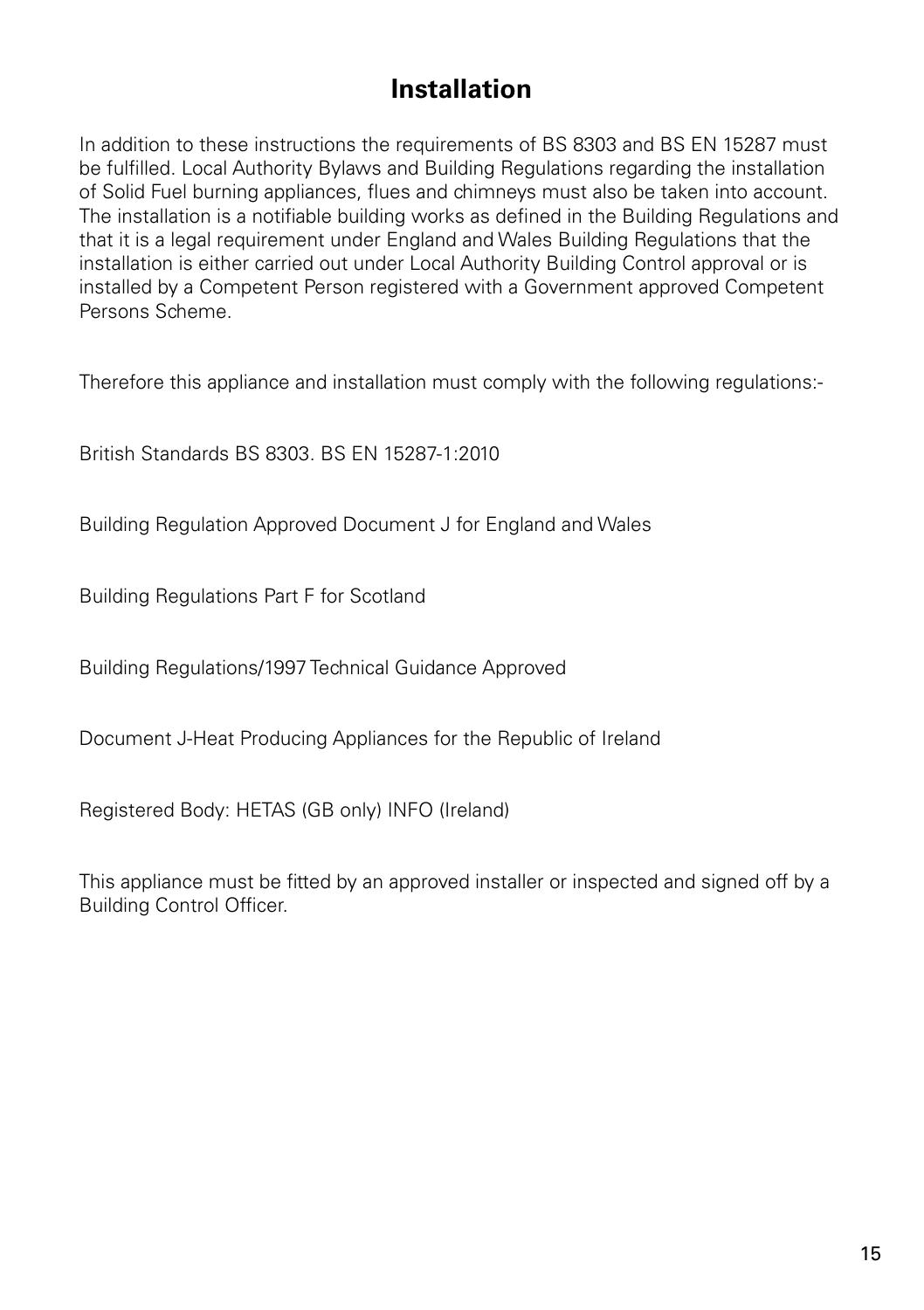# **Converting Top to Rear Exit**

All stoves can be converted and are pre-assembled for a top exit. A blanking plate is available please contact your local stockists.

### **Fire Cement**

Some types of fire cement are caustic and should not be allowed to come into contact with the skin. In case of contact wash immediately with plenty of water.

### **To Convert the Alpine Stove to Rear Exit:**

The fire cube will need to be removed from the Alpine cladding.

- 1) Remove door by opening and taking the weight whilst undoing the hexagonal bolts that hold the hinges in place, the door is cast iron and therefore heavy.
- 2) Look under the fire box and you will see 8 bolts. 4 are holding the fire box to the cladding and 4 are levelling bolts (these can be adjusted to line up the fire cube and door to the cladding). Undo the 4 x retaining bolts.
- 3) Remove both baffles and undo the flue collar retaining bolts. Push the flue collar up and twist, it will be held on by two lugs.
- 4) Remove the rear convector panel by undoing the four hexagonal bolts.
- 5) Lift the fire cube out of the cladding from the back.
- 6) Remove the flue collar from the cladding by twisting.
- 7) Remove the rear exit blanking plate and place in the top of the fire cube ensuring the seal is intact and seated correctly.
- 8) Fit the flue collar to the rear exit ensuring the seal is intact and seated correctly.
- 9) Knock out pre cut panel in rear convector panel.
- 10) Refit fire cube, loosely secure fire cube to the cladding using the levelling bolts to line up fire cube with cladding. When in position tighten the four securing bolts.
- 11) Replace door and rear convector panel and place decorative blank on top of stove cladding.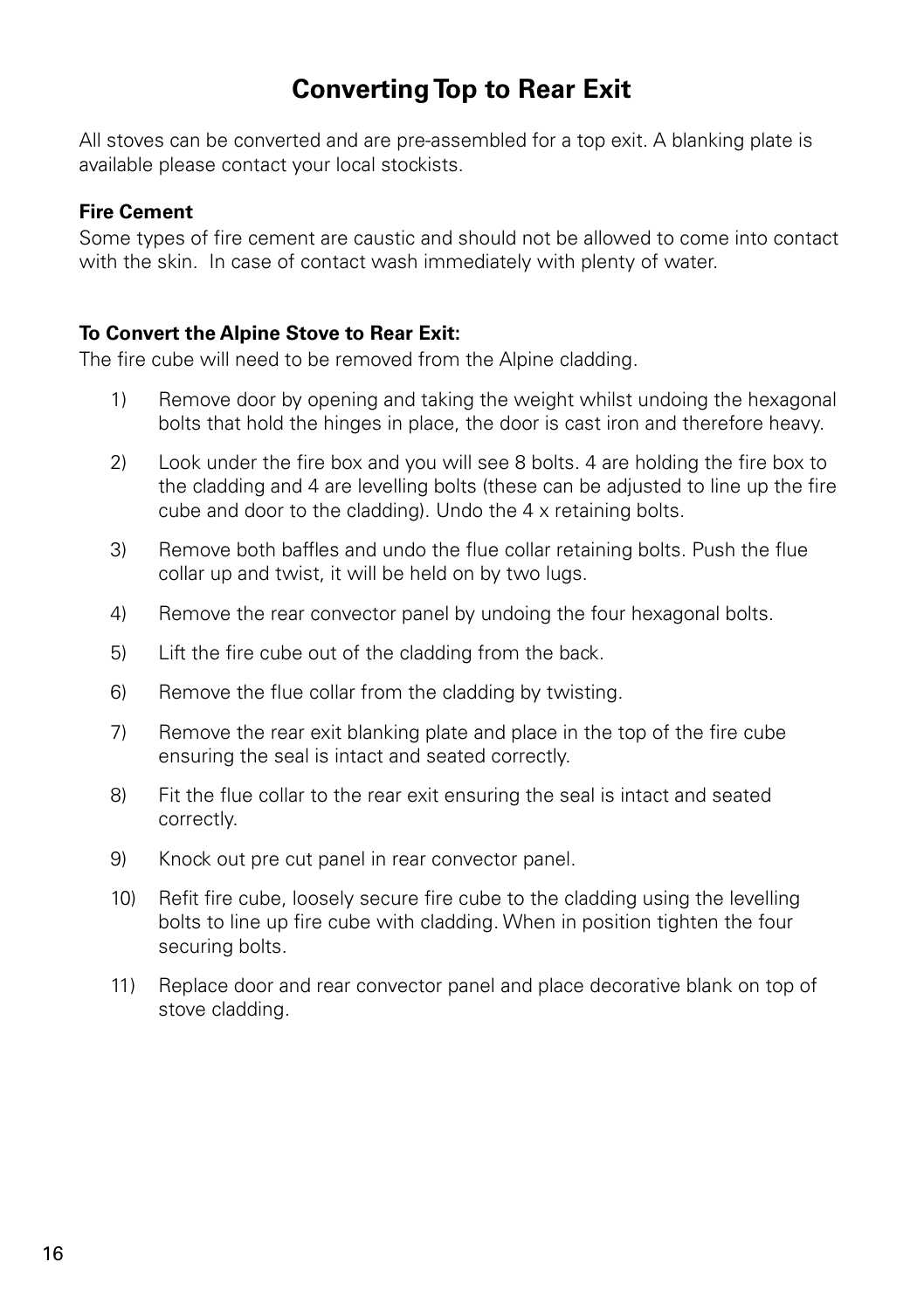### **To Convert the Wood Burning 4kW Eco 2022, 5WS and 8WS Series Stoves and the Multi Fuel 6 and 8 Series Stoves to Rear Exit:**

- 1) Remove lid.
- 2) Undo the two flue collar retaining bolts and lift collar off.
- 3) Remove the rear convector panel by undoing the four hexagonal bolts and knock out the pre cut panel.
- 4) Undo blanking plate retaining bolts and remove from rear of stove.
- 5) Place flue collar on to rear of stove ensuring seal is intact and seated correctly and secure with the two bolts.
- 6) Replace rear convector panel with the hexagonal bolts.
- 7) Place blanking plate from rear of stove into the top of the stove ensuring seal is intact and seated correctly securing with 2 bolts.
- 8) Replace lid with the decorative blank.

### **To Convert the 12 Series Stove to Rear Exit:**

- 1) Remove the lid.
- 2) Remove the rear convector panel 4 x bolts.
- 3) Remove the 4 flue collar retaining bolts, lift collar, twist through 90 degrees and replace ensuring the seal is maintained.
- 4) Replace the 4 retaining bolts.
- 5) Replace the rear convector panel.
- 6) Replace the lid and cover the hole with a flue collar blank (supplied separately).

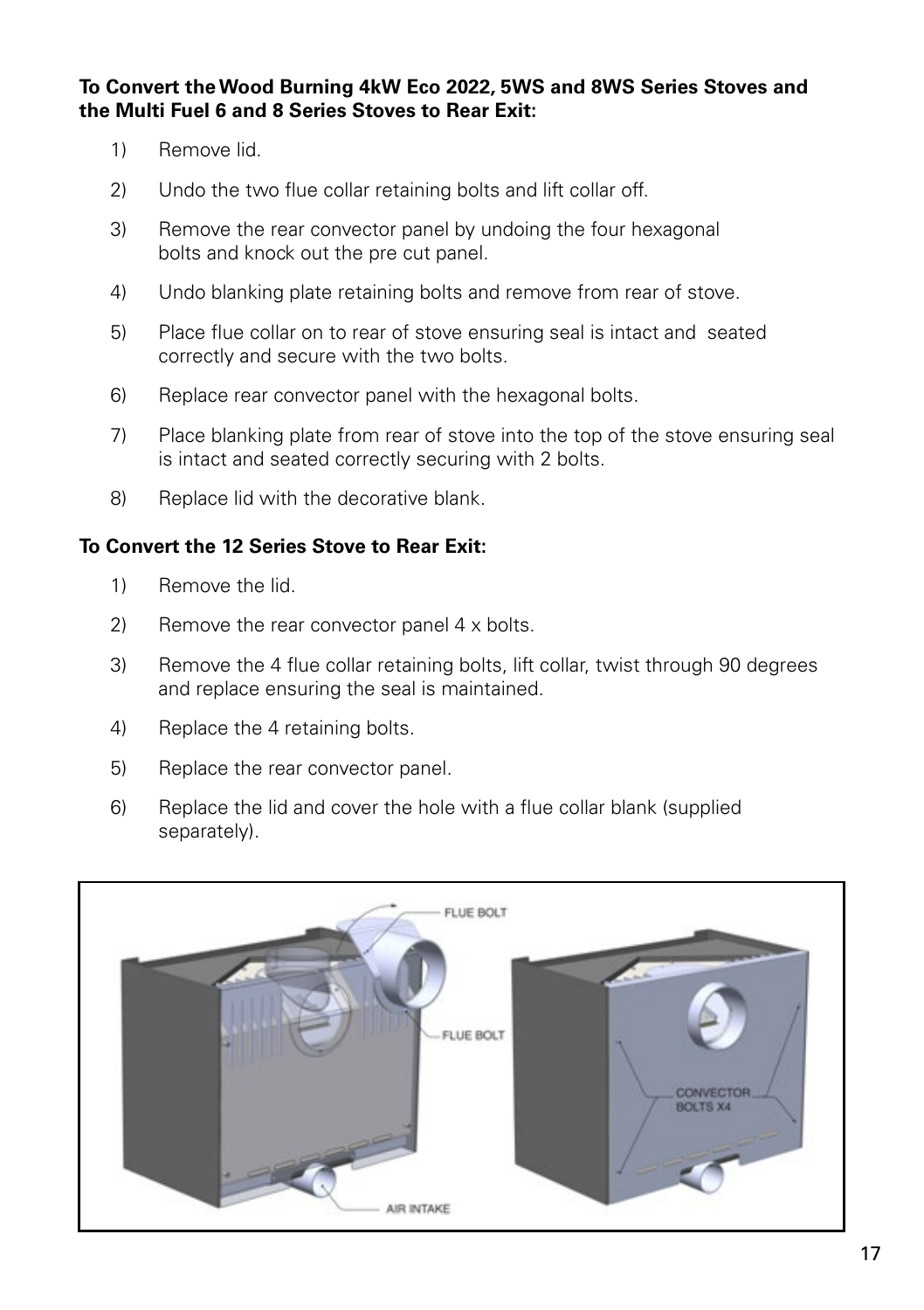### **Air Inlet Manifold**

There is a 80 mm external diameter air inlet pipe factory fitted.

If you are installing a external air supply, position the external air inlet so as to it not being susceptible to blockage from plants or snow. The position of the air inlet must take into account atmospheric conditions i.e. prevailing winds.



| <b>STOVE</b>             | X               | Y                 |
|--------------------------|-----------------|-------------------|
| <b>BEAUMONT 5WS</b>      | 0 <sub>mm</sub> | 50mm              |
| <b>SALISBURY 5WS</b>     | 0 <sub>mm</sub> | 50 <sub>mm</sub>  |
| <b>SALISBURY 5WS LS</b>  | 0mm             | 210mm             |
| <b>SHOREDITCH 5WS</b>    | 0 <sub>mm</sub> | 50mm              |
| <b>SHOREDITCH 5WS LS</b> | 0 <sub>mm</sub> | 194 <sub>mm</sub> |
| <b>BEAUMONT 8WS</b>      | 133mm           | 105mm             |
| <b>SALISBURY 8WS</b>     | 133mm           | 70 <sub>mm</sub>  |
| <b>SHOREDITCH 8WS</b>    | 133mm           | 95mm              |
| <b>SALISBURY 12</b>      | 0mm             | 107mm             |

### **External Air Supply**

HETAS registered installers should consider the following HETAS Technical Information Notes on pages 48-51 before undertaking the installation of a stove with a dedicated air supply.

Chesneys 8WS 6kW, 8WS 8 kW and 12 Wood Burning stoves feature an air inlet manifold of 80mm in diameter at the base of the stove. Our 5WS stoves feature a 60mm air inlet manifold that should be increased to 80mm using an official Chesneys direct Air kit.

This air inlet provides all the air for combustion both primary and secondary when the door is closed.

When the door is opened the air is automatically directed from the outside into the room not the fire chamber. Resulting in fresh air being drawn from the outside into the room and subsequently into the fire chamber via the open door.

The effect of fitting a dedicated air supply effectively moves the air inlet from under the stove to some distance away, the same can be said for the exhaust this has been moved from the stove flue collar to the top of the flue exit.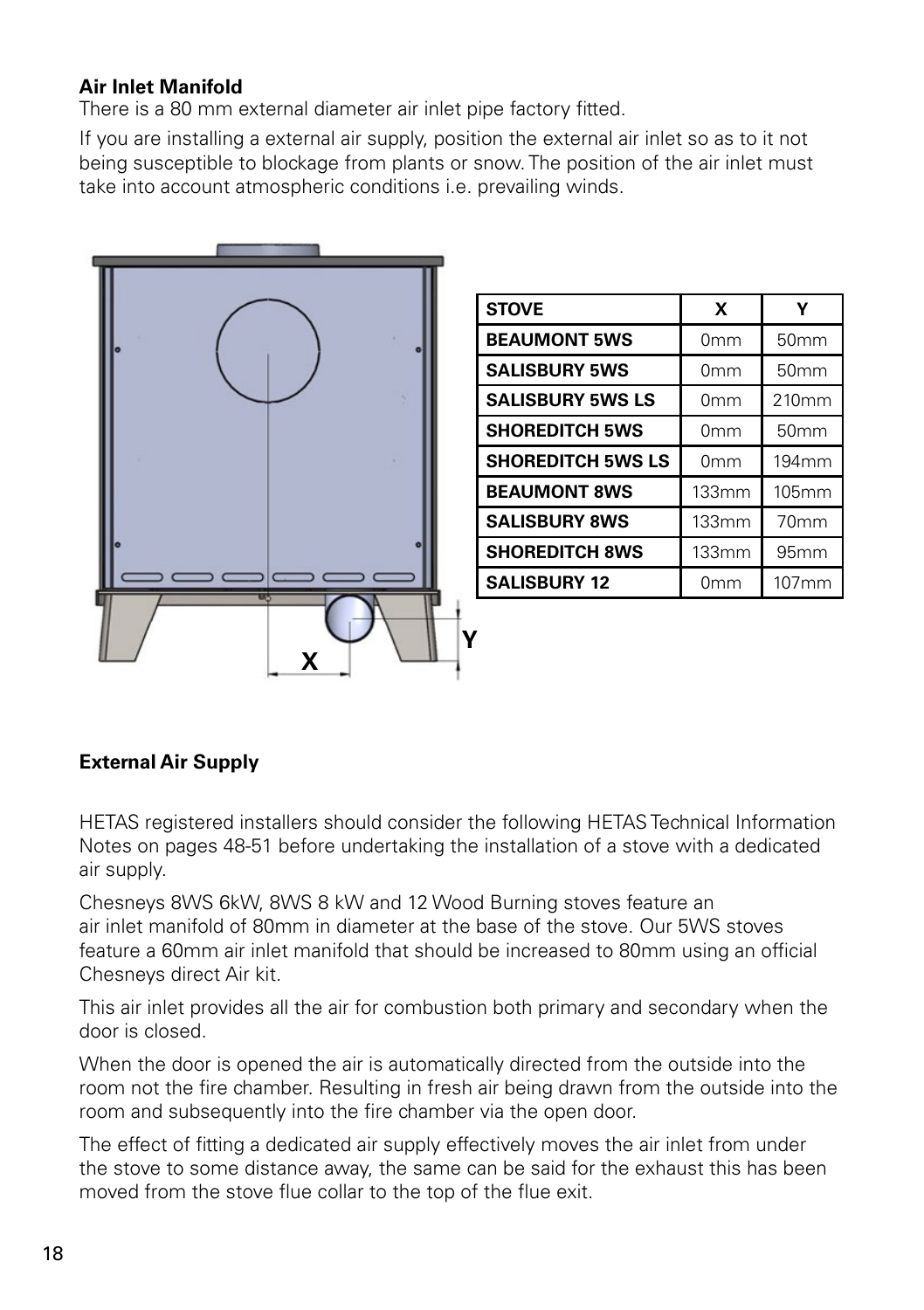A flue draft calculation should be completed before any installation to ascertain if the flues design is suitable to remove the exhaust gasses, or at the very least a smoke test is carried out to gauge the effectiveness of the flue.

The same calculation should carried out giving the flue design and the total length including bends of the air inlet prior to the installation. There is a guidance table on page 19-20 giving heights of flue and lengths of air inlet.

There is an air flow test point fitted on the top of the stove at the back right side under the lid image on page 20.

You must carry out a spillage test to confirm the complete system from the air inlet to the flue terminal is working as designed, if the stove fails a spillage test action indicated in the spillage test must be carried out. Do not leave the stove spilling.

You must record the air flow draft and confirm a spillage test has been carried in the User and Instruction Manual, page 47.

The following have an influence on a failed spillage test: Flue design, insulation, cold flue, flue termination, air inlet position, down draft, atmospheric condition, depressurised room, type and suitability of fuel all are beyond Chesneys control and must be taken into consideration during any flue spillage investigation.

The installer must only use a dedicated external air kit supplied by the manufacturer of the appliance. This must be installed to meet all the requirements of the manufacturers instructions ref page 19-20, Local Building Regulations requirements and appropriate standards.

### **Flue Draft with External Air Supply**

Chesneys advise getting a flue draft calculation prior to any installation, this calculation is even more important if you are connecting to an external air supply. Below are a couple of examples done by Poujoulat UK, note these are based on straight flue. Please note the maximum tested air inlet length is  $2m$  with  $2 \times 90$  degree bends, this should not be exceeded. The maximum corrugated flexi should not exceed 500mm.

Draft generated at Nominal output 6kW / 8kW

1m connecting flue pipe with 150mm Starflex liner.

\*80mm internal diameter metal smooth bore air inlet pipe.

The external grill to have a free area of a minimum 3000mm<sup>2</sup>

\*\*80mm internal diameter metal corrugated flexi pipe.

| Flue<br>Height | 50 <sub>mm</sub><br>$lnlet*$ | 1 <sub>m</sub><br>$lnlet*$ | 1.5 <sub>m</sub><br>$lnlet*$ | 2 $m$ with 2 $x$<br>90-degree bends* | 1 <sub>m</sub> Corrugated<br>$Flexi**$ |
|----------------|------------------------------|----------------------------|------------------------------|--------------------------------------|----------------------------------------|
| 4.5m           | 17 / 17.5                    | 17/17                      | 16/15                        | 16/13                                | 16/15                                  |
| 8m             | 27/29                        | 27/29                      | 26/28                        | 25/25                                | 27/27                                  |
| 15m            | 38/46                        | 37/45                      | 37/44                        | 35/41                                | 36/44                                  |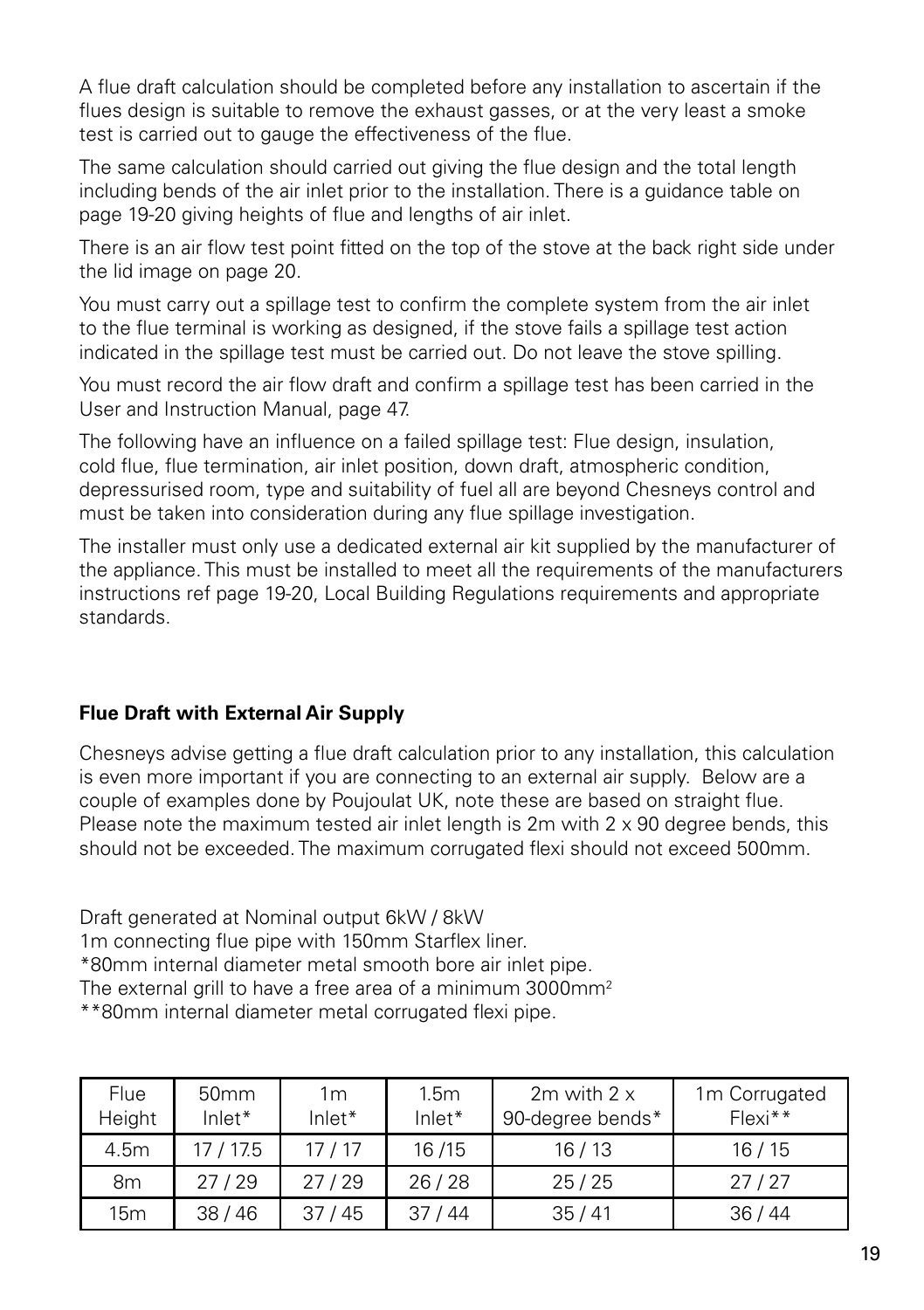Draft generated at Nominal output 6kW / 8kW Poujoulat 150mm twin wall flue TI system. \*80mm internal diameter metal smooth bore air inlet pipe. The external grill to have a free area of a minimum 3000mm<sup>2</sup> \*\*80mm internal diameter metal corrugated flexi pipe.

| Flue<br>Height  | 50 <sub>mm</sub><br>$lnlet*$ | 1m<br>Inlet* | 1.5 <sub>m</sub><br>$lnlet*$ | 2m with $2 \times$<br>90-degree bends* | 1m Corrugated<br>$Flexi**$ |
|-----------------|------------------------------|--------------|------------------------------|----------------------------------------|----------------------------|
| 4.5m            | 19/19                        | 17 / 18      | 17/17                        | 16/14                                  | 17/17                      |
| 8m              | 30/33                        | 30/32        | 29/32                        | 27/29                                  | 29/31                      |
| 15 <sub>m</sub> | 48/56                        | /55          | 46 / 54                      | 42/51                                  | 46 / 54                    |

The structure and air tightness of the building must be taken into consideration and not compromised when installing an external air supply. Seek specialists advise.

A suitable spillage test must be completed and recorded on page 51 on commissioning any stove fitted with an external air supply.

The air flow test point is positioned under the lid at the rear left hand corner, lift and twist the lid to expose.

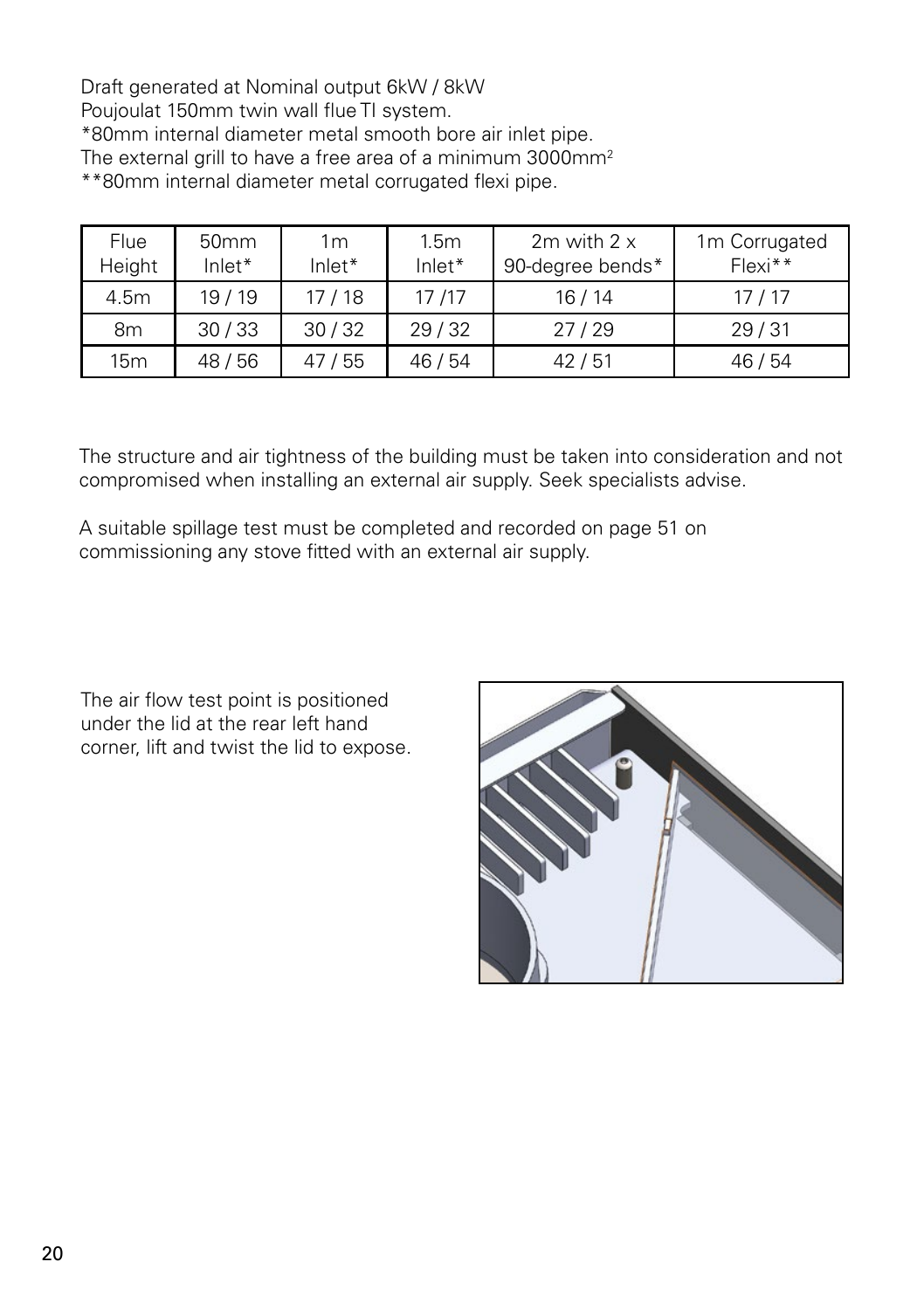# **Smoke Control**

**The following stoves are DEFRA Exempt and therefore recommended for use in a Smoke Control Zone when operated in accordance with these instructions:**

**4kW Eco 2022 (4.0kW):** Salisbury, Beaumont, Shoreditch, Shoreditch LS, Shoreditch XLS, Milan, Alpine.

**5WS Series (4.8kW):** Salisbury, Salisbury LS, Beaumont, Shoreditch, Shoreditch LS, Shoreditch XLS.

**6 Series (7kW):** Salisbury, Beaumont, Shipton, Belgravia, Shoreditch, Shoreditch LS, Shoreditch XLS, Milan, Alpine.

**8 Series (8kW):** Salisbury, Salisbury LS, Beaumont, Shipton, Belgravia, Shoreditch, Shoreditch LS, Shoreditch XLS.

**8WS Series (6kW and 8kW):** Salisbury, Salisbury LS, Beaumont, Shipton, Belgravia, Shoreditch, Shoreditch LS, Shoreditch XLS.

**Double 10 Series (10kW):** Salisbury.

**12 Series (10.8kW):** Salisbury.

• Multi Fuel 6 and 8 Series and Double 10 Series stoves feature "Smoke Tabs" which must be removed when being fitted in a smoke control zone. The "Smoke Tab" is fitted on the underside of the fire cube. The Multi Fuel 6 and 8 Series have one "Smoke Tab" and the Double 10 Series has three. All must be removed with the retaining bolt and discarded.

### **6 and 8 Series Multi Fuel Stove Smoke Control:**

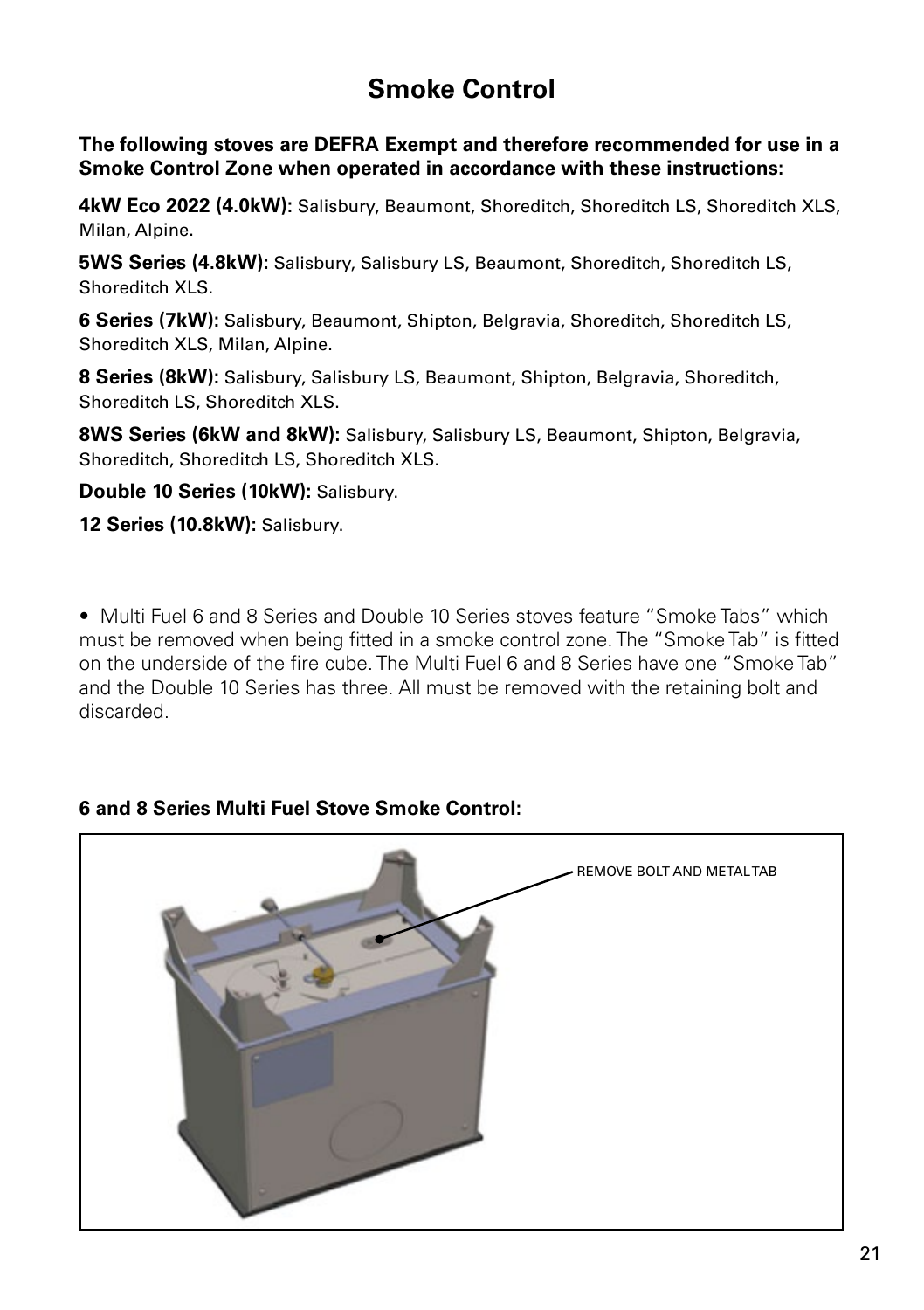### **Double 10 Wood Burning Stove Smoke Control:**



• Our 4kW Eco 2022, 5WS, 8WS and 12 Series Stoves must be fitted with a mechanical stop when being fitted in a smoke control zone. On the 4kW Eco 2022 series the air controller adjusts both secondary and tertiary air simultaneously, and incorporates a stop to prevent closure to less than 8mm open, see diagram below. On the 5WS and 8WS 8kW stoves this restricts closure of the secondary air controls beyond 13mm open. On the 8WS 6kW stoves this restricts closure of the secondary air controls beyond 22mm open. On the 12 this prevents closure of the air flow bar beyond 98mm open, please see page 23 for a diagram of this.



### **4kW Eco 2022 Wood Burning Stove Smoke Control:**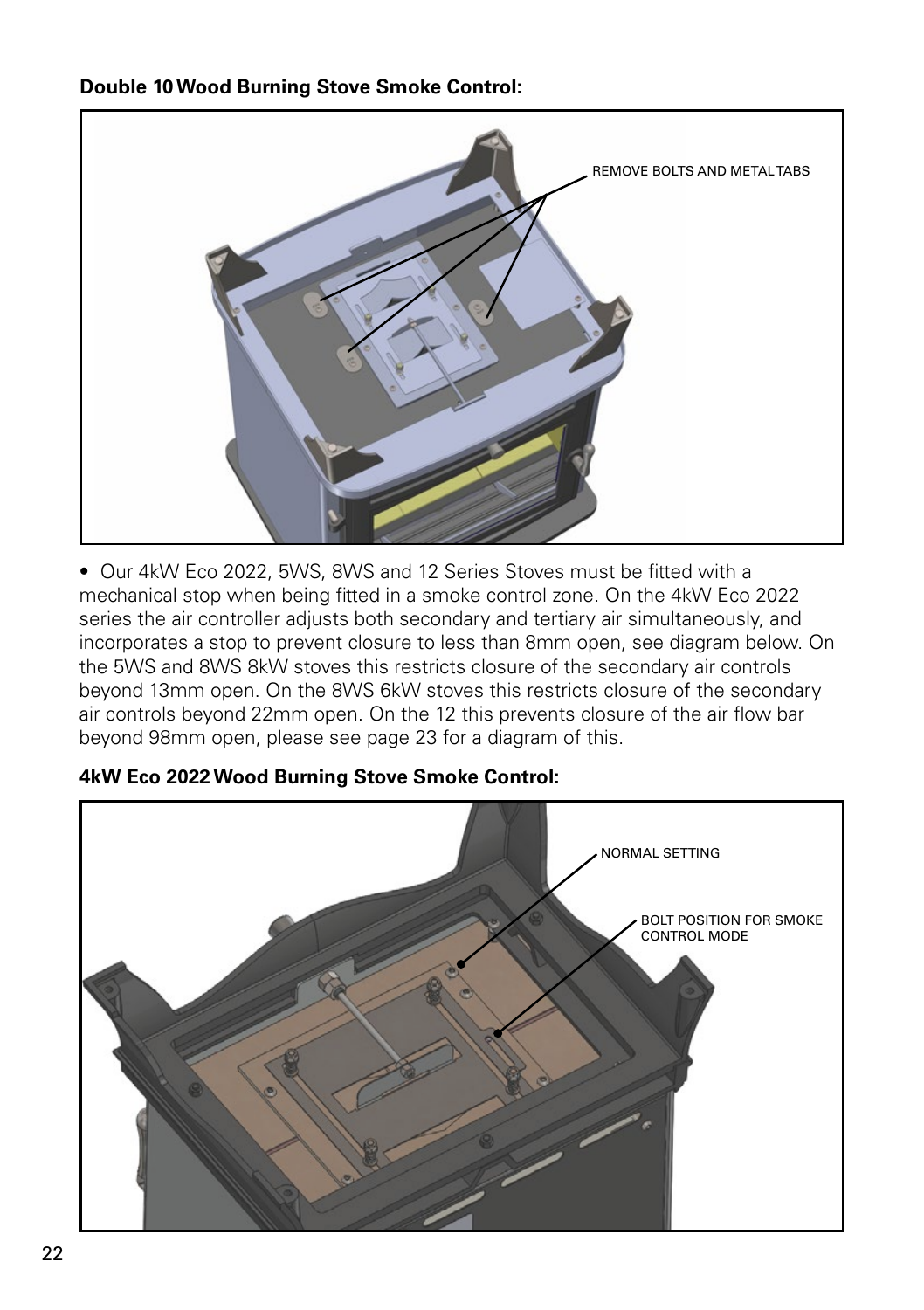### **5WS, 8WS 6kW, 8WS 8kW and 12 Wood Burning Stove Smoke Control:**



**Access to 12 Smoke Control:**

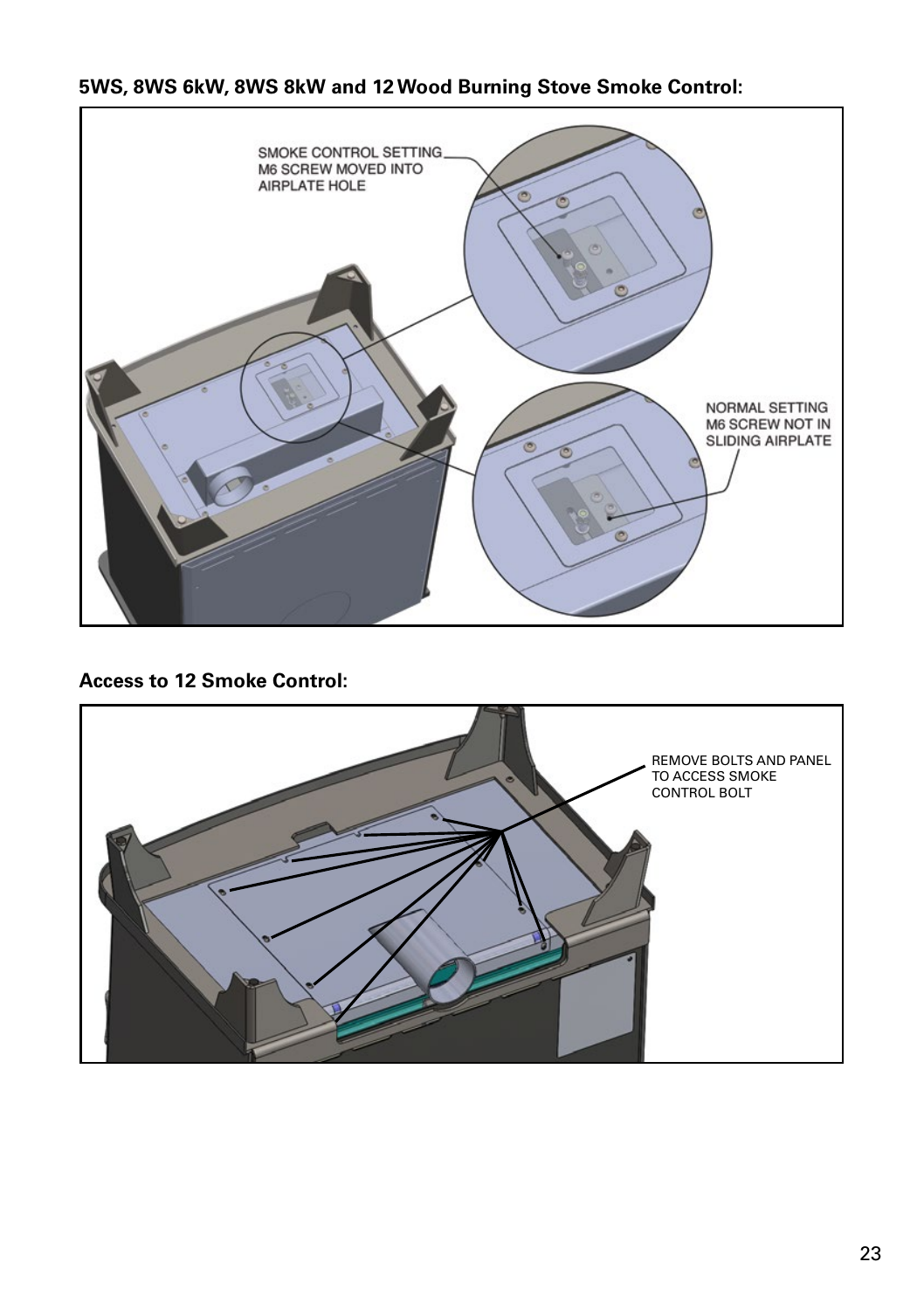### **Stove Operation in Smoke Control Zones**

Make up fire as described page 38. Do not reduce the Air Flow Bar until the kindling and logs are fully blackened, this may take 2-5 minutes (moisture content and type of wood will dictate this) on lighting and on refuelling. You must always refuel on a hot bed of ash. **Do not overload the stove.**

### **When refuelling at low outputs the air control rod must be fully open for about 1 minute, then set for desired output.**

**The quality of your fuel is of upmost importance. Only burn logs that carry the 'Ready to Burn' logo and smokeless fuels.**

**Dampers Left Open - Operation with the air controls or appliance dampers open can cause excess smoke. The appliance must not be operated with air control, appliance dampers or door left open except as directed in the instructions.**

# **The Clean Air Act 1993 and Smoke Control Areas**

Under the Clean Air Act local authorities may declare the whole or part of the district of the authority to be a smoke control area. It is an offence to emit smoke from a chimney of a building, from a furnace or from any fixed boiler if located in a designated smoke control area. It is also an offence to acquire an "unauthorised fuel" for use within a smoke control area unless it is used in an "exempt" appliance ("exempted" from the controls which generally apply in the smoke control area).

In England appliances are exempted by publication on a list by the Secretary of State in accordance with changes made to sections 20 and 21 of the Clean Air Act 1993 by section 15 of the Deregulation Act 2015. Similarly in Scotland appliances are exempted by publication on a list by Scottish Ministers under section 50 of the Regulatory Reform (Scotland) Act 2014.

In Northern Ireland appliances are exempted by publication on a list by the Department of Agriculture, Environment and Rural Affairs under Section 16 of the Environmental Better Regulation Act (Northern Ireland) 2016.

In Wales appliances are exempted by regulations made by Welsh Ministers.

The Smoke Control Tab(s) MUST BE REMOVED for use in a smoke control area. Chesneys range of Wood Burning and Multi-Fuel stoves have been recommended as suitable for use in smoke control areas when burning HETAS approved wood logs and smokeless fuel only.

Further information on the requirements of the Clean Air Act can be found here:

https://www.gov.uk/smoke-control-area-rules

Your local authority is responsible for implementing the Clean Air Act 1993 including designation and supervision of smoke control areas and you can contact them for details of Clean Air Act requirements.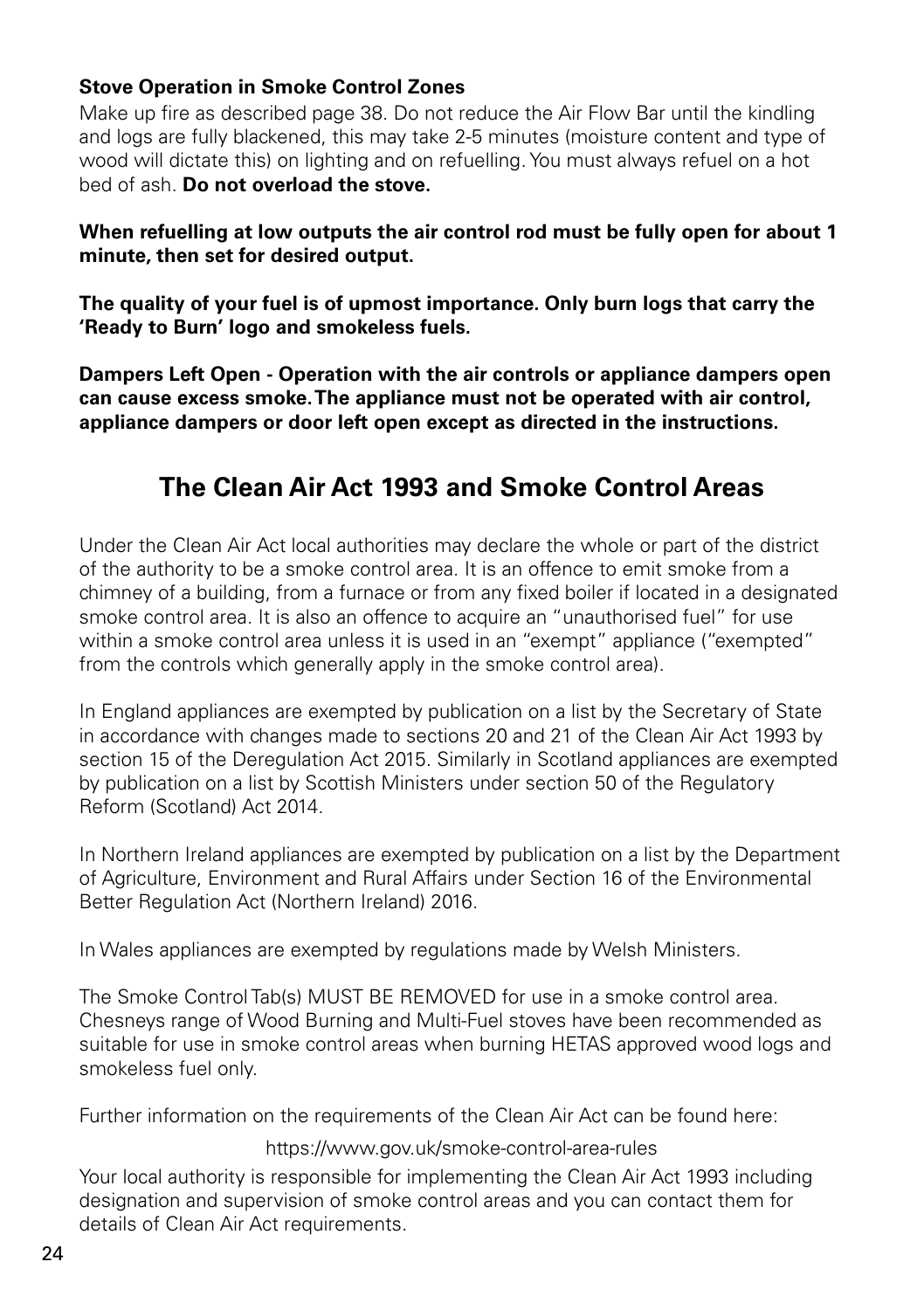# **Commissioning**

Check all internal parts are fitted correctly and there are no gaps between the firebricks and baffles and the log retainer is secure:

### **Wood Burning 4kW Eco 2022, 5WS, 8WS, Double 10 and 12 Series Stoves:**

Secondary baffle. Firebricks: base, back, sides and baffle. Metal flue protector strip on top of the back brick (only on the 4kW Eco 2022). Log retainer (not fitted on the Milan 4 Series).

### **Multi-Fuel 6 and 8 Series Stoves:**

Secondary baffle. Ash pan. Cast iron grate complete with riddling section. Log retainer. Firebricks: rear and sides.

Check all the levers are operating fully and freely. The riddling bar on the right hand side of the stove should move the circular riddle grid.

Check the Fuel Selector Lever (left hand side of the stove).



On completion of installation after allowing any fire cement & mortar to dry out, the stove should be checked so that all seals/joints are sound. The flue should also be checked by lighting a small fire and checking fumes are taken from the appliance up the chimney and emitted safely.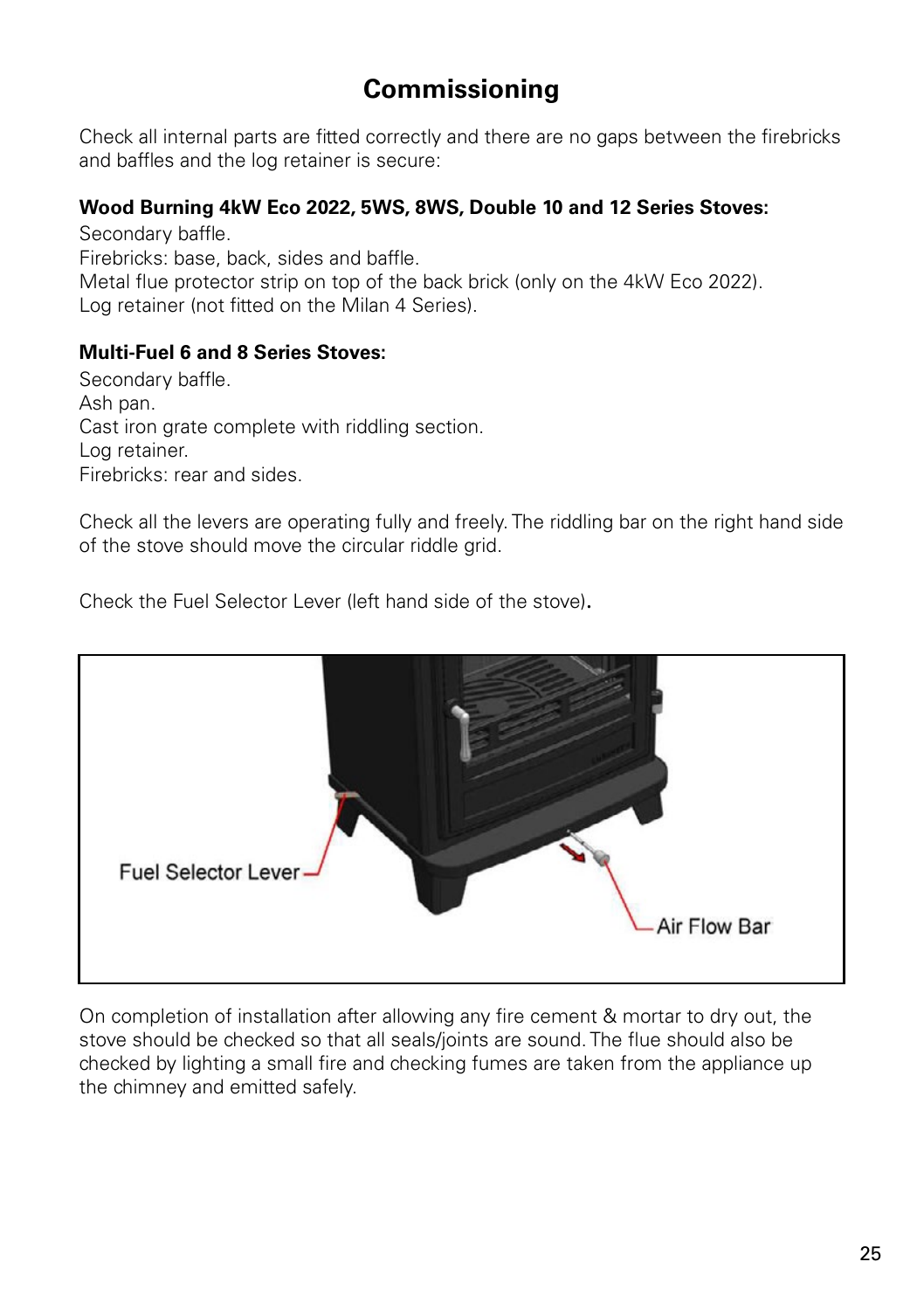# **The Curing Process**

Your Chesneys stove has been designed to operate with minimum effort. As with all wood burning and multi fuel stoves your new stove will need to be 'cured' before commencing normal use.

For the first lighting of the stove after installation it is **VERY IMPORTANT** that the door remains slightly ajar during the first firing. During the first firing the paint finish goes through a curing process which will soften the paint with the heat. As the stove cools down the paint will harden. This process can take several firings, and will depend on the temperature achieved and for how long the fire has been left to burn. Leaving the door slightly ajar during the first firing will prevent the rope from sticking to the softened paint during the curing process.

It is also very important the paint is not touched during this process. Due to the newness of materials, the fire will give off an unpleasant odour for a period of time after commissioning. This is quite normal as the paint cures and will disappear after several uses once the stove has been operating at its normal temperature for several hours.

Operate the appliance at a low output for the first few burns to allow the curing of the materials. Use kindling only on the first two fires which should burn for 15-20 minutes with the second burn being started whilst the appliance is still warm. A full fire should be burnt for 45-60 minutes, again starting while the appliance is still warm, then allowed to cool naturally. Your paint should have now cured and no longer give off fumes or smoke.

Avoid contact with the painted surfaces of the appliance during the first periods of use. During this process use the complimentary gauntlets carefully to avoid brushing the soft paint off the door.

Keep the room well ventilated to avoid a build up of fumes.

Please note that the Parchment paint is more susceptible to marking and soot transference and as a result Chesneys cannot be held responsible for marks made on the stove by the gauntlets or by other means. All paint finishes are able to be touched up to a factory finish – please see notes on paint application.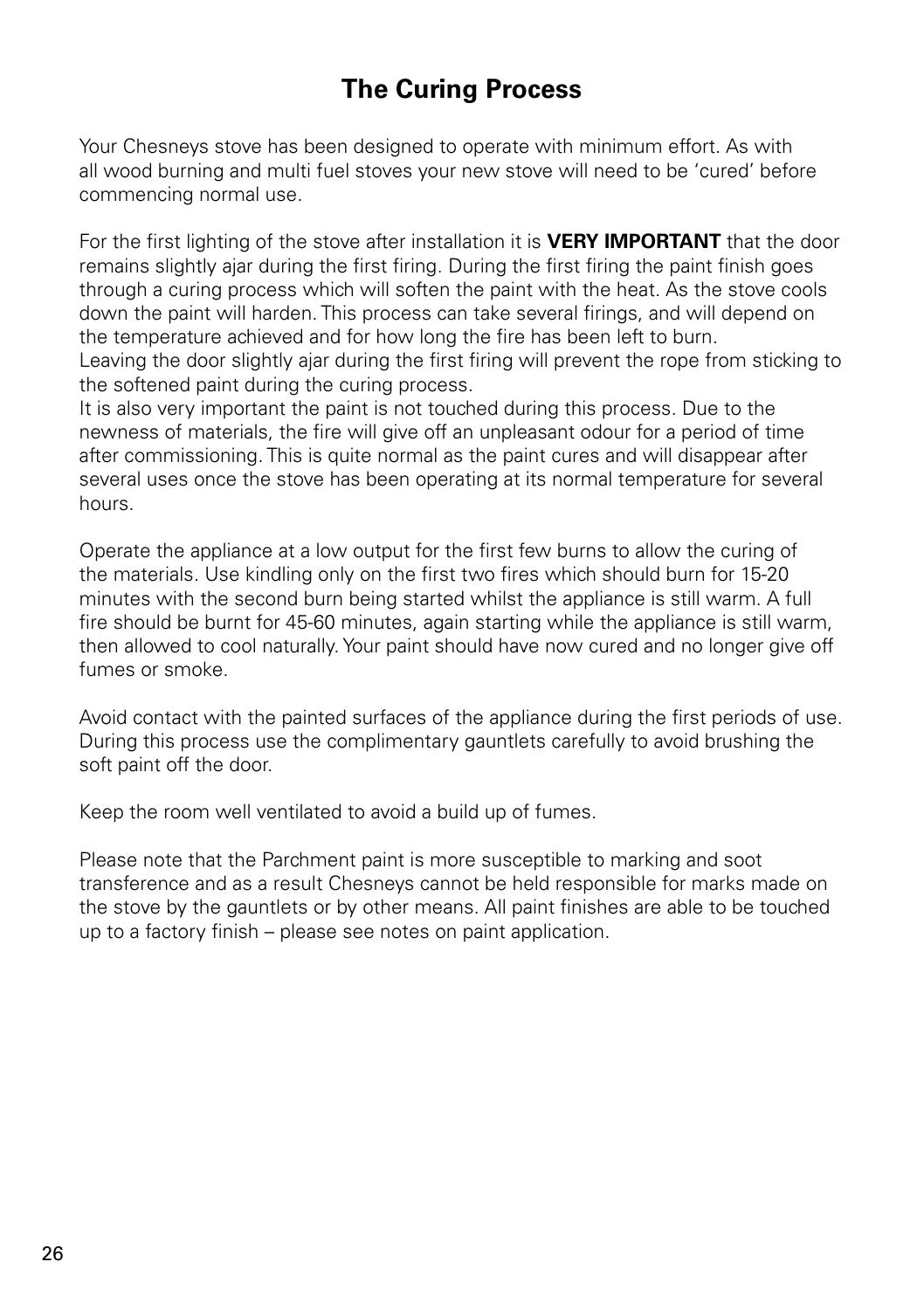# **Stove Paint Application Instructions**

Chesneys stove paint is quality, fast drying high temperature paint for use on wood, multi-fuel and gas stoves and other steel and cast iron products with in-service temperatures to 650°C. This product is not recommended for Vitreous Enamelled surfaces. Stoves, as supplied by the manufacturer, can be successfully repainted but problems can occur if painting the stove for the third time. Here it is necessary to remove most of the first two coats in order that the final paint thickness is not too great. If in doubt please contact your supplying dealer in advance of using this product for more information.

### **DIRECTIONS**

Allow stove to go out and the surfaces to cool. Scrape off any loose paint. Lightly sand any existing sound paint to provide key. Remove all dust, dirt, rust and grease. It is essential that the surface is extremely clean. Protect surrounding furnishings and carpet from spray mist. This aerosol is designed to work at room temperature (20°C-25°C) and should be stored inside for several hours prior to use. Before spraying, shake can vigorously for 3 minutes after mixing ball rattles. This is especially important when using light colours as these have more pigments to mix. For best results the appliance also needs to have been stored in an environment to room temperature (20°C-25°C) for several hours prior to the painting process commencing. If painting steel flue sections then these will also need to be pre-heated. Ensure work area is well ventilated and you are not spraying near naked flames or any incandescent materials. Point spray nozzle towards object. Hold can between 300mm-375mm (12"-15") from surface to be painted. Press spray firmly. Use steady even strokes. Several thin coats give a better finish than one heavy coat. Do not apply more paint than is necessary. If clogging develops, remove spray nozzle with a twisting motion and clean. Never stick pins or sharp objects into the can. Gently replace spray nozzle with a twisting motion pointing away from you. After use, invert can and spray for a few seconds until no paint, only clear solvent, escapes. This will clean the tube and spray nozzle and allow for easier future use. During the painting process, while drying and for the first 3 times you use your appliance, open windows, doors and if necessary use fans to provide a fresh airflow, as the paint will give off fumes and smoke during the curing process.

Cure Process: Use kindling only on the first two fires which should burn for 15-20 minutes with the second burn being started whilst the appliance is still warm. A full fire should be burnt for 45-60 minutes, again starting while the appliance is still warm, then allowed to cool naturally. Your paint should have now cured and no longer give off fumes or smoke.

These application instructions must be followed strictly for successful application of Chesneys stove paint and the company can not be held responsible for incorrect storage, preparation, application and usage.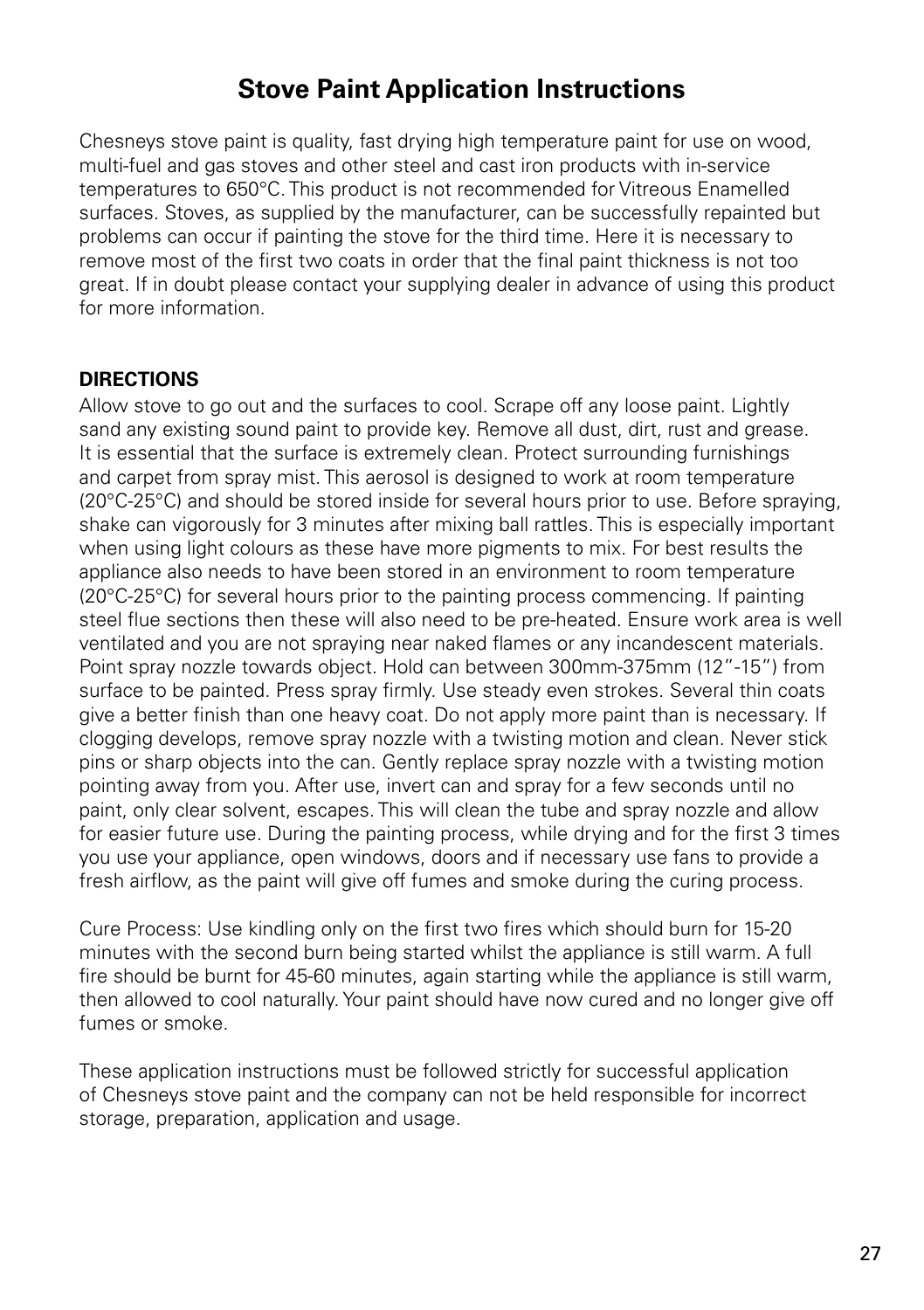# **First Lighting & Operation**

This appliance is not to be used as an incinerator. Only HETAS approved wood logs and smokeless fuels are recommended by Chesneys for use in this appliance.

This appliance is design to operate with the door closed, except for lighting and reloading, failure to close the door during operation can result in fume spillage.

### **Warning Note:**

**Properly installed, operated and maintained this appliance will not emit fumes into the dwelling. Occasional fumes from de-ashing and re-fuelling may occur. However, persistent fume emission is potentially dangerous and must not be tolerated. If fume emission does persist, the following immediate actions should be taken:**

**Open doors and windows to ventilate room then leave the premises. Let the fire out or eject and safely dispose of fuel from the appliance. Check for flue or chimney blockage, and clean if required. Do not attempt to relight the fire until the cause of the fume emission has been identified and corrected. If necessary seek expert advice.**

**Your installer should have fitted a CO alarm in the same room as the appliance and in accordance with Building Regulations Document J. If the alarm sounds unexpectedly, follow the instructions given under "Warning Note" above.**

#### **Note:**

Before lighting please note the following points:

Chesneys stoves must only use HETAS approved wood fuels and smokeless coal. Do not use any liquid fuels.

Do not over load your stove.

Never empty the ash when the fire is alight.

Do not burn solid fuel and wood at the same time. Wood burns from the top down whereas solid fuel burns from the bottom up, therefore there is a conflict of air supply for complete combustion of your fuel.

The fuel selector must always be either wood or solid fuel. Do not set half way.

Always use the glove provided to operate the handle and controls. This appliance will get very hot and fireguards must be used where appropriate.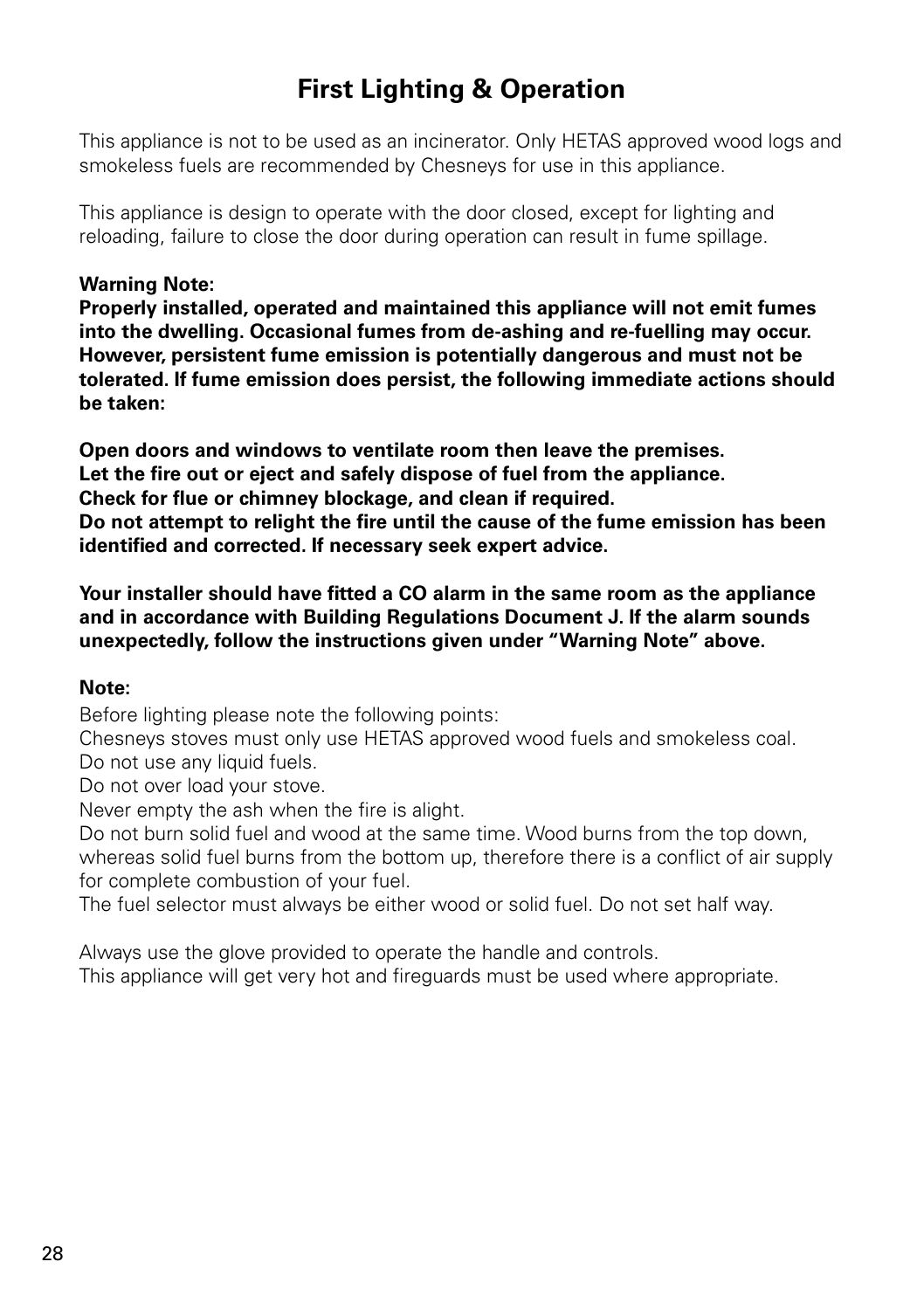### **Internal Bricks and Vermiculite Baffles:**

The internal bricks and vermiculite baffles are subject to great heat and are designed to withstand temperatures in excess of to 1000 degree Celsius, they are used to increase the efficiency of the burn and aesthetics. They become very brittle when heated and care should be taken not to knock the bricks when reloading.

They are also very susceptible to moisture. When the moisture inside the bricks heats up quickly the water turns into steam and is forced out through the brick often resulting in the brick splitting. To avoid this, have one or two small fires to condition or dry out the bricks, a small fire is considered a handful of kindling without any logs, the stove should still be cool to the touch, allow the fire to go cold and repeat. If you see moisture on the inside of the glass when you light your stove this moisture is being absorbed by the bricks and you should slowly build up the temperature of your stove over a 50 minute period, also if the stove has not be lit for a prolonged period of time the moisture in the chimney flue will also be absorbed by the bricks, so once again a couple of small fires to slowly draw any moisture out of the bricks. Care must be taken when de-ashing or handling not to scrape or knock the bricks as this may cause them to split or deteriorate.

The bricks should be replaced when they have eroded by 25% or you can see the steel behind them. Cracked bricks are fine to use, unless the gap is 3mm or greater at which point the brick should be replaced.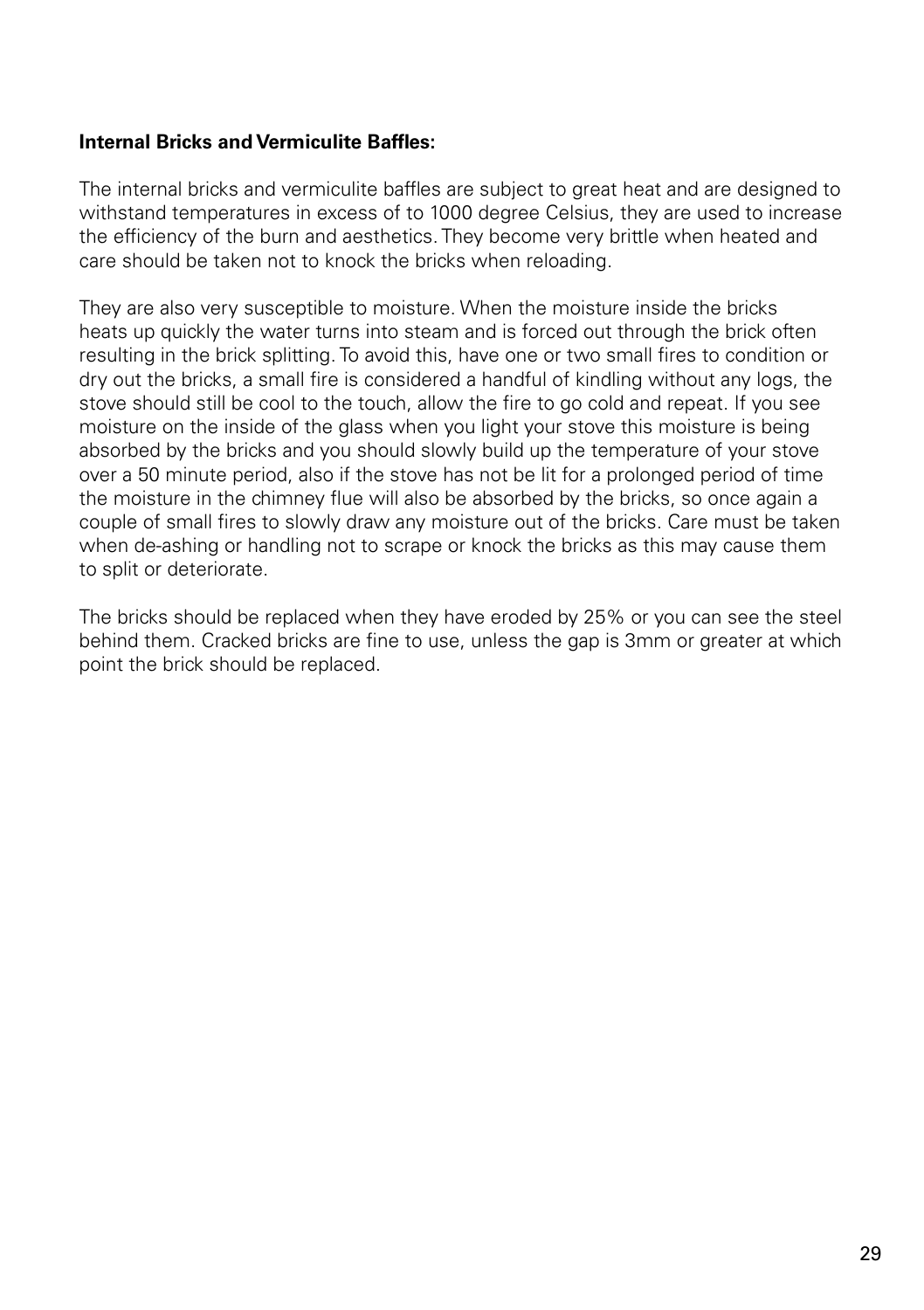# **Wood Burning 4kW Eco 2022, 5WS and 8WS Series Stoves**

These are designed for wood burning only.

There is one Air Control Lever - The Air Flow Bar that automatically distributes the air for combustion into the top or rear of the furnace.

Pull the bar out for more air giving more heat and a faster burn. Push the bar in for less air giving less heat and a slower burn.

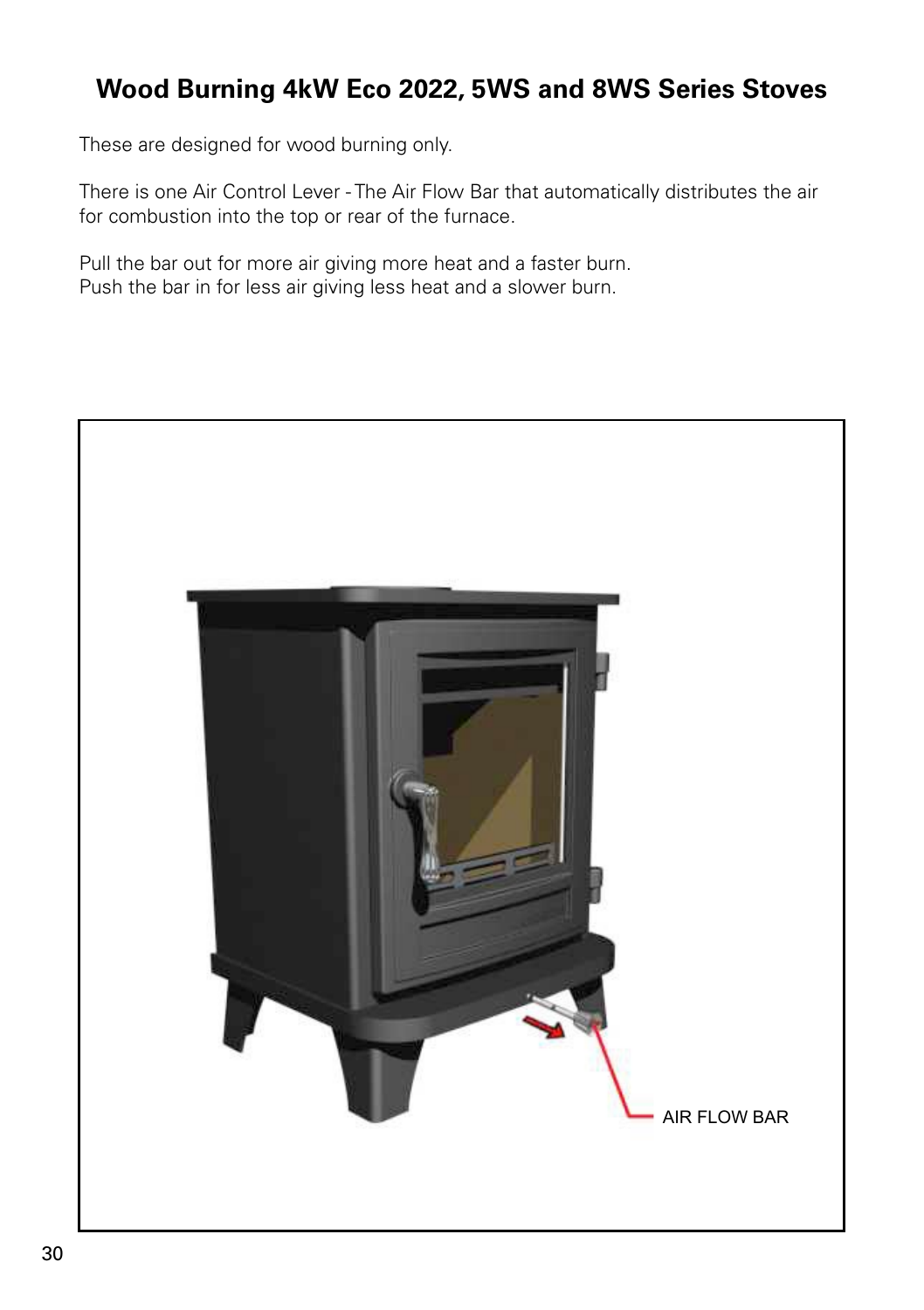# **Multi Fuel 6 and 8 Series Stoves**

These are designed for use with wood and solid fuel. They have the following controls: Fuel selector lever, air flow bar and riddling lever.

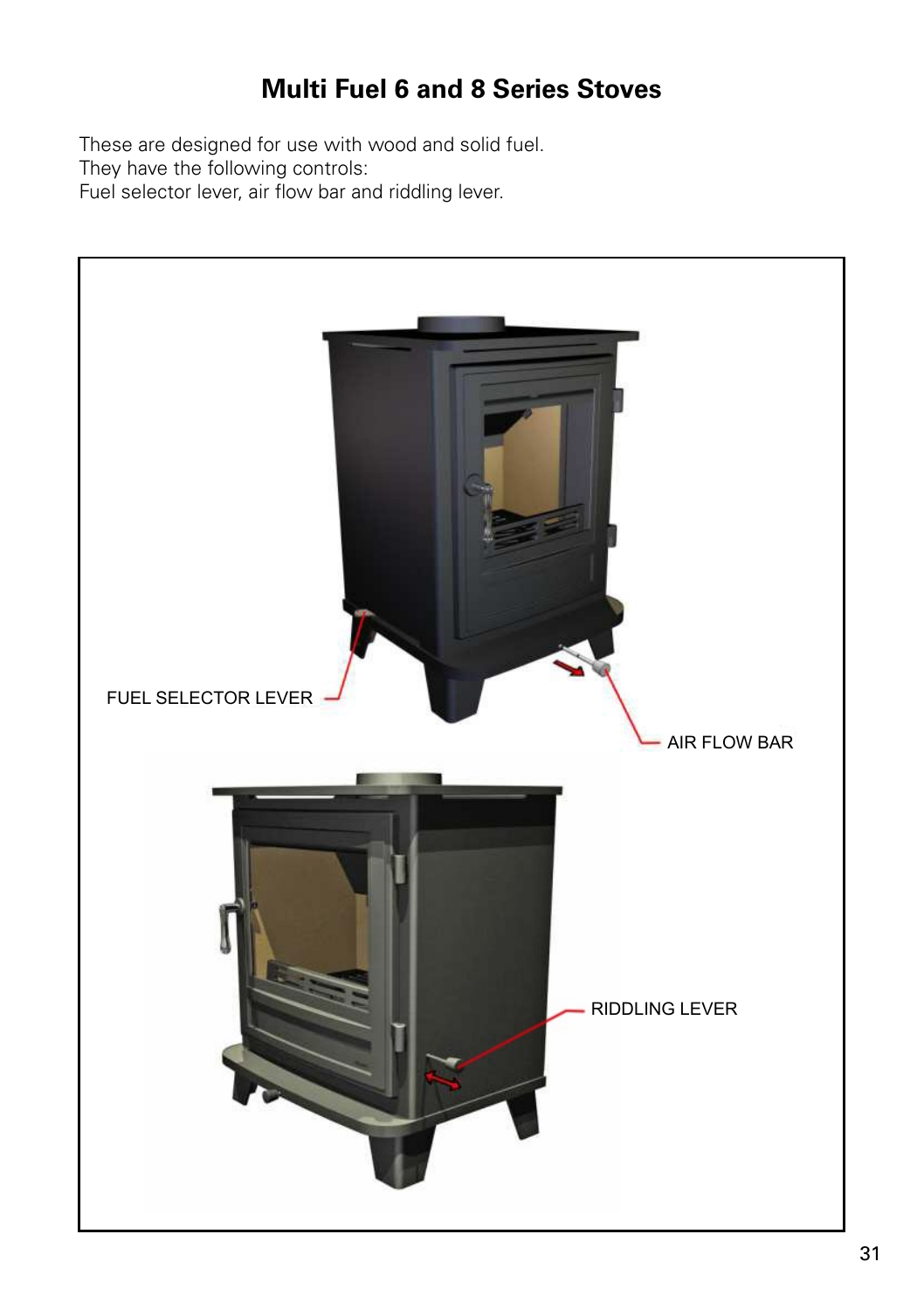# **Air Flow Bar Settings**



### **Fuel Selector Lever in the Wood Setting (Rear position):**

**Setting I** primary and secondary air closed. Air flow bar fully closed.

**Between Setting I and II** primary air shut secondary partially open.

**Setting II** primary air shut secondary open fully. Air flow bar partially extended.

**Setting III** primary and secondary air open fully. Air flow bar is fully extended.

### **Fuel Selector Lever in the Solid Fuel Setting (Forward position):**

**Setting I** primary and secondary air very slightly open allowing a small amount of air into the system.

**Between Setting I and II** primary and secondary air partially open.

**Setting II** primary air open secondary air partially open. Air flow bar partially extended. **Setting III** primary and secondary air open fully. Air flow bar is fully extended.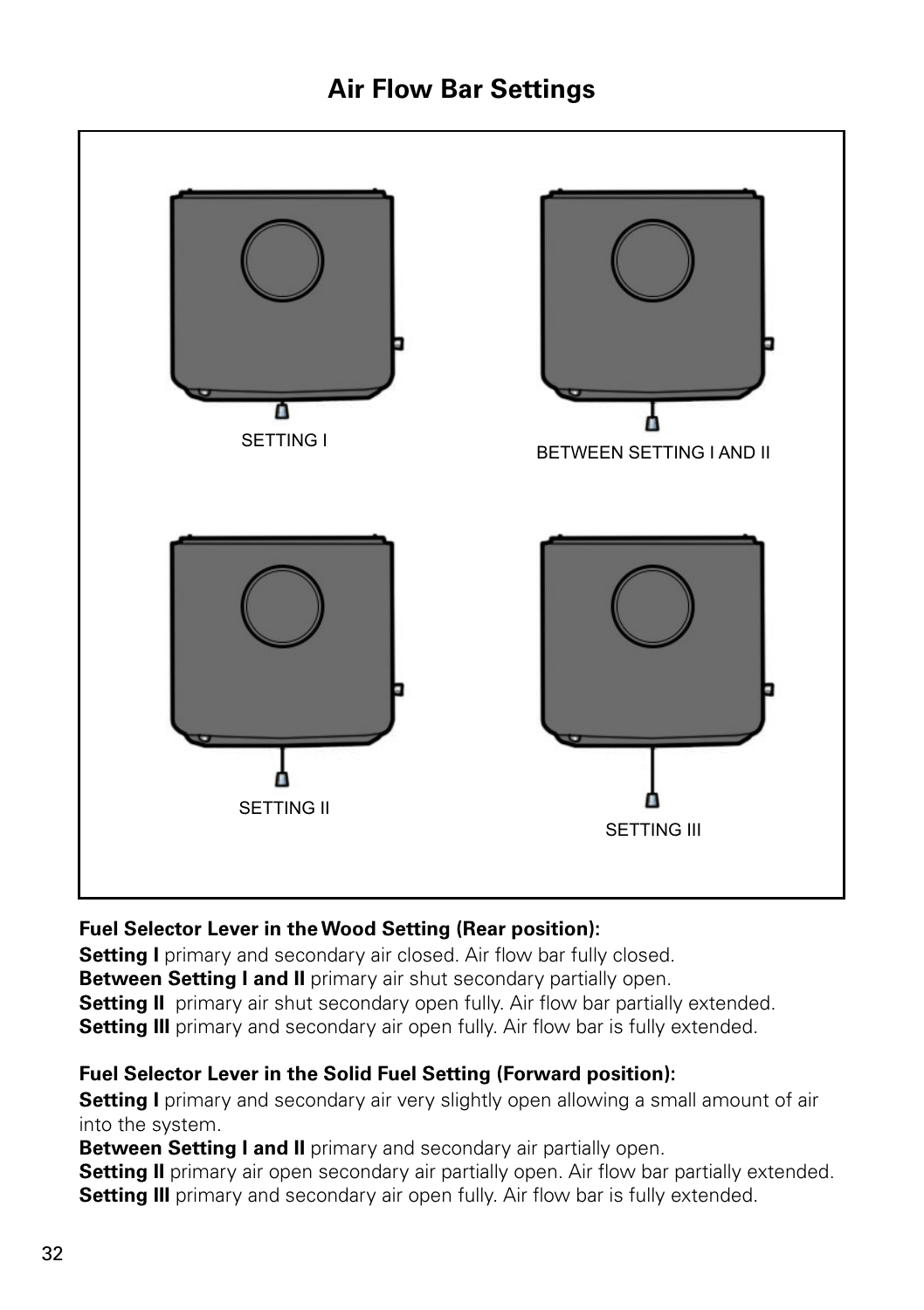# **Wood Burning 8WS Series 6kW and 8WS Series 8kW Stoves**

**Baffle**SECONDARY BAFFLE REMOVED<br>BY SLIDING FORWARD AND<br>THEN LOWERING DOWN KA PRIMARY BAFFLE REMOVED<br>BY TAKING OUT SIDE FIRE<br>BRICKS AND THEN LOWERING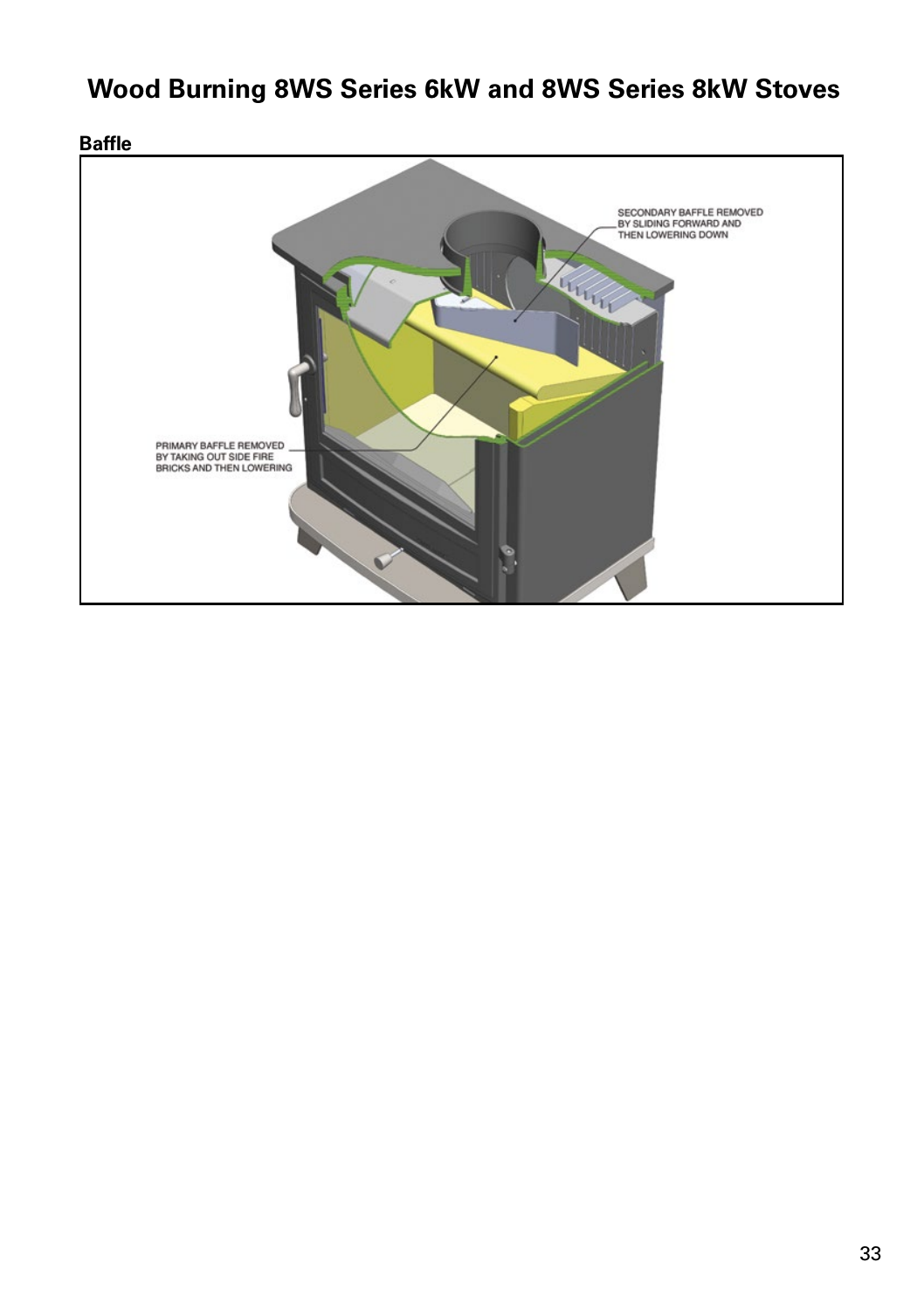# **Wood Burning Double Sided 10 Series Stove**

The Double Sided 10 Series Stove has a single air control lever; this controls both primary and secondary air into the stove.



With the air control bar fully out the maximum air is entering the stove at the top (preheated air wash) and at the base of the firebox. When the air control bar is pushed in the air is reduced proportionally between the air wash and base of the firebox to achieve the best "burn". When the air control bar is fully in there is still a small amount of air entering the stove via the air wash.

The "front" of the stove is considered the side with the air control bar, the rear has a double glazed door and will radiate less heat, these doors can be swapped round.

### **Baffle**

The main baffle and secondary baffle are one piece and are removed as one piece. It is removed by folding in the side bricks, it can then be removed through the front or the rear of the stove.

Take care as there will be sooty deposits on the top of the baffle.

The baffle must be fully removed before sweeping through the stove.

The vermiculite floor, side, rear and baffle are consumable these will need to be replaced as required.

To remove these consumables:

- 1. Lift out the log retainer's 2 in number.
- 2. Remove the floor brick.
- 3. Hold the weight of the baffle and fold in one side brick.
- 4. Fold in the other side brick.
- 5. Remove the baffle (there will be sooty deposits on top of the baffle).
- 6. The two side bricks can now be removed.

To replace simply reverse the above instructions.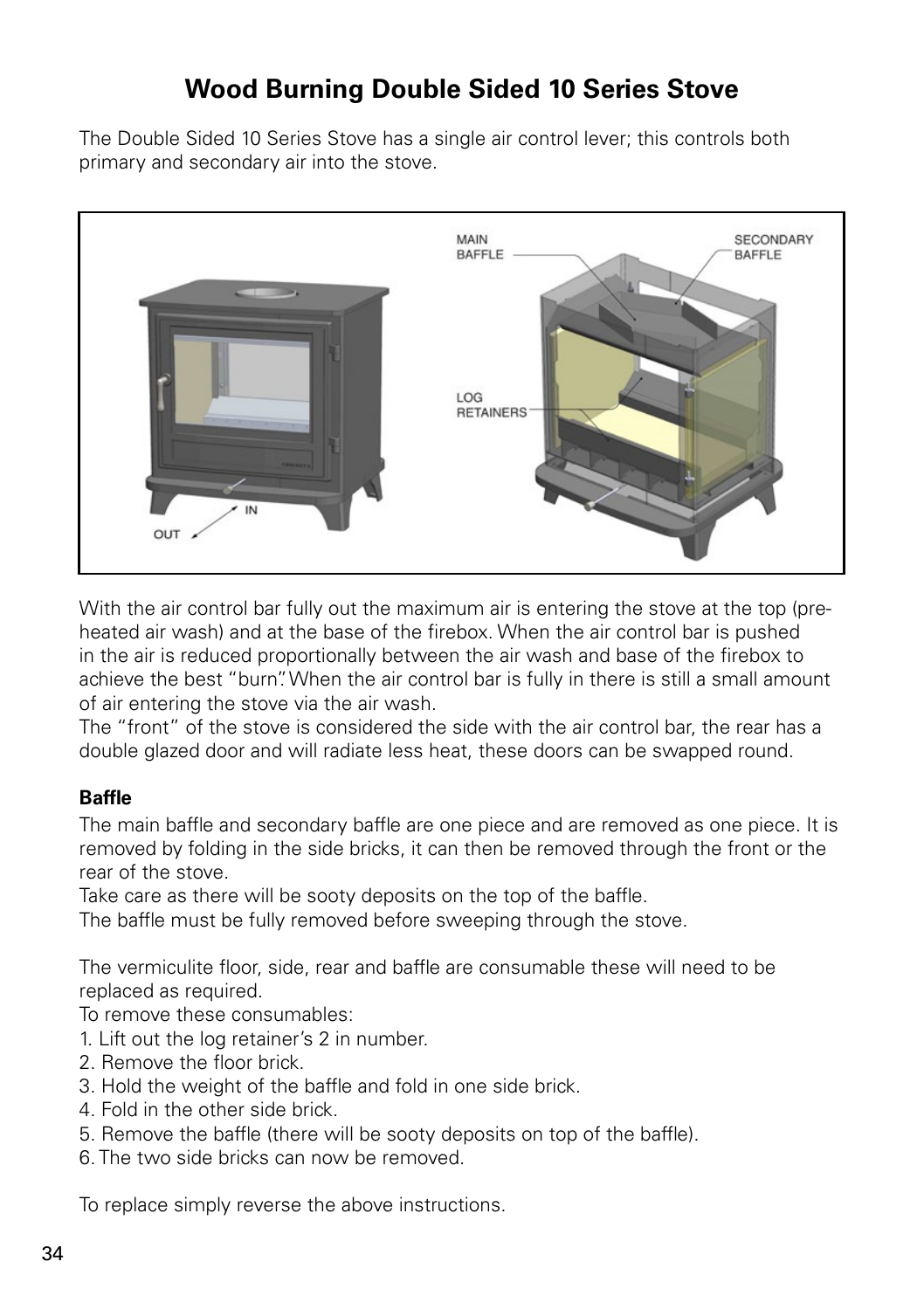# **Wood Burning 12 & 12WS Series Stove**

The 12 Series Stove has a single air control bar; this controls both primary and secondary air into the stove.



With the air control bar fully out the maximum air is entering the stove at the top front (air wash) and through the rear bricks. When the air control bar is pushed in the air is reduced proportionally between the air wash and the rear brick to give the best "burn". When the air control bar is fully in there is still air entering the stove via the air wash. Before lighting the stove ensure the baffle by-pass is free to operate.

### **The air inlet manifold must not be blocked.**

When the air inlet is connected to the outside and the door is closed fresh air is delivered into the stove for combustion and not taken from the room. When the door is opened this air is drawn into the furnace via vents on the front face of the stove, with the baffle bypass automatically operating when the door is opened any spillage is reduced to a negligible amount.

If using the air inlet manifold the ducting must be metal and fit over the air inlet. If the air inlet manifold is not being used a 50mm gap must be maintained at all times.

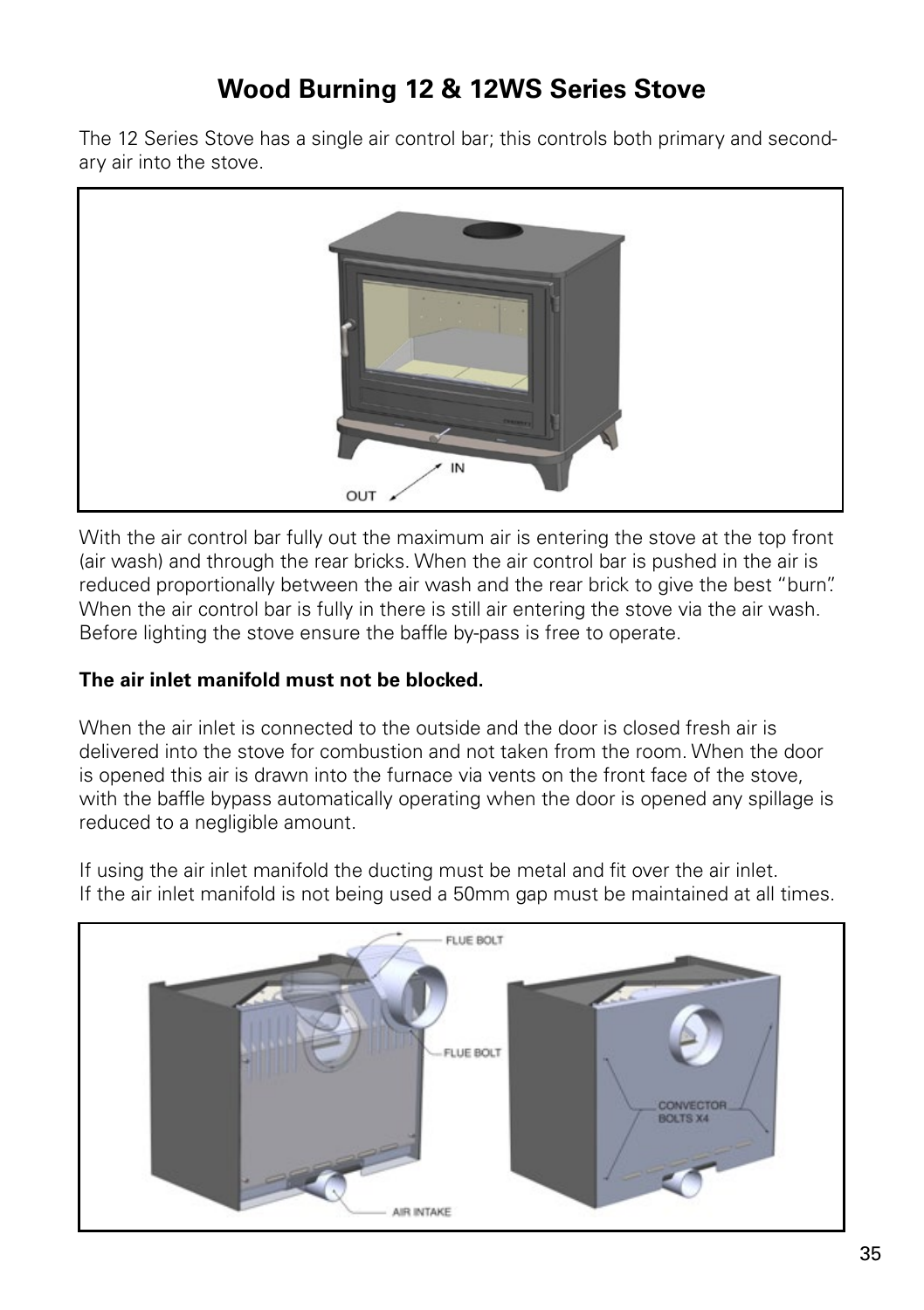### **Baffle**

The baffle is made up of 4 main parts.



The secondary baffle is secured to the top underside of the stove using the slots provided. It is removed by sliding to the rear of the stove.

The main baffle rests on top of the side bricks. It is removed by "folding" in the side bricks, it can then be removed through the front of the stove.

The bypass baffle is held in place by two retaining brackets and is free to swing under its own weight. The baffle linkage closes this baffle when the door is closed. If there is a build up of soot/tar on the top of this baffle it will stick, a gentle nudge on the front of this small baffle should free it. If you need to remove this baffle gently push it up 15-20mm twist to the right and remove through the hole in the main baffle, replacing is the operation reversed. The baffle bypass is subject to extreme temperature changes and might not always sit flush with the main baffle when the stove is cold.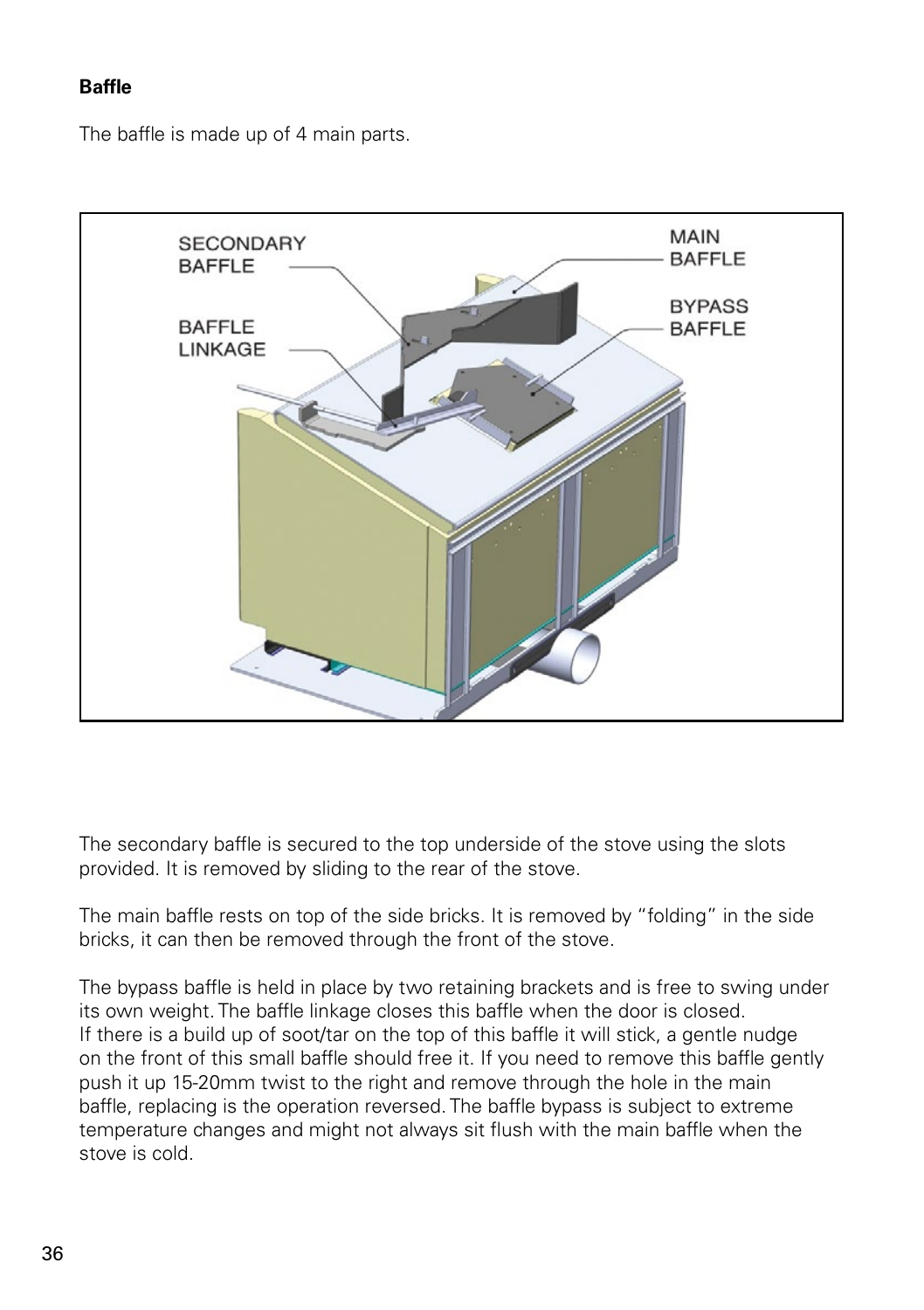

The bypass baffle can be adjusted by undoing the M6 nut and rotating the baffle actuation rod in or out, then retighten the M6 nut. Close the door and check the position of the bypass baffle, it should fit flush to the main baffle when the stove is cold. The bypass baffle will not fit flush with the main baffle when the stove is under fire.

The baffle must be removed completely before sweeping through the stove, do not sweep the flue though the bypass baffle.

The vermiculite floor, side, rear and baffle are consumable these will need to be replaced as required.

To remove these consumables:

- 1. Lift out the log retainer.
- 2. Remove the floor bricks (3 in number).
- 3. Remove the steel U shaped brick support.
- 4. Remove the bypass baffle (refer to page 36).
- 5. Fold in one side brick taking the weight of the main baffle.
- 6. Fold in the other side brick and remove the main baffle.
- 7. The two side bricks can now be removed.

To replace, simply reverse the above instructions.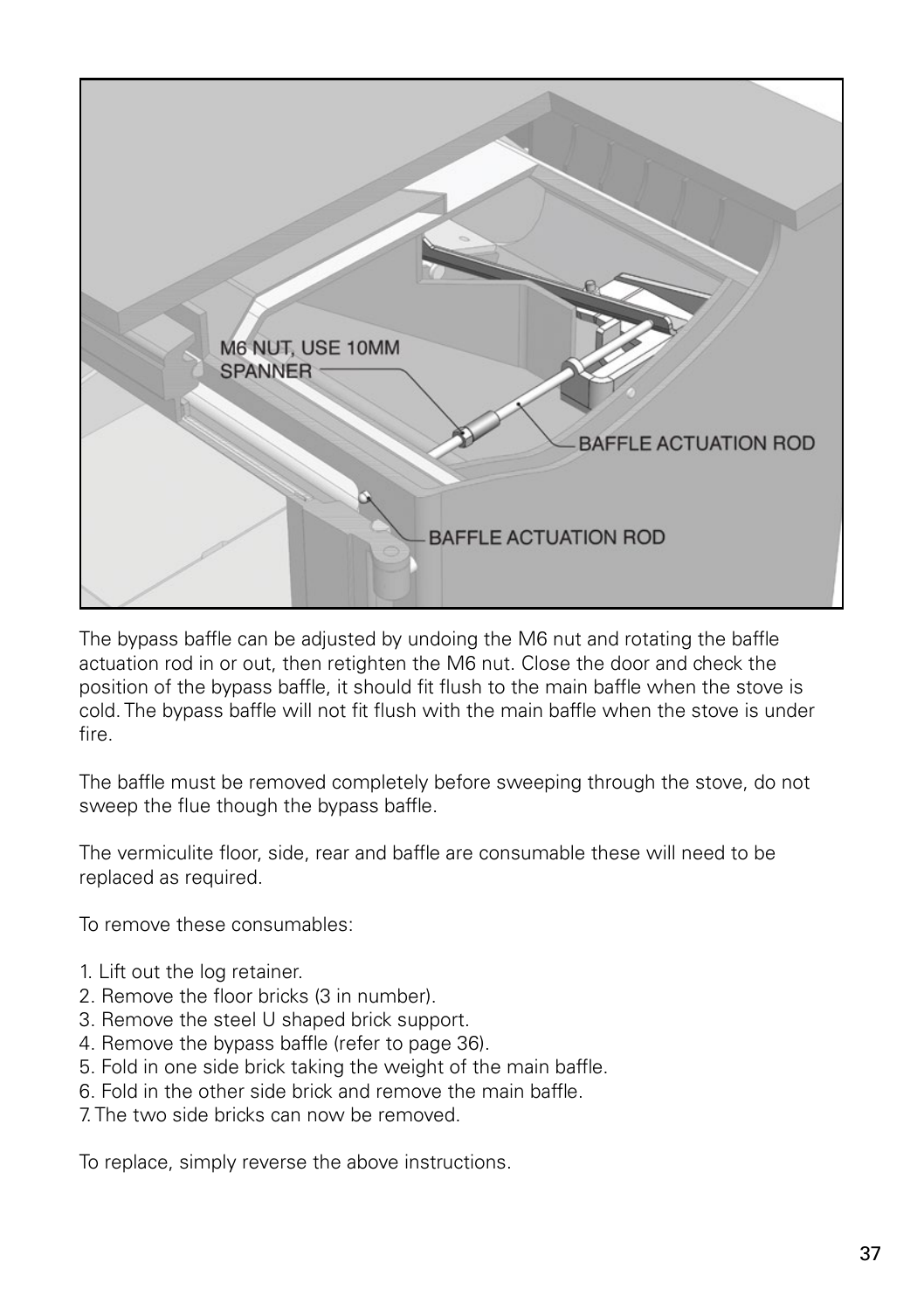### **Lighting**

Open the door place a firelighter at the back of the furnace put 6-8 pieces of kindling on top of the firelighter. Place 2 split logs on top of the kindling, set the Air Flow Bar to setting III fully extended. Light the firelighter. If condensation appears on the glass when the door is closed leave ajar and it should clear in a minute or two. Do not leave stove unattended when door is open.

The side and back bricks will go black, when they go clear about 12-20 minutes the fire can be turned down using the Air Flow Bar to the desired setting (normally between setting I and II). The quality of your fuel and chimney draft will dictate your setting.

### **Refuelling on to a low fire bed**

If there is insufficient burning material in the fire bed to ignite fresh fuel, excessive smoke emission can occur. Refuelling must be carried out on a sufficient quantity of glowing embers and ash so that the fresh fuel charge will ignite in a reasonable period. If there are too few embers in the fire bed, add suitable kindling to prevent excessive smoke.

### **Fuel overloading**

The maximum amount of fuel specified in this manual should not be exceeded, overloading can cause excess smoke.

### **Operation with door left open**

Operation with the door open can cause excess smoke. The appliance must not be operated with the appliance door left open except as directed in the instructions.

### **Refuelling**

Always refuel on a hot bed of ash. Pull the Air Flow Bar fully out to setting III. Slowly open the door with the glove provided equalising the pressure inside the fire cube with the room (if you open the door quickly ash will be lifted from the furnace into the room). Place 2-3 logs, bark side down, onto a bed of hot ashes and close the door. When the logs have fully turned black set the Air Flow Bar to the desired setting.

### **Solid Fuel**

The grate should be cleaned out before every lighting using the riddle lever. Set the Fuel Selector Lever to solid fuel (forward position). Open the door and place 2 firelighters at the back of the fire cube and place approximately 1-1.5kg of solid fuel onto the firelighter and set the Air Flow Bar to setting III (fully extended). Light the firelighters and close the door, if condensation appears on the glass when the door is closed leave ajar. Do not leave the stove unattended when the door is open. The majority of the air for combustion in the solid fuel setting comes from under the grate below the fuel. This action reduces the ability of the air wash system and some blackening of the glass may occur. When the solid fuel has an even glow over the fuel bed set Air Flow Bar to the desired setting.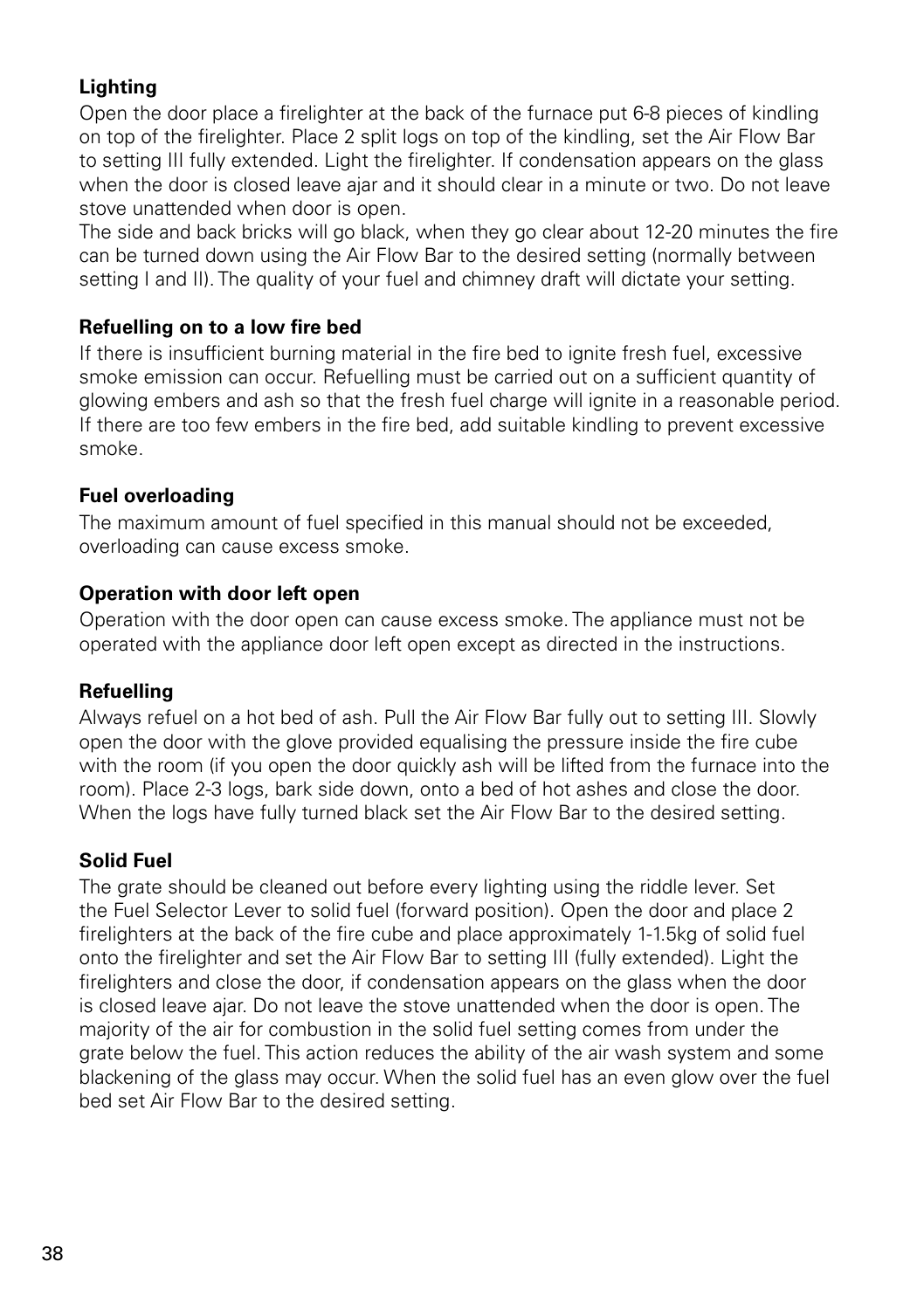### **Over Firing**

In the event of over firing the stove (flue collar, top of stove or log retainer glowing red/ orange) push the air control in fully (with gloves provided) this will shut the appliance down. Over firing will damage the stove and is not covered under the warranty. Over firing can be caused by: over filling the appliance with fuel, burning on maximum setting for prolonged periods, or with the use of non recommended fuels.

In the event of a chimney fire push the air control in fully to prevent air getting to the fire and call the fire and rescue services. Do NOT use the appliance or chimney until inspected by a registered installer/chimney sweep.

If a fire is "uncontrollable" when the air control lever is in check and the door is closed properly, allow the stove to cool and perform a paper test as outlined on page 41.

This appliance is designed to radiate heat. Do not stand too close to the appliance for prolonged periods of time, loose clothing, man made fibres and soft furnishings are at particular risk of burning.

When using the appliance in situations where children, aged or infirm persons are present a fireguard must be used to prevent contact and be manufactured in accordance with BS 8423 fireguards for use with solid fuel appliances.

### **Chimney Fire Action**

If the chimney is thoroughly and regularly swept, chimney fires should not occur. However, if a chimney fire does occur push the Air Control Lever fully in turning "off" the stove and tightly close the doors of the stove. This should cause the chimney fire to go out. If the chimney fire does not go out when the above action is taken then the fire brigade should be called immediately. Do not relight the stove until the chimney and flue-ways have been cleaned and examined by a professional.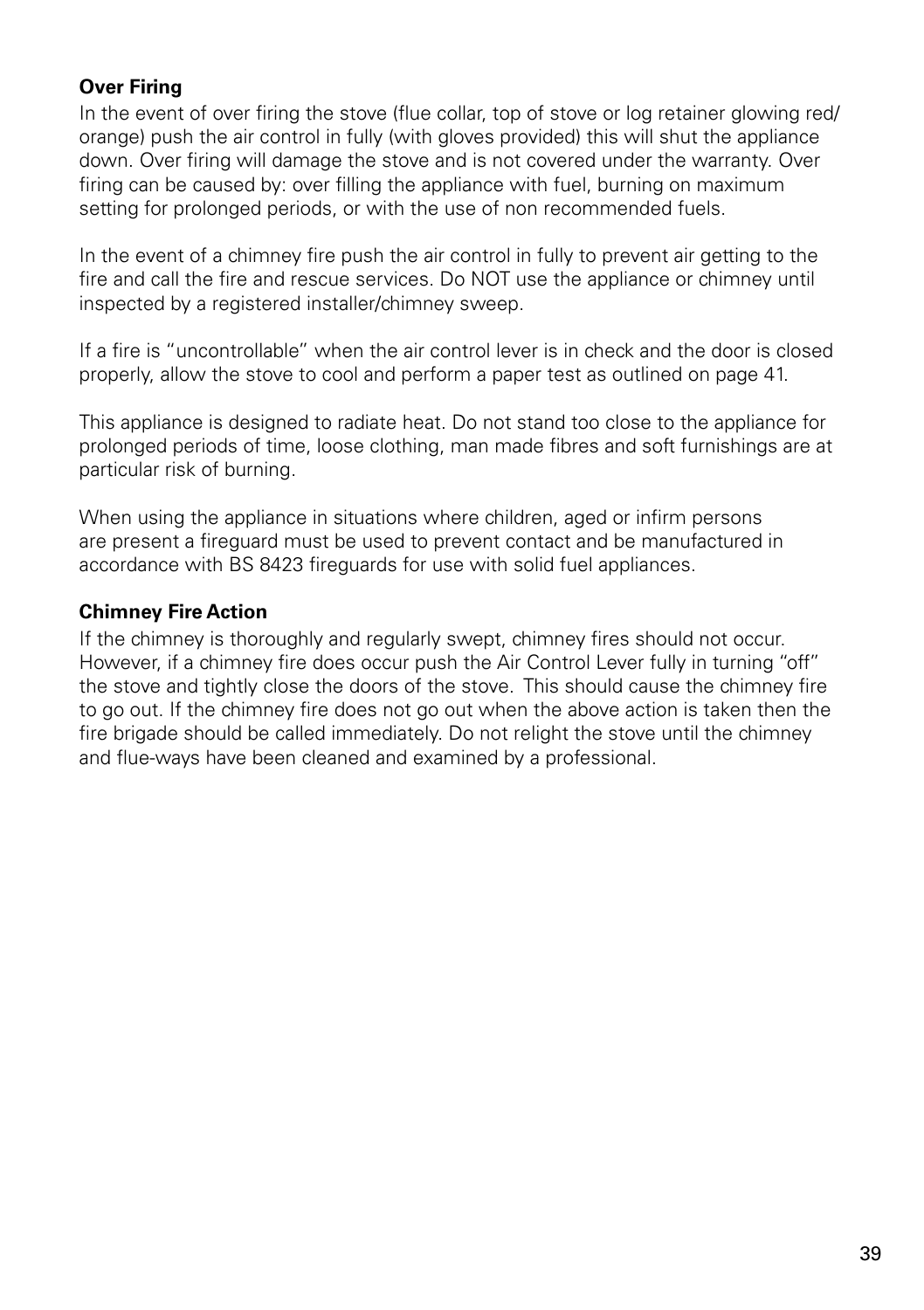# **Essential Annual Maintenance**

To maintain the effectiveness and efficiency of your stove it needs to be serviced or inspected annually by a competent person. This should entail checking these consumable parts:

The door handle mechanism and the hinges should be removed, cleaned with wire wool or brush and lubricated with Graphite powder. The mating threads (internal door casting and hinge studs) should also be cleaned and lubricated. A smooth action should be confirmed upon reattachment. A sachet of graphite powder is included with your stove.

Door Rope Seal: Still effective.

Glass Seal: Still effective.

Glass: Not cracked.

Fire Bricks: Replace any that have cracks wider than 3mm or deeper than 6mm.

Baffles: Not warped or distorted.

Grates: Not warped and functioning.

Log Retainer: Not damaged or warped.

All controls free and smooth to operate.

The door handle mechanism and the hinges should be removed, cleaned with wire wool and lubricated with Graphite powder.

The installation and flue connection should be checked and the chimney swept annually. Only genuine Chesneys replacement parts should be used and are available from your local stockist or online: **www.chesneys.co.uk/shop**

To find your local stockist log on to: **www.chesneys.co.uk/find-a-stockist**  or phone 020 3177 4200.

### **Door Handles**

The door handles and mechanism are designed to be adjustable so they can be wound in or out to achieve a good seal between the door and the stove body and to get more use from the rope seal. This configuration means that the stove handle and mechanism are in two parts and are secured using a grub screw. Throughout use the grub screw will require tightening from time to time to ensure a firm connection. There is an allen key supplied with the stove for this purpose. For appliances with the 90 degree handle configuration see notes on page 41.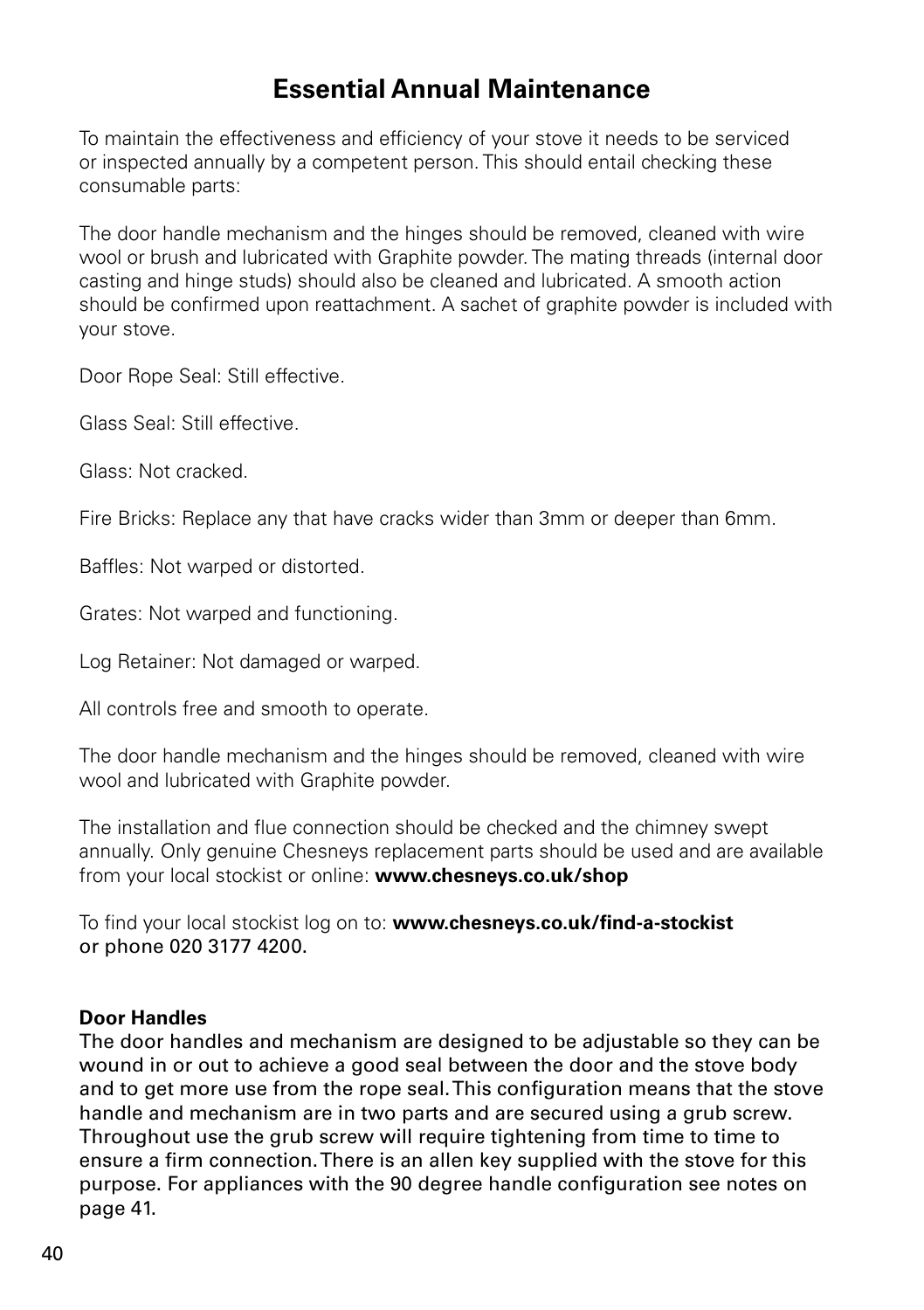### **Door Seal Testing and Adjustment**

Without a good sound airtight seal around the door the stove will not work as designed and will lead to the glass blackening and a loss of control.

Over time the rope seal compresses and the seal between the door and the fire cube is compromised resulting in the need to replace the rope.

### **Testing the Door Rope Seal**

With the stove cold take a piece of paper, open the door and place the paper between the door and the stove. Close the door. The paper should be trapped between the door and the fire cube. There should be some resistance when pulling the paper out. This should be done on all four sides of the door.

### **Adjusting the Door**

Where the paper is not trapped the door needs to be adjusted. If the adjustment needs to be made on the handle side of the stove, wind or unwind the handle one complete turn and retest. For appliances that have a restricted 90 degree handle, release the grub screw on the side of the door boss to allow the mechanism to turn fully. Replace after adjustment. If the handle does not line up with the door simply screw the grub screw in or out until it does.



For adjustments on the hinge side of the stove the door must be removed. Lift the top off the stove, twist and rest on the fire cube. Open the door (Shoreditch, Shipton, Salisbury and Beaumont models) and lift from the hinge pins.

Loosen the grub screws under the hinge pins, rotate hinge pin in clockwise direction to reduce the gap between the door and fire cube, anticlockwise to increase the gap. Replace door and check seal before tightening grub screws.

### **Alpine Models**

The door will have to be removed as described in the Converting Alpine to rear exit section. Rotate hinge pin clockwise or anticlockwise as described.

### **Milan Models**

There is limited adjustment on this model. Slacken the hinge retaining bolts that secure the hinge to the fire cube body. Now the door is free to move in and out on the hinge about 2-3mm. Retighten and test door seal.

If you cannot achieve an airtight seal with these adjustment the rope seal will need to be replaced.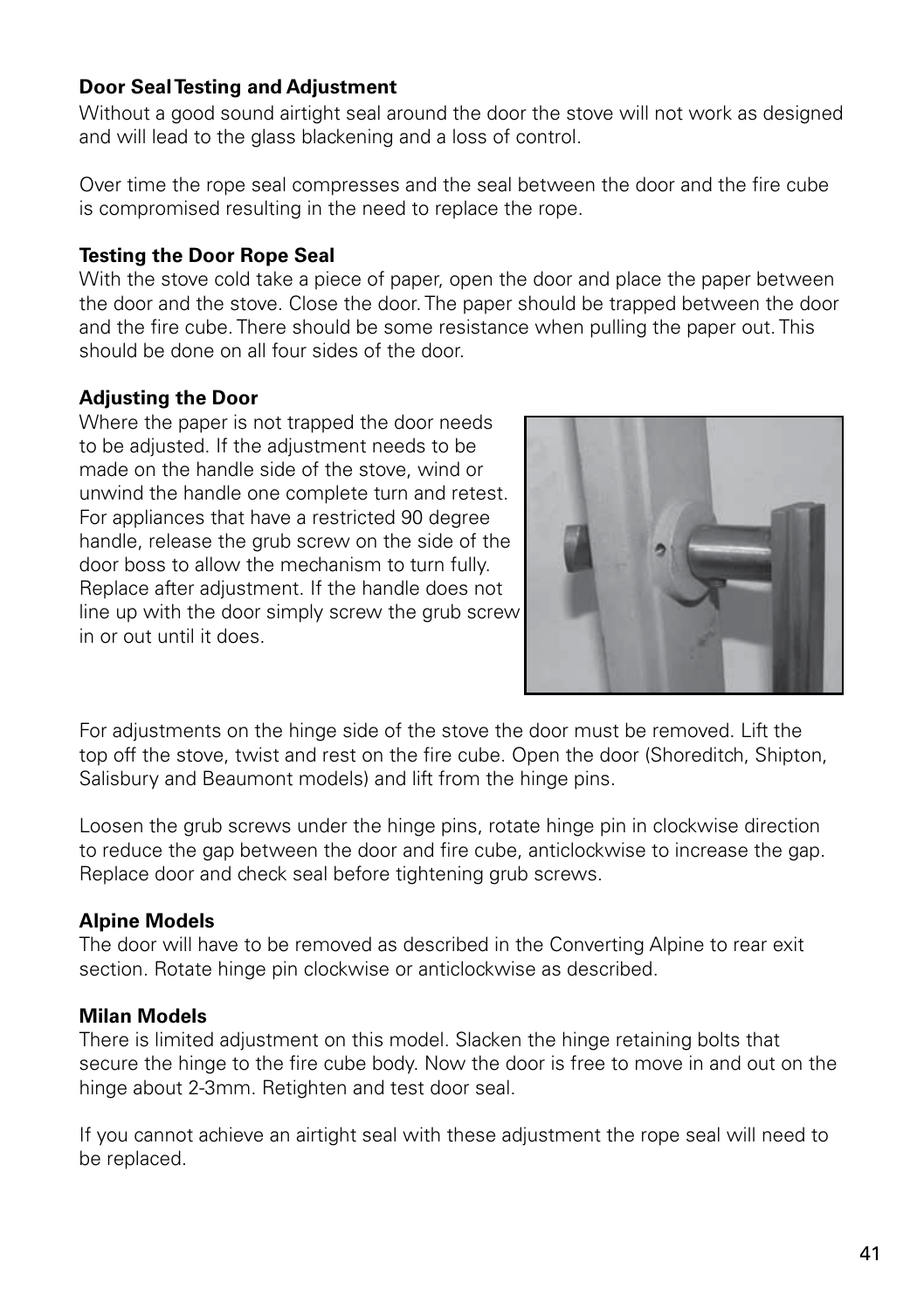### **Always use gloves when handling ceramic rope.**



### **Milan Models**

Remove the door from the stove and remove the rope seal clamps. Discard the old rope seal and replace with Chesneys rope seal. Do not tighten rope seal clamps until all bots are in and hand tight, then tighten all bolts.

### **Freestanding Series Stoves**

Remove door and place face side down on a suitably protected table. Remove old seal and clean the rope seal channel thoroughly with wire a brush. Ensure the rope channel is clean and dust free.

Apply a continuous and even bead of glue in the channel. Place the new ceramic rope onto the glue, being careful not to stretch or twist. Press the rope firmly into the channel. Remove any excess glue.

Leave for 2-4 hours before refitting the door, allow 24 hours for the glue to dry.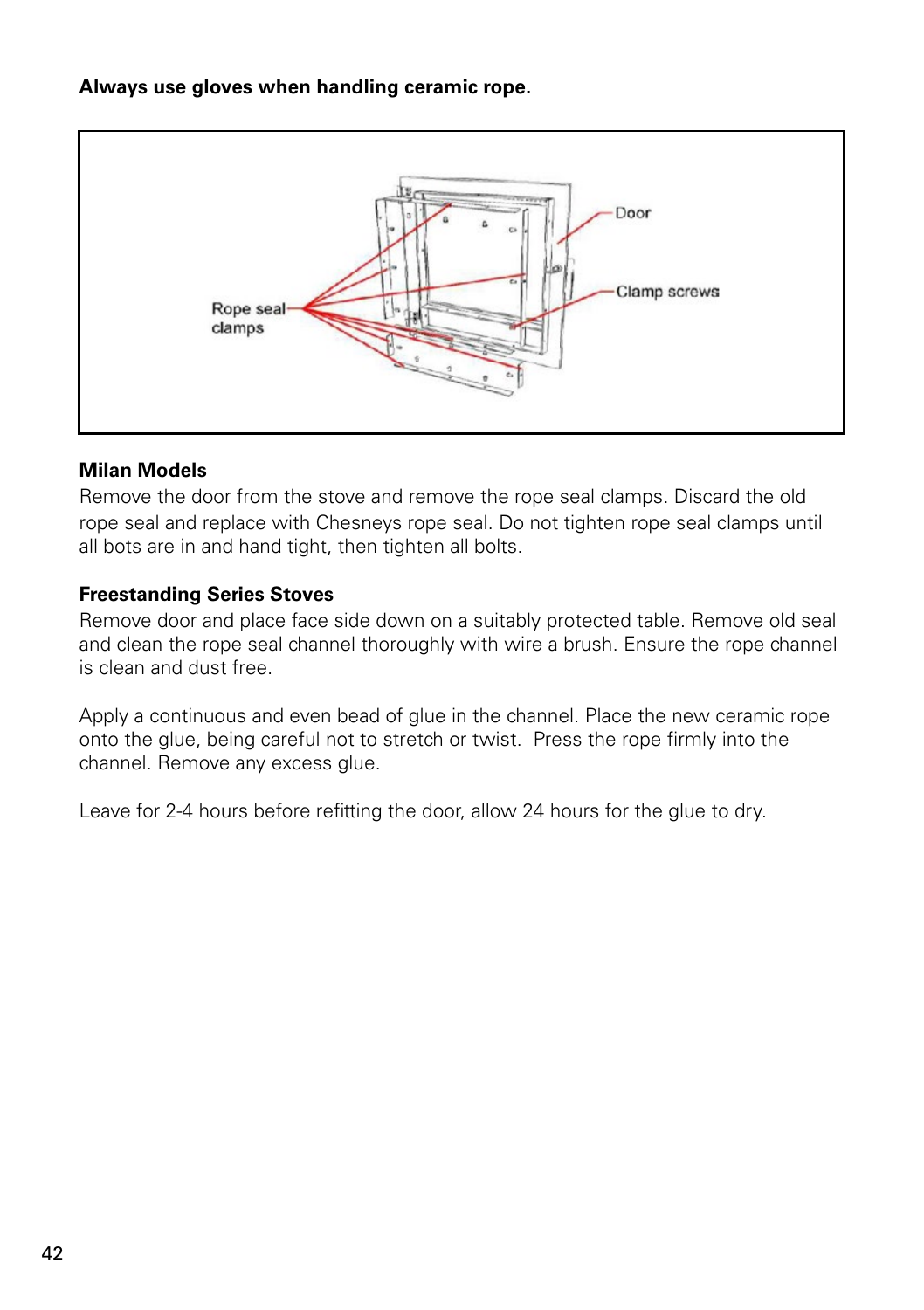### **Baffles**

All Chesneys stoves have two baffles which add to the efficiency and ease of use of the stoves.

The first or primary baffle sits on top of the side and rear firebricks.

The second baffle is secured onto the roof of the fire cube at the front.

Both baffles will wear out over time and will need replacing. This will depend on the number and length of the fires and type of fuel used.



### **Note:**

The second baffle may be removed when using the rear flue connection.

### **Cleaning**

The body of the stove should be vacuumed with a brush attachment; any marks should be wiped with a fine micro cloth.

Under no circumstances should oil be used on any part of the stove which includes oil in an aerosol i.e. WD40

The glass can be cleaned with damp newspaper dipped in the wood ash, or use a proprietary glass cleaner, no abrasives should be used.

Always ensure the ash is cold before de-ashing. On the 4kW Eco 2022, 5WS, 8WS, Double 10 and 12 Series stoves scoop out the ash from the base of the fire cube. On the Multi Fuel 6 and 8 Series stoves carefully remove the ash pan from under the grate using the ash pan tool provided and dispose ash in a suitable receptacle. Replace the ash pan close the door and use the riddling mechanism to drop the rest of the ash into the ash pan, open door and remove the ash pan as before.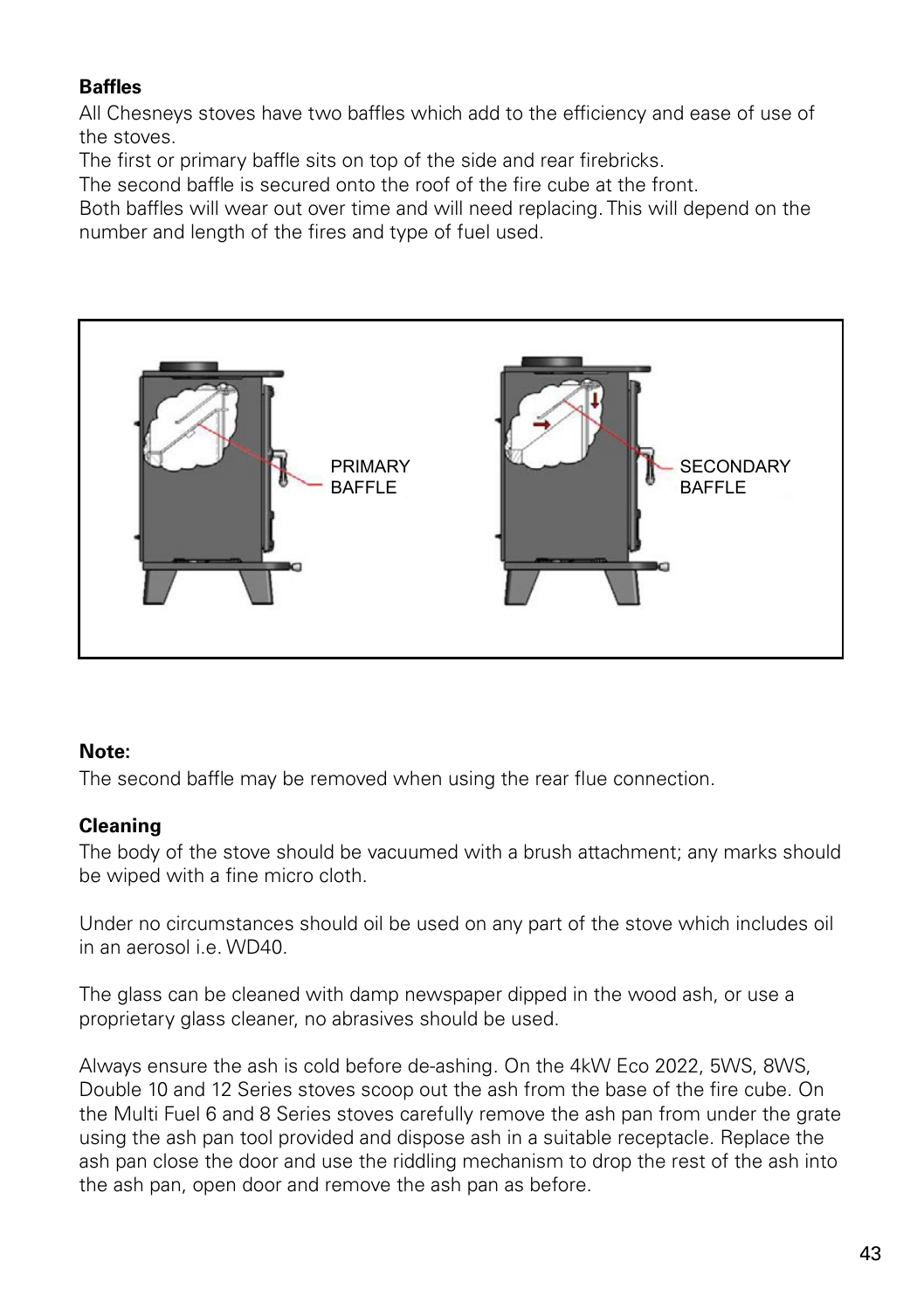# **Useful Information**

• Always use the glove provided when operating or refuelling.

• The better the quality of fuel you use the better the efficiency, controllability and clean burn you will experience.

• Aim to get the stove and chimney up to normal operating temperature as quickly as possible.

- Do not turn down the stove down too early.
- Fully blacken the logs before turning down.
- Always reload on a hot bed of ash.
- Let the ash build up when burning wood, 25-35mm deep is ideal.
- Always clean out the grate when burning solid fuel (coal).

• Leaving a bed of ash on the bottom brick of a wood burning stove will help to insulate it and prolong its longevity.

• The heat output will differ with different types of fuel.

• Cracks and splits do occur in the firebricks. If they are less that 3mm in size, they should pose no problems.

• Atmospheric conditions do have an effect on your chimney and subsequently the stove. Some of these conditions will cause your stove to "blow back" into the room, or even prove difficult to light. If these symptoms persist please contact you installer, who will be able to advise if your flue arrangement needs to be reviewed or a new specialised cowl installed.

- Over tightening the door can damage the rope seal and the handle mechanism.
- No aerosols must be used on or in the vicinity of a live or hot stove.

• Please note that HETAS product approval remains valid for the appliance only when installed with its air supply taken from the room of installation and the room is ventilated permanently to outside air as necessary in accordance with the guidelines given in Approved Document J. HETAS product approval is not valid for appliances fitted with an external air supply ducted directly to the appliance.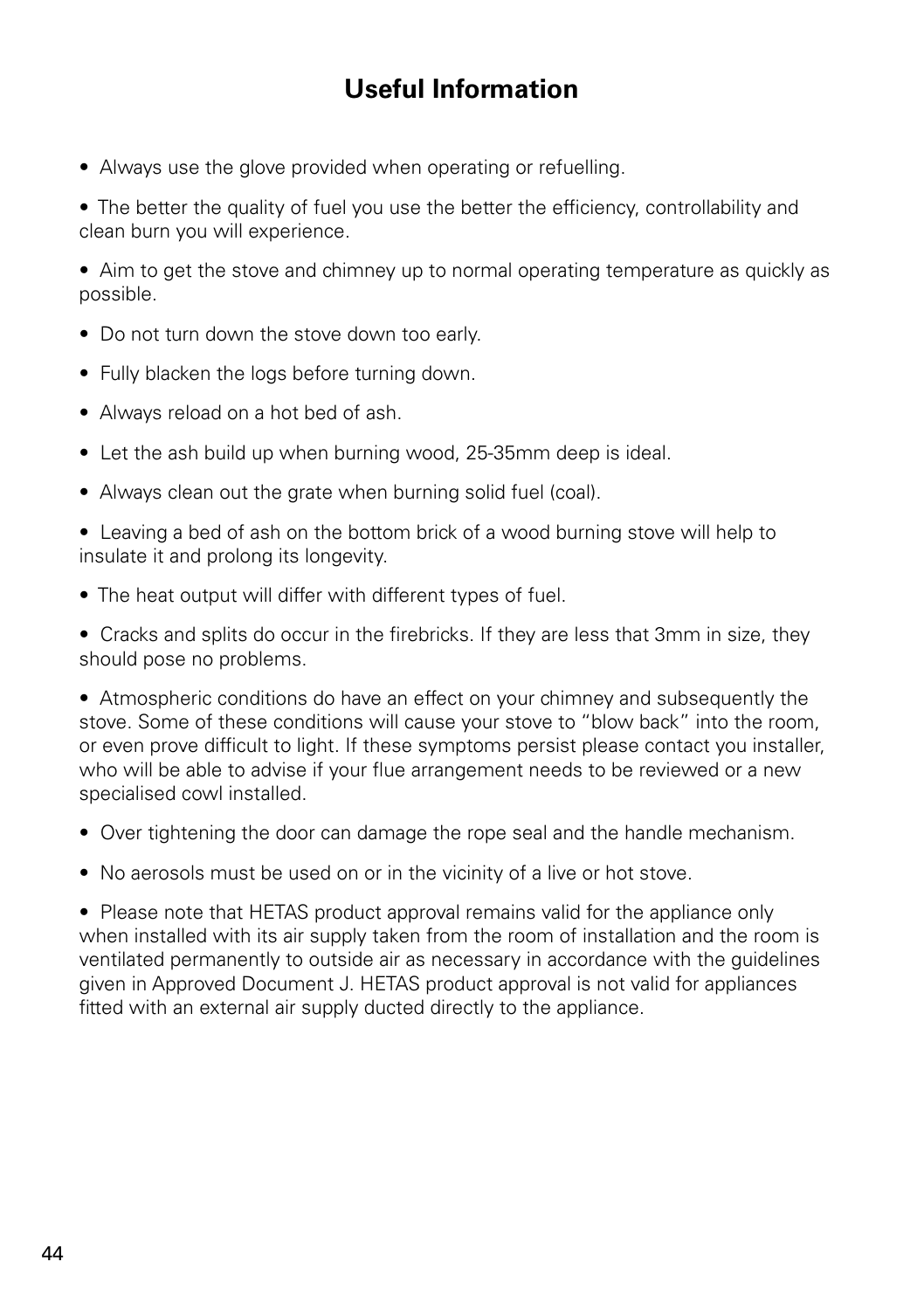### **Guarantee**

Your Chesneys stove comes with a 12 month manufacturer's guarantee. An extended 10 year guarantee (inclusive of the initial 12 months), to cover the stove fire cube/box against cracking, splitting and warping, is available by registering the appliance.

Please be aware this guarantee has to be activated within 28 days of purchase. Further details are available on page 55 of this manual.

Consumable items such as fire bricks, baffles, glass, rope seal, ash pans and grids are consumable items and are not covered by a warranty. These items will deteriorate over time and will need replacing. The length of time that these parts last will depend on the type of fuel used, and how hot and long the stove is left to run. The firebricks, rope seal and primary baffles are subjected to a huge amount of stress while the stove is under fire and will appear stressed quite quickly and the bricks can sometimes crack. This does not mean their integrity is compromised and they will have plenty of life left in them. The bricks should be replaced when they have eroded by 25% or you can see the steel behind them. Cracked bricks are fine to use, unless the gap is 3mm or greater at which point the brick should be replaced.

If the stove is installed in an area that has an extractor fan or another flue is being used a flue interference test must be undertaken and appropriate action taken.

The chimney must be swept at least once a year for smokeless fuels/wood and a minimum of twice a year for bituminous coal.

Ensure adequate access to cleaning doors is maintained.

If the chimney is believed to have a served an open fire installation previously, it is possible that the higher flue gas temperature from a closed appliance may loosen deposits that were previously firmly adhered, with the consequent risk of flue blockage.

It is therefore recommended that the chimney be swept a second time within a month of regular use after installation.

If the stove is to be left unused for a prolonged period of time then it should be given a thorough clean to remove ash and unburned fuel residues. To enable a good flow of air through the appliance to reduce condensation and subsequent damage, leave the air controls fully open.

It is important that the flue connection, any appliance baffles or throat plates and the chimney are swept prior to lighting up after a prolonged shutdown period.

Please visit: **https://chesneys.co.uk/warranty-registration** for full details.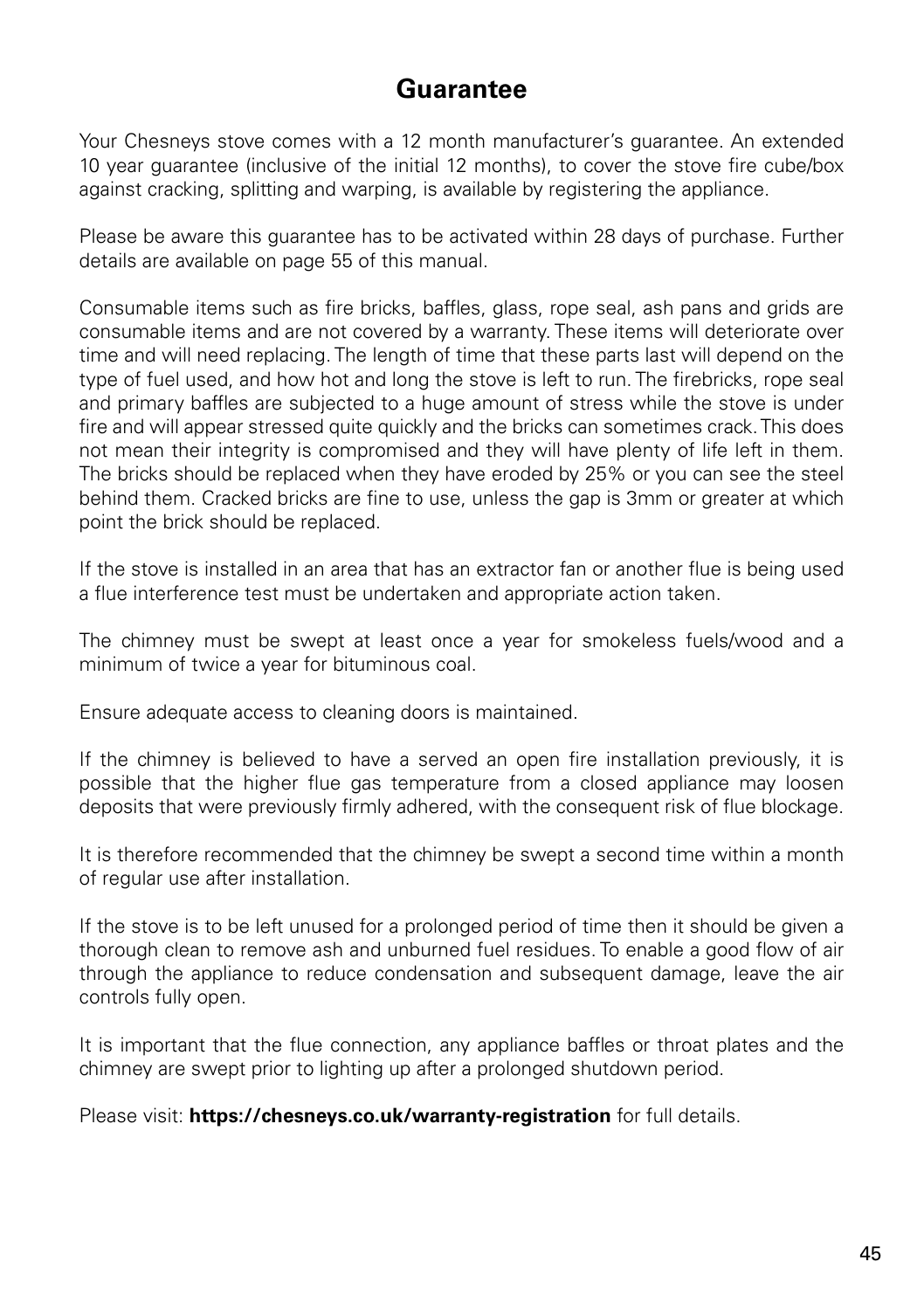# **Dealer & Installer Details**

| Dealers Name and Contact Details:    | Date of Purchase:     |
|--------------------------------------|-----------------------|
|                                      |                       |
|                                      |                       |
| Installers Name and Contact Details: | Date of Installation: |
| Notes:                               |                       |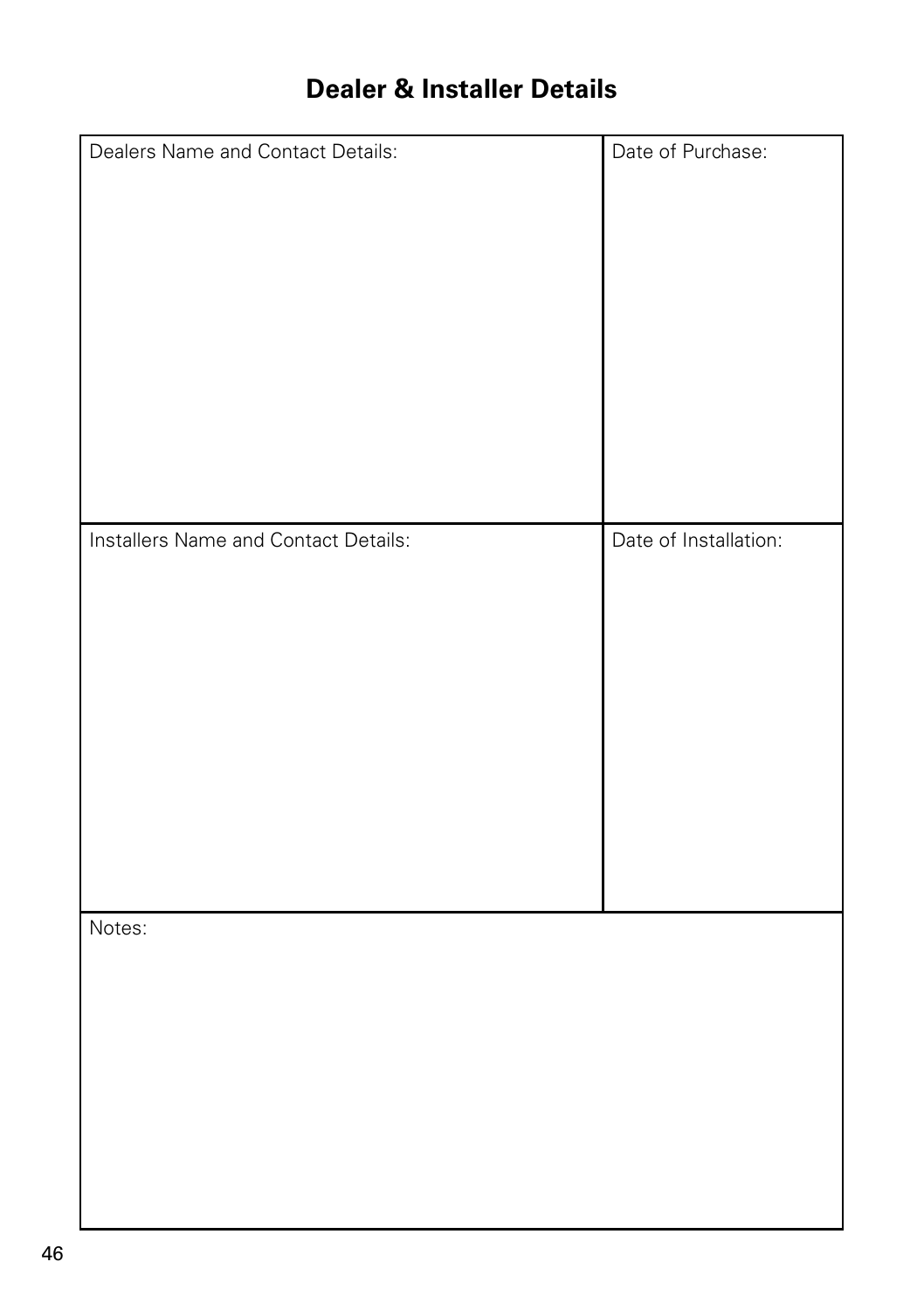| Appropriate spillage test completed (√):                                                                                | <b>YES</b> | <b>NO</b>      |
|-------------------------------------------------------------------------------------------------------------------------|------------|----------------|
| Flue draft test completed $(v)$ :                                                                                       | <b>YES</b> | N <sub>O</sub> |
| Pascal rating:                                                                                                          |            |                |
| Flue interference test completed and<br>action taken:                                                                   |            |                |
| Appliance Serial Number (refer to page 55):                                                                             |            |                |
| Instruction manual and tools explained to<br>the customer and instruction on the stoves<br>operation and limits $(v)$ : | <b>YES</b> | N <sub>O</sub> |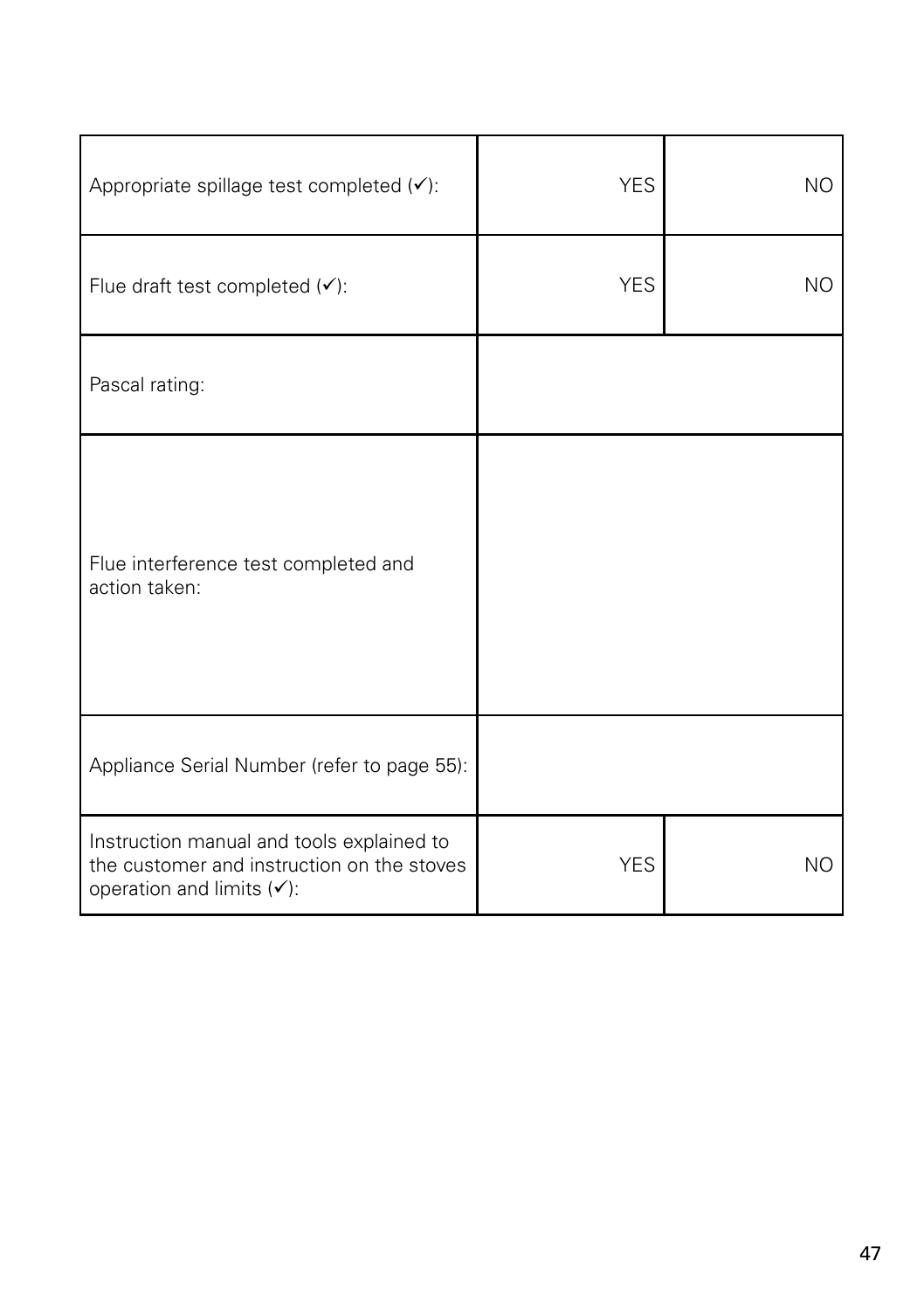# **Commissioning Testing**

Once a suitable flue draught has been established, and to ensure that during start-up operation and refuel that spillage does not occur, it is advised to carry out the following 3 step spillage test procedures and record the results using the form below. Before commencing the commissioning process, it is important for the installer to ensure the following have been met;

- $\checkmark$  The installer has read and understood this guidance document and has taken account of the guidance contained within the appliance manufacturer's installation instructions.
- $\checkmark$  A relevant risk assessment of the property and appliance has been carried out.
- $\checkmark$  The chimney, hearth and appliance is installed in accordance with the requirements of ADJ and their suitability/soundness has been verified as compliant.
- $\checkmark$  The air supply duct has been installed in accordance with the specification detailed by the appliance manufacturer and within manufacturer instructions.
- $\checkmark$  A CO alarm has been fitted.

Commissioning is the final stage of an installation and intended to evidence that the appliance works safely at the time the commissioning takes place. All dedicated external air supply installations are subject to the relevant commissioning and site testing provisions as required for under Building Regulations and are to be notified through the HETAS CPS scheme, where a certificate of compliance is to be issued, a copy retained by the installer and a copy left with the consumer for their records.

The commission procedure detailed below can be followed to confirm compliance for DEAS appliances. Further supporting information on commissioning may be available from recognised product specific manufacturer's instructions, and should be referenced during the commissioning process.

A copy of the form should be left with the consumer and a copy retained by the installer for their records.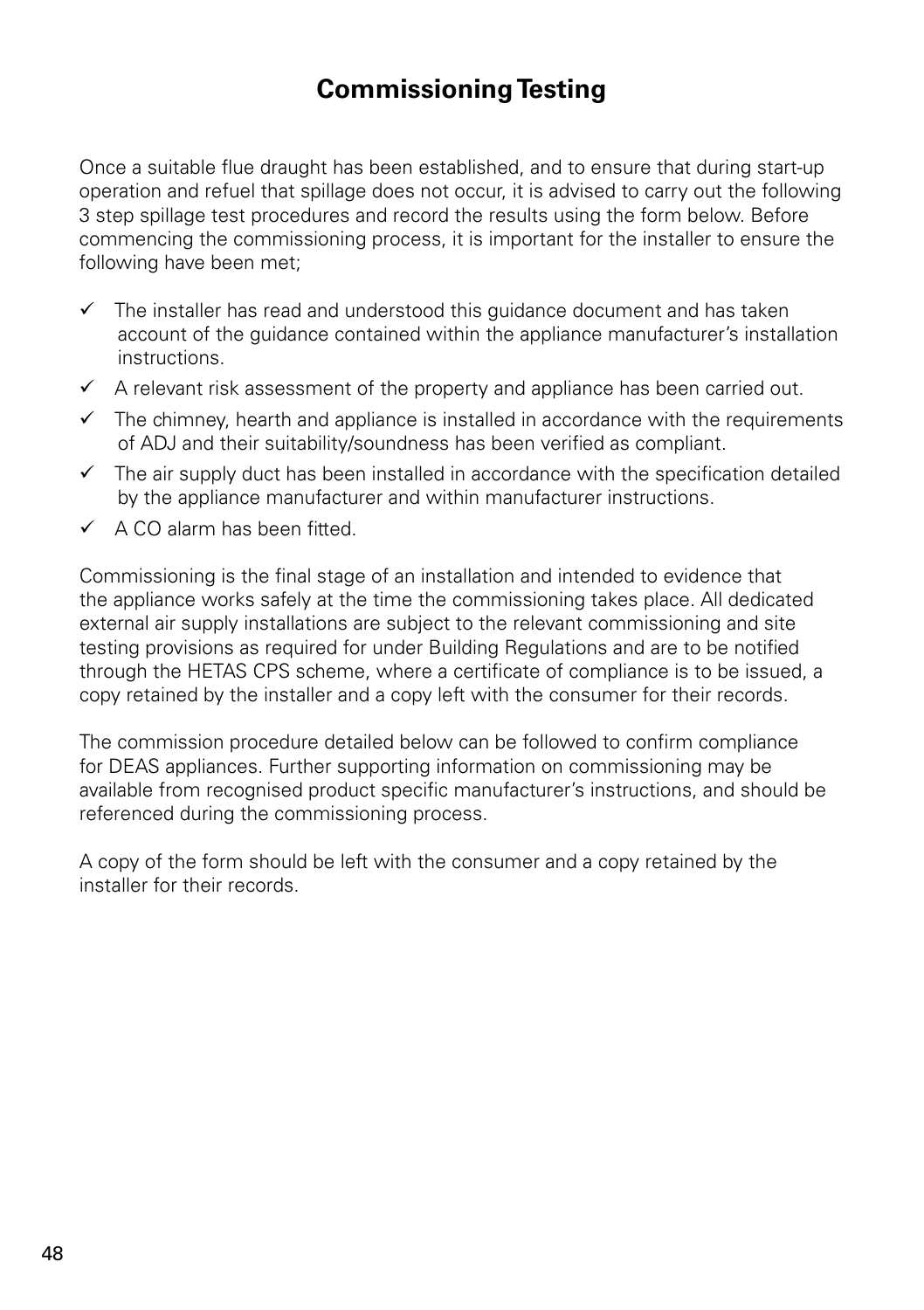### **Step 1 – Cold Spillage Test – Appliance Door Shut.**

- 1. Close all external doors and windows, internal doors to the room the appliance is located in and ensure all openable ventilators are closed and any devices that extract air from the dwelling are off.
- 2. Preheat the flue by lighting a small fire using kindling, a blow lamp or electric heater.
- 3. Light a small smoke pellet (5 $m^3/30$  sec), place into the appliance and shut the appliance door. All air-controls should be set to their maximum open position.
- 4. Check that all of the smoke enters the flue and none comes back into the room through any part of the stove, connecting flue pipe or air supply duct.

**Note:** *If visible smoke enters the room then repeat the flue preheat detailed in point 2 above, to generate additional flue draw. If the test still fails, progressively open a window in the room the appliance is installed. If the flue starts to draw the smoke, this will indicate a fault due to air starvation and the appliance is not being provided with adequate air for the flue to function correctly. Note the additional area of ventilation required and add permanently open ventilation into the room by that amount to correct the problem.*

5. If applicable, correct any highlighted issues and re-test using steps 1-4 above. If smoke continues to spill after opening a window, this indicates a more serious problem (i.e. flue blockage) which much be addressed and then this commissioning process repeated.

### **Step 2 - Extraction Test (Using a flue draught gauge)**

A flue pressure testing device shall be fitted to the flue of the appliance.

- 1. Ensure all doors to the room and all external doors, windows and air vents designed to be closable are closed, and all ventilation fans are switched off.
- 2. Light the appliance and allow for the optimum operating temperature to be reached.
- 3. The flue draught reading should be recorded and checked that it is in the parameters specified by the appliance manufacturer.
- 4. Open any internal doors interconnecting the room in which the appliance is installed to rooms where extraction fans are present within the property
- 5. Turn on all extract fans within the property to the maximum speed setting allowed.
- 6. Run the extract systems for ten minutes, and then, record the flue draught reading. The reading should not be lower than the previous reading obtained with extracts running and not fall below the parameters specified by the appliance manufacturer.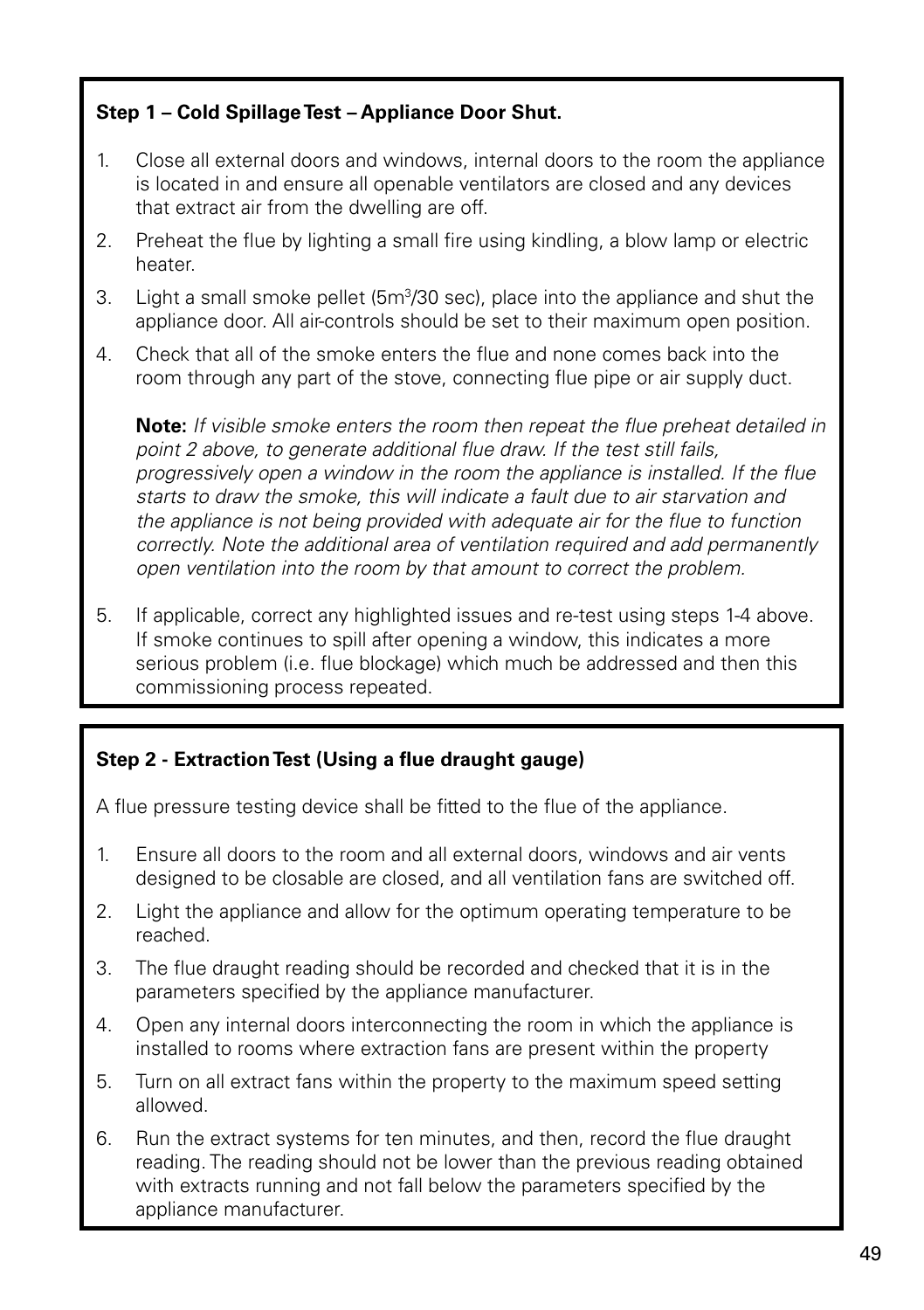7. Once the tests confirm satisfactory operation, remove the test device and seal any apertures in the flue way if required.

**Note:** *If at any stage during commissioning the flue draught reading taken differs from the draught parameters specified by the manufacturer, action should be taken to locate the cause of the discrepancy and the installation rectified before proceeding with further testing.*

*The extraction test is a means to verify that the manufacturer's required flue draught during operation is met under the relevant conditions. In some cases spillage can still occur and so it is important to carry out the prescribed smoke spillage tests detailed.*

### **Step 3 – Hot Spillage Test - Refuelling**

Now that initial chimney draw has been verified as adequate, light a fire in the appliance using the recommended amount of kindling/small logs and manufacturer's recommended air control position and allow the appliance to reach its normal operating temperature. At the end of the banking period and before refuelling;

- 1. Close all external doors and windows, ensure all openable ventilators are closed.
- 2. Open the appliance door and with a smoke match/pen (15 sec burn time) pass over the top and side edge of the opening of the combustion chamber, observe and record if the smoke/combustion products are drawn into the chimney or spill back into the room. Once the smoke is extinguished, close the appliance door.
- 3. Repeat this test with all extraction fans running and internal doors open connecting the room the appliance is installed in to the extraction device(s) (see extraction test above).

**Note:** *If smoke or combustion enter the room, then additional ventilation may be required to compensate for the extraction device(s).This can be tested by gradually opening a window and observing the relevant smoke patterns during operation.*

*If the smoke continues to fail to draw up the flue, or fails with additional ventilation beyond that advised by ADJ Table 1, thoroughly inspect the flue/ chimney and termination for other faults.*

*Check the appliance/flue/chimney draw with a flue draught gauge and ensure draught is within manufacturer's guidelines. If no gauge is available, or no draught reading is given, you can test with smoke as a "safety check" but there is no substitute for using the correct tools and undertaking the correct tests.*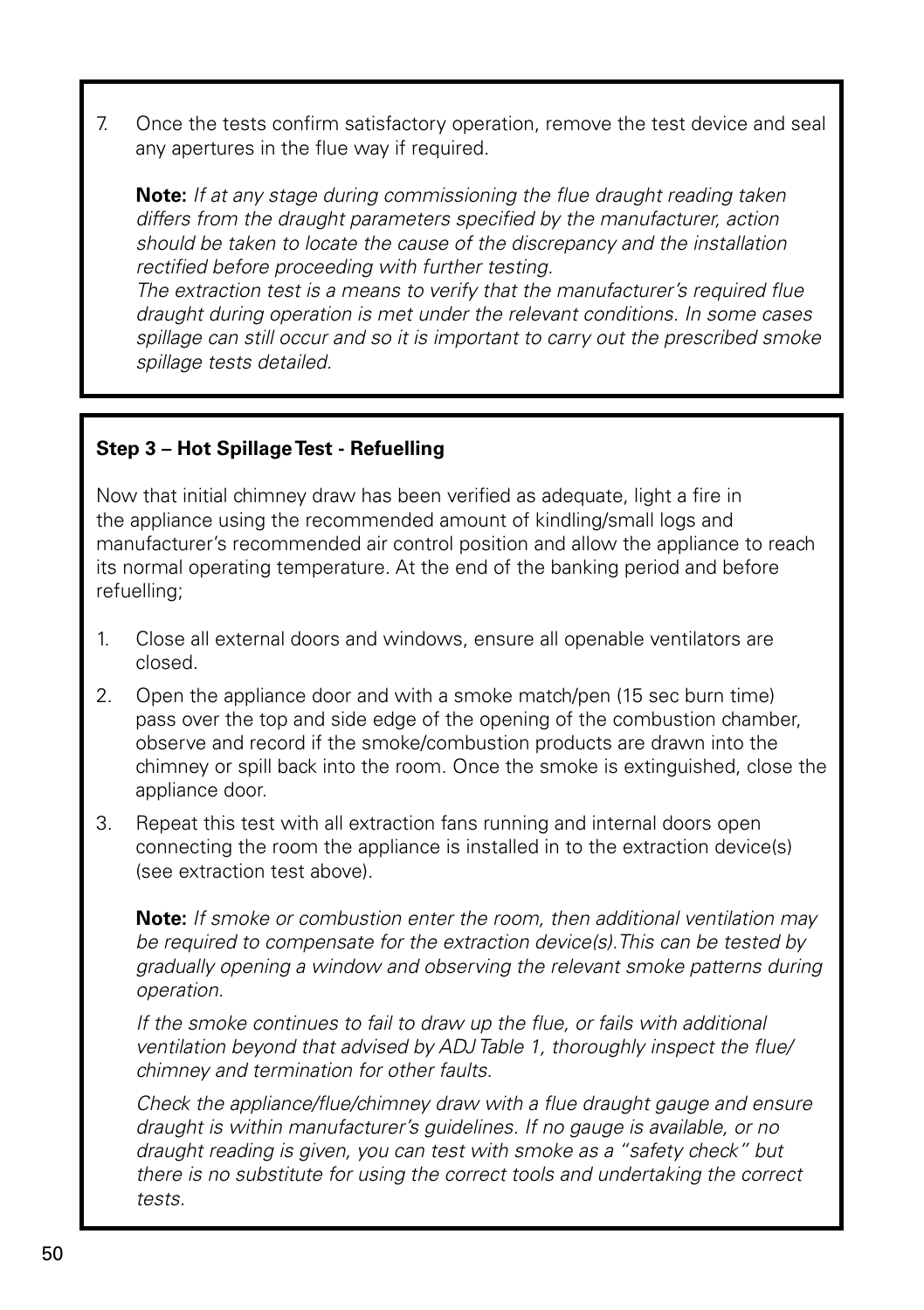# **On Site Verification of HETAS Spillage Test Procedure**

|                                                                                                        | 1. Property Details |
|--------------------------------------------------------------------------------------------------------|---------------------|
| Address:                                                                                               |                     |
| Installation Location:                                                                                 |                     |
| Installation Type:                                                                                     |                     |
| <b>Assumed Dwelling</b><br>Permeability Low to High<br>(see risk assessment<br>document and guidance): |                     |
|                                                                                                        | Annliance Detaile   |

|                       | <b>Appliance Details</b>            |
|-----------------------|-------------------------------------|
| Appliance Type:       |                                     |
| Make/Model:           |                                     |
| Fuel:                 | Wood / Mineral Fuel / Pellet / Chip |
| Nominal Output (kW):  |                                     |
| Gross Efficiency (%): |                                     |
| Freestanding/Inset:   |                                     |
| Air Control Type:     | Manual / Automatic                  |

|                            | <b>Commissioning Details</b>  |             |                      |            |                           |
|----------------------------|-------------------------------|-------------|----------------------|------------|---------------------------|
|                            | Compliance<br>(please circle) |             | Notes / Measurements |            |                           |
|                            | <b>Extract Off</b>            | Extract On  | Extract Off          | Extract On | Manufacturer<br>Specified |
| Extraction<br>l Test       | Pass / Fail                   | Pass / Fail |                      |            |                           |
| Cold<br>Spillage<br>l Test | Pass / Fail                   | Pass / Fail |                      |            |                           |
| Hot<br>Spillage<br>Test    | Pass / Fail                   | Pass / Fail |                      |            |                           |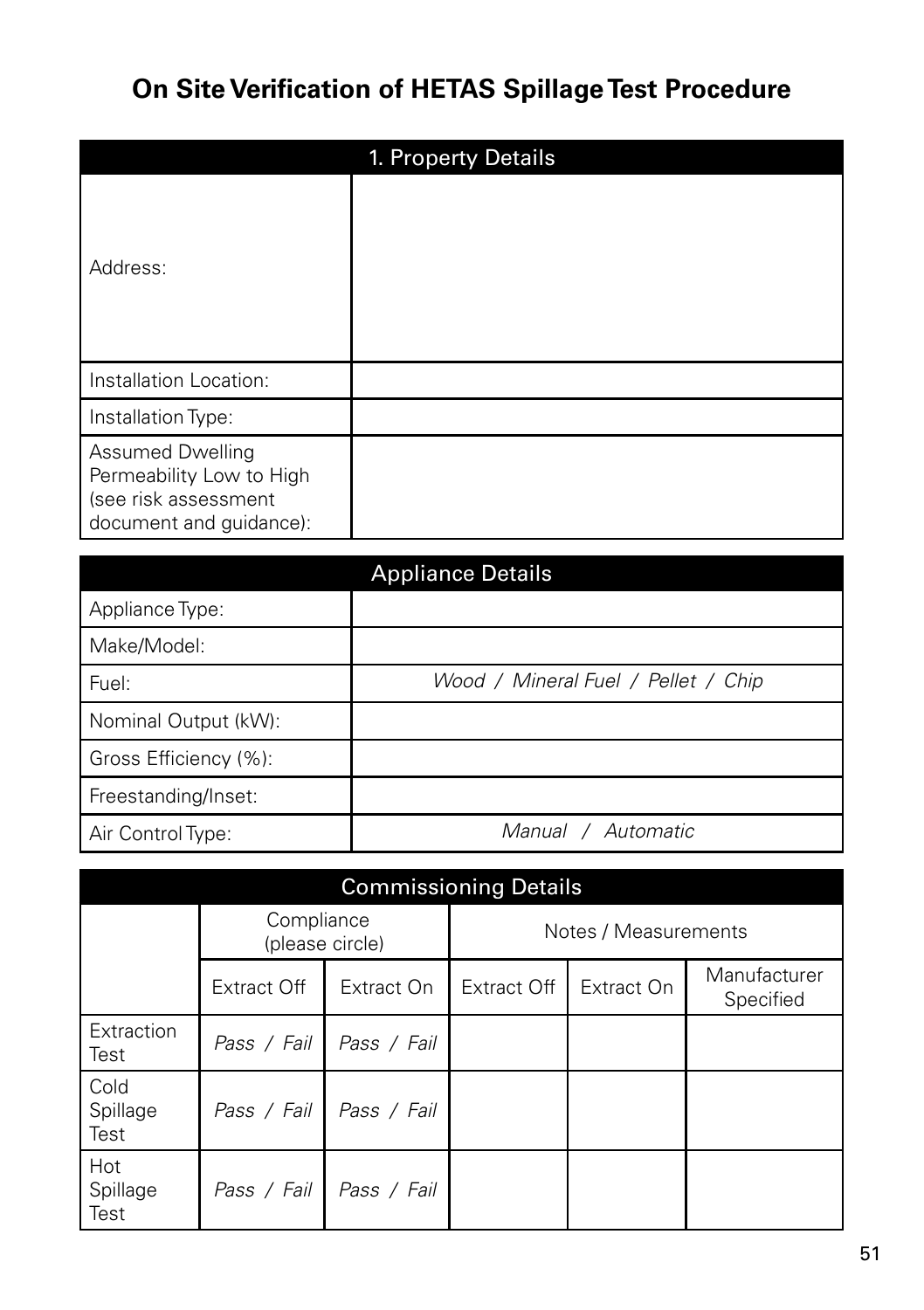| 2. Direct Air Supply Details (if applicable)      |          |  |
|---------------------------------------------------|----------|--|
| Ducting Length:                                   |          |  |
| Number of Bends:                                  |          |  |
| Combustion Air<br>Requirement: (mm <sup>2</sup> ) |          |  |
| Room Sealed                                       | Yes / No |  |
| If No. Extra ventilation to<br>room ( $mm2$ )     |          |  |
| Incompliance with<br>manufacturer's instructions  | Yes / No |  |

| 3. Installation Details                             |                               |  |
|-----------------------------------------------------|-------------------------------|--|
|                                                     | Compliance<br>(please circle) |  |
| In compliance with manufacturers instructions?      | Yes / No                      |  |
| In compliance with ADJ?                             | Yes / No                      |  |
| Direct External Air Supply Present? (see section 5) | Yes / No                      |  |

|                            | 3. Declaration |       |
|----------------------------|----------------|-------|
| Name:                      |                |       |
| Company:                   |                |       |
| HETAS Operative No:        |                |       |
| Signed:                    |                | Date: |
| Other Notes /<br>Comments: |                |       |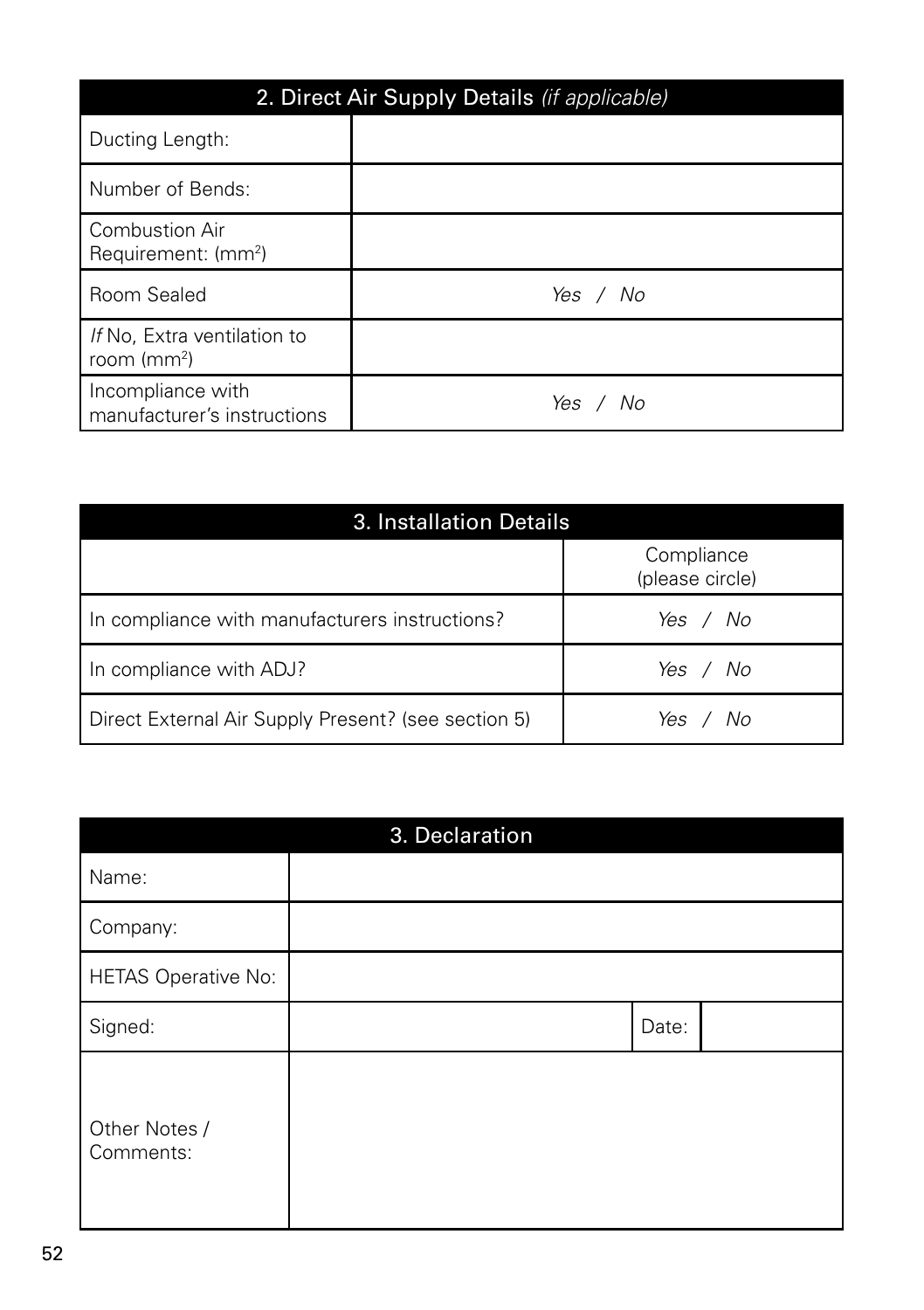# **Annual Service Record**

| <b>Date</b> | Company | <b>Name</b> | <b>Signature</b> |
|-------------|---------|-------------|------------------|
|             |         |             |                  |
|             |         |             |                  |
|             |         |             |                  |
|             |         |             |                  |
|             |         |             |                  |
|             |         |             |                  |
|             |         |             |                  |
|             |         |             |                  |
|             |         |             |                  |
|             |         |             |                  |
|             |         |             |                  |
|             |         |             |                  |
|             |         |             |                  |
|             |         |             |                  |
|             |         |             |                  |
|             |         |             |                  |
|             |         |             |                  |
|             |         |             |                  |
|             |         |             |                  |
|             |         |             |                  |
|             |         |             |                  |
|             |         |             |                  |
|             |         |             |                  |
|             |         |             |                  |
|             |         |             |                  |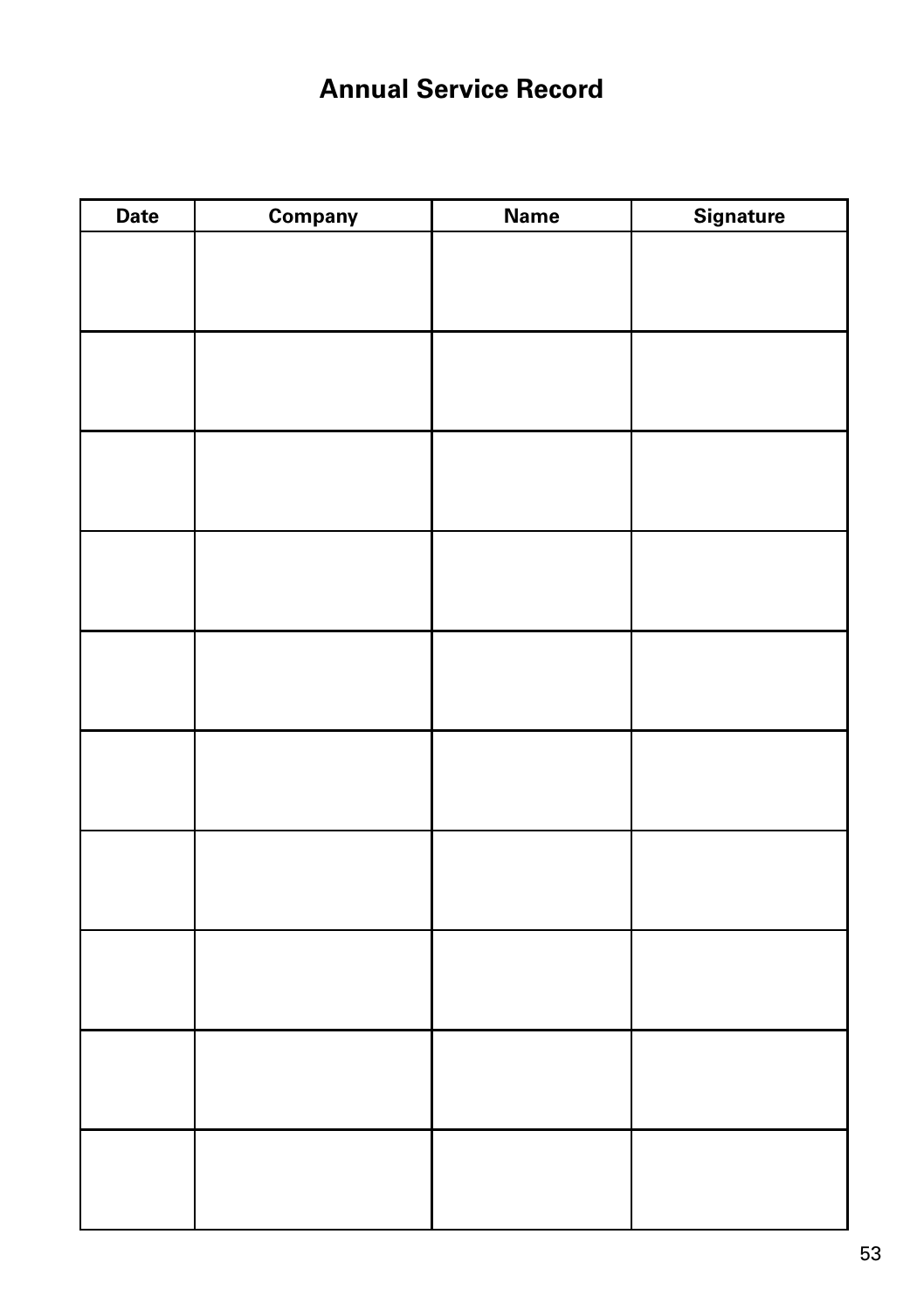### **Notes**